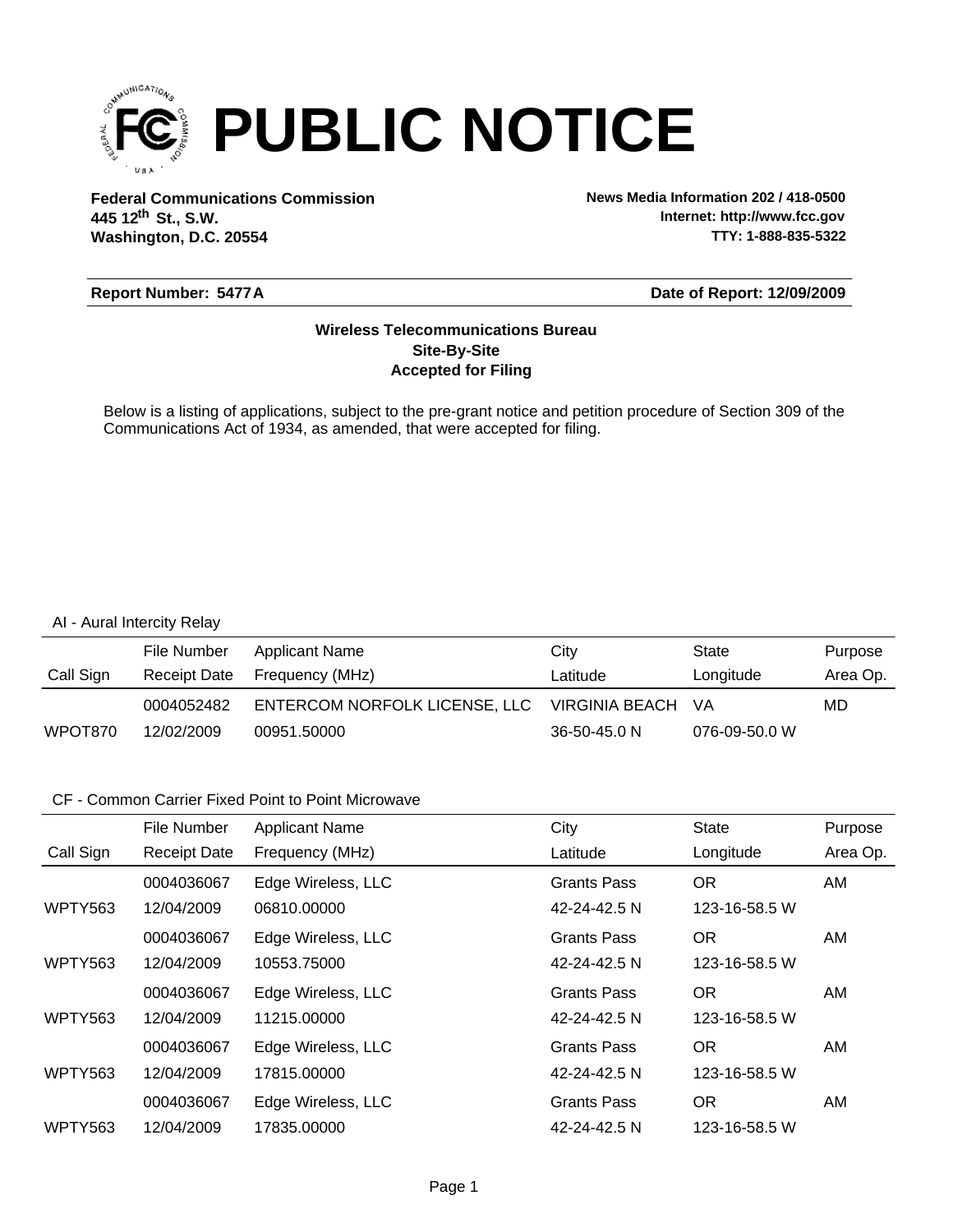|           | File Number         | <b>Applicant Name</b>        | City               | State         | Purpose  |
|-----------|---------------------|------------------------------|--------------------|---------------|----------|
| Call Sign | <b>Receipt Date</b> | Frequency (MHz)              | Latitude           | Longitude     | Area Op. |
|           | 0004036067          | Edge Wireless, LLC           | <b>Grants Pass</b> | <b>OR</b>     | AM       |
| WPTY563   | 12/04/2009          | 17855.00000                  | 42-24-42.5 N       | 123-16-58.5 W |          |
|           | 0004036067          | Edge Wireless, LLC           | <b>Grants Pass</b> | <b>OR</b>     | AM       |
| WPTY563   | 12/04/2009          | 17875.00000                  | 42-24-42.5 N       | 123-16-58.5 W |          |
|           | 0004043640          | Edge Wireless, LLC           | Langolis           | <b>OR</b>     | AM       |
| WQHP338   | 12/03/2009          | 10637.50000                  | 42-51-52.2 N       | 124-26-58.6 W |          |
|           | 0004043640          | Edge Wireless, LLC           | Langolis           | <b>OR</b>     | AM       |
| WQHP338   | 12/03/2009          | 11275.00000                  | 42-51-52.2 N       | 124-26-58.6 W |          |
|           | 0004046786          | Edge Wireless, LLC           | Coquille           | <b>OR</b>     | AM       |
| WQFW841   | 12/03/2009          | 06655.00000                  | 43-09-56.3 N       | 124-19-42.4 W |          |
|           | 0004046786          | Edge Wireless, LLC           | Coquille           | <b>OR</b>     | AM       |
| WQFW841   | 12/03/2009          | 10775.00000                  | 43-09-56.3 N       | 124-19-42.4 W |          |
|           | 0004046792          | Edge Wireless, LLC           | Coquille           | <b>OR</b>     | AM       |
| WPTY560   | 12/03/2009          | 06815.00000                  | 43-11-31.6 N       | 124-12-40.5 W |          |
|           | 0004046792          | Edge Wireless, LLC           | Coquille           | <b>OR</b>     | AM       |
| WPTY560   | 12/03/2009          | 10755.00000                  | 43-11-31.6 N       | 124-12-40.5 W |          |
|           | 0004053266          | New Par                      | <b>HOLT</b>        | MI            | AM       |
|           | 12/04/2009          | 11405.00000                  | 42-38-56.0 N       | 084-33-24.0 W |          |
|           | 0004053266          | New Par                      | <b>HOLT</b>        | MI            | AM       |
|           | 12/04/2009          | 11485.00000                  | 42-38-56.0 N       | 084-33-24.0 W |          |
|           | 0004051953          | airBand Communications, Inc. | Jonestown, MD      | <b>MD</b>     | MD       |
| WQKD836   | 12/02/2009          | 10775.00000                  | 39-13-35.4 N       | 076-48-37.8 W |          |
|           | 0004051953          | airBand Communications, Inc. | Jonestown, MD      | MD            | MD       |
| WQKD836   | 12/02/2009          | 17865.00000                  | 39-13-35.4 N       | 076-48-37.8 W |          |
|           | 0004052296          | Verizon Wireless (VAW) LLC   | Orondo             | WA            | MD       |
| WQAD812   | 12/02/2009          | 06315.84000                  | 47-34-43.3 N       | 120-11-46.4 W |          |
|           | 0004052296          | Verizon Wireless (VAW) LLC   | Orondo             | WA            | MD       |
| WQAD812   | 12/02/2009          | 11285.00000                  | 47-34-43.3 N       | 120-11-46.4 W |          |
|           | 0004052296          | Verizon Wireless (VAW) LLC   | Orondo             | WA            | MD       |
| WQAD812   | 12/02/2009          | 19485.00000                  | 47-34-43.3 N       | 120-11-46.4 W |          |
|           | 0004052299          | Verizon Wireless (VAW) LLC   | Pateros            | WA            | MD       |
| WPQS215   | 12/02/2009          | 11245.00000                  | 48-02-12.0 N       | 119-59-14.5 W |          |
|           | 0004052299          | Verizon Wireless (VAW) LLC   | Pateros            | WA            | MD       |
| WPQS215   | 12/02/2009          | 17755.00000                  | 48-02-12.0 N       | 119-59-14.5 W |          |
|           | 0004052299          | Verizon Wireless (VAW) LLC   | Pateros            | WA            | MD       |
| WPQS215   | 12/02/2009          | 17840.00000                  | 48-02-12.0 N       | 119-59-14.5 W |          |
|           | 0004052299          | Verizon Wireless (VAW) LLC   | Pateros            | <b>WA</b>     | MD       |
| WPQS215   | 12/02/2009          | 17955.00000                  | 48-02-12.0 N       | 119-59-14.5 W |          |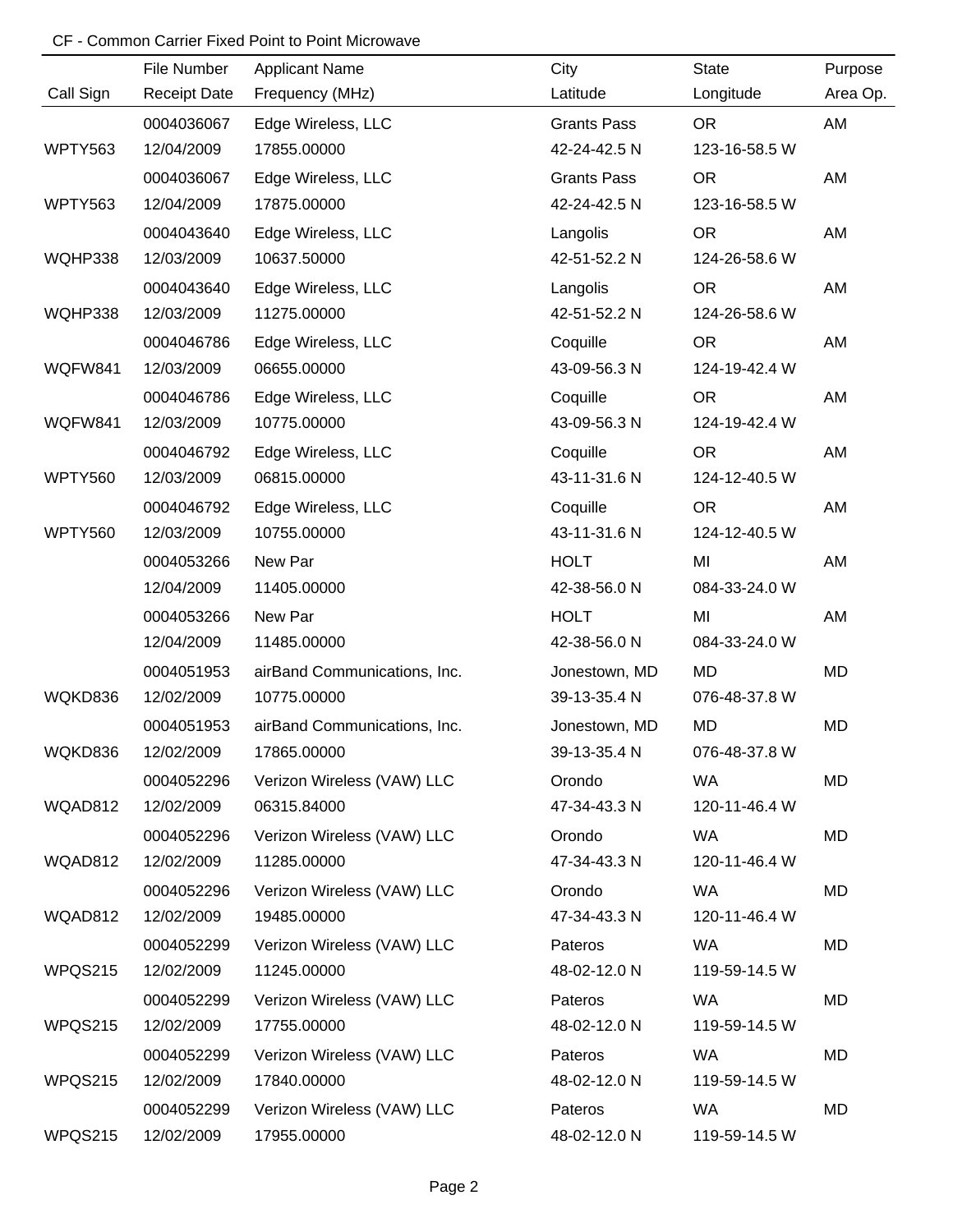|               | File Number         | <b>Applicant Name</b>           | City           | <b>State</b>  | Purpose   |
|---------------|---------------------|---------------------------------|----------------|---------------|-----------|
| Call Sign     | <b>Receipt Date</b> | Frequency (MHz)                 | Latitude       | Longitude     | Area Op.  |
|               | 0004052403          | AT&T Mobility Puerto Rico Inc.  | <b>BAYAMON</b> | <b>PR</b>     | MD        |
| <b>WMN627</b> | 12/02/2009          | 10552.50000                     | 18-24-31.2 N   | 066-09-41.7 W |           |
|               | 0004052403          | AT&T Mobility Puerto Rico Inc.  | <b>BAYAMON</b> | <b>PR</b>     | <b>MD</b> |
| <b>WMN627</b> | 12/02/2009          | 10568.12500                     | 18-24-31.2 N   | 066-09-41.7 W |           |
|               | 0004052403          | AT&T Mobility Puerto Rico Inc.  | <b>BAYAMON</b> | <b>PR</b>     | MD        |
| <b>WMN627</b> | 12/02/2009          | 10572.50000                     | 18-24-31.2 N   | 066-09-41.7 W |           |
|               | 0004052403          | AT&T Mobility Puerto Rico Inc.  | <b>BAYAMON</b> | <b>PR</b>     | MD        |
| <b>WMN627</b> | 12/02/2009          | 11245.00000                     | 18-24-31.2 N   | 066-09-41.7 W |           |
|               | 0004052403          | AT&T Mobility Puerto Rico Inc.  | <b>BAYAMON</b> | <b>PR</b>     | MD        |
| <b>WMN627</b> | 12/02/2009          | 11345.00000                     | 18-24-31.2 N   | 066-09-41.7 W |           |
|               | 0004052403          | AT&T Mobility Puerto Rico Inc.  | <b>BAYAMON</b> | <b>PR</b>     | MD        |
| <b>WMN627</b> | 12/02/2009          | 11365.00000                     | 18-24-31.2 N   | 066-09-41.7 W |           |
|               | 0004052403          | AT&T Mobility Puerto Rico Inc.  | <b>BAYAMON</b> | <b>PR</b>     | MD        |
| <b>WMN627</b> | 12/02/2009          | 11445.00000                     | 18-24-31.2 N   | 066-09-41.7 W |           |
|               | 0004052403          | AT&T Mobility Puerto Rico Inc.  | <b>BAYAMON</b> | <b>PR</b>     | MD        |
| <b>WMN627</b> | 12/02/2009          | 11525.00000                     | 18-24-31.2 N   | 066-09-41.7 W |           |
|               | 0004052403          | AT&T Mobility Puerto Rico Inc.  | <b>BAYAMON</b> | <b>PR</b>     | MD        |
| <b>WMN627</b> | 12/02/2009          | 11622.50000                     | 18-24-31.2 N   | 066-09-41.7 W |           |
|               | 0004052403          | AT&T Mobility Puerto Rico Inc.  | <b>BAYAMON</b> | <b>PR</b>     | MD        |
| <b>WMN627</b> | 12/02/2009          | 11637.50000                     | 18-24-31.2 N   | 066-09-41.7 W |           |
|               | 0004052430          | AT&T Mobility Puerto Rico Inc.  | <b>ARECIBO</b> | <b>PR</b>     | MD        |
| WPJC221       | 12/02/2009          | 05974.85000                     | 18-28-43.5 N   | 066-41-43.1 W |           |
|               | 0004052430          | AT&T Mobility Puerto Rico Inc.  | <b>ARECIBO</b> | <b>PR</b>     | MD        |
| WPJC221       | 12/02/2009          | 06034.15000                     | 18-28-43.5 N   | 066-41-43.1 W |           |
|               | 0004052430          | AT&T Mobility Puerto Rico Inc.  | <b>ARECIBO</b> | <b>PR</b>     | MD        |
| WPJC221       | 12/02/2009          | 06412.20000                     | 18-28-43.5 N   | 066-41-43.1 W |           |
|               | 0004052430          | AT&T Mobility Puerto Rico Inc.  | <b>ARECIBO</b> | <b>PR</b>     | MD        |
| WPJC221       | 12/02/2009          | 10568.12500                     | 18-28-43.5 N   | 066-41-43.1 W |           |
|               | 0004052430          | AT&T Mobility Puerto Rico Inc.  | <b>ARECIBO</b> | <b>PR</b>     | MD        |
| WPJC221       | 12/02/2009          | 11622.50000                     | 18-28-43.5 N   | 066-41-43.1 W |           |
|               | 0004052430          | AT&T Mobility Puerto Rico Inc.  | <b>ARECIBO</b> | <b>PR</b>     | MD        |
| WPJC221       | 12/02/2009          | 11637.50000                     | 18-28-43.5 N   | 066-41-43.1 W |           |
|               | 0004052430          | AT&T Mobility Puerto Rico Inc.  | <b>ARECIBO</b> | <b>PR</b>     | MD        |
| WPJC221       | 12/02/2009          | 11652.50000                     | 18-28-43.5 N   | 066-41-43.1 W |           |
|               | 0004052430          | AT&T Mobility Puerto Rico Inc.  | <b>ARECIBO</b> | <b>PR</b>     | MD        |
| WPJC221       | 12/02/2009          | 11667.50000                     | 18-28-43.5 N   | 066-41-43.1 W |           |
|               | 0004052616          | New Hampshire RSA 2 Partnership | Tamworth       | <b>NH</b>     | MD        |
| WPWF592       | 12/03/2009          | 11585.00000                     | 43-50-20.3 N   | 071-19-57.2 W |           |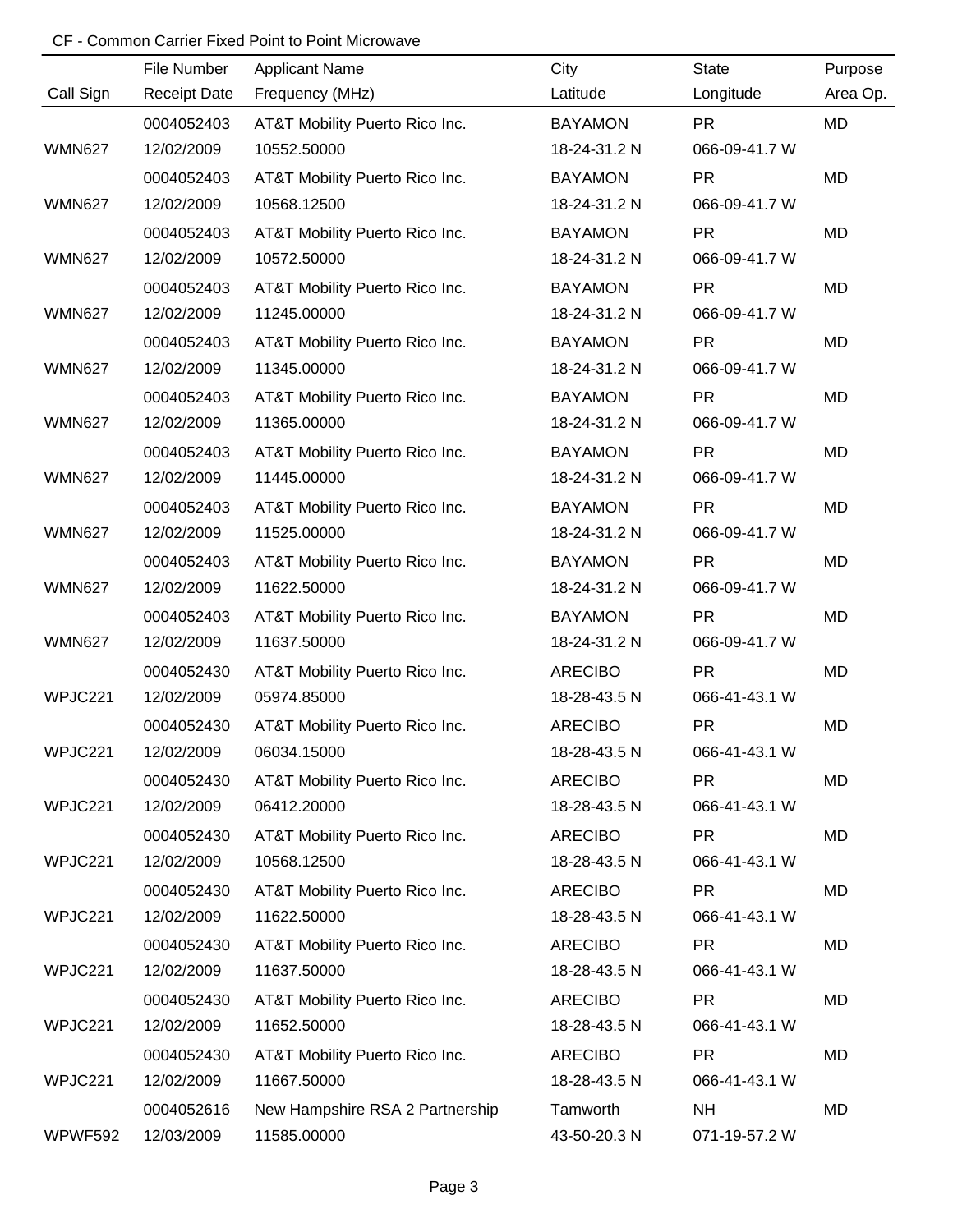|               | File Number         | <b>Applicant Name</b>           | City               | <b>State</b>  | Purpose   |
|---------------|---------------------|---------------------------------|--------------------|---------------|-----------|
| Call Sign     | <b>Receipt Date</b> | Frequency (MHz)                 | Latitude           | Longitude     | Area Op.  |
|               | 0004052641          | New Hampshire RSA 2 Partnership | Ossippee           | <b>NH</b>     | <b>MD</b> |
| WPVV227       | 12/03/2009          | 11095.00000                     | 43-48-31.3 N       | 071-12-53.3 W |           |
|               | 0004052682          | Verizon Wireless (VAW) LLC      | <b>CHELAN</b>      | <b>WA</b>     | MD        |
| <b>WMT201</b> | 12/03/2009          | 06865.00000                     | 47-48-24.4 N       | 120-02-02.2 W |           |
|               | 0004052682          | Verizon Wireless (VAW) LLC      | <b>CHELAN</b>      | <b>WA</b>     | MD        |
| <b>WMT201</b> | 12/03/2009          | 10551.25000                     | 47-48-24.4 N       | 120-02-02.2 W |           |
|               | 0004052682          | Verizon Wireless (VAW) LLC      | <b>CHELAN</b>      | <b>WA</b>     | MD        |
| <b>WMT201</b> | 12/03/2009          | 11035.00000                     | 47-48-24.4 N       | 120-02-02.2 W |           |
|               | 0004052682          | Verizon Wireless (VAW) LLC      | <b>CHELAN</b>      | <b>WA</b>     | MD        |
| <b>WMT201</b> | 12/03/2009          | 11177.50000                     | 47-48-24.4 N       | 120-02-02.2 W |           |
|               | 0004052865          | BUSINESS ONLY BROADBAND, LLC    | Oak Lawn           | IL            | MD        |
| WQID233       | 12/03/2009          | 11225.00000                     | 41-43-20.8 N       | 087-44-23.1 W |           |
|               | 0004052865          | BUSINESS ONLY BROADBAND, LLC    | Oak Lawn           | IL            | MD        |
| WQID233       | 12/03/2009          | 11265.00000                     | 41-43-20.8 N       | 087-44-23.1 W |           |
|               | 0004052865          | BUSINESS ONLY BROADBAND, LLC    | Oak Lawn           | IL            | MD        |
| WQID233       | 12/03/2009          | 11345.00000                     | 41-43-20.8 N       | 087-44-23.1 W |           |
|               | 0004052865          | BUSINESS ONLY BROADBAND, LLC    | Oak Lawn           | IL            | MD        |
| WQID233       | 12/03/2009          | 11425.00000                     | 41-43-20.8 N       | 087-44-23.1 W |           |
|               | 0004052865          | BUSINESS ONLY BROADBAND, LLC    | Oak Lawn           | IL            | MD        |
| WQID233       | 12/03/2009          | 22175.00000                     | 41-43-20.8 N       | 087-44-23.1 W |           |
|               | 0004053103          | Platte River Cellular, Inc.     | <b>Brush</b>       | CO            | MD        |
| WQFH997       | 12/03/2009          | 06417.76200                     | 40-15-02.3 N       | 103-35-44.9 W |           |
|               | 0004053106          | Platte River Cellular, Inc.     | Woodrow            | CO            | <b>MD</b> |
| WQFH998       | 12/03/2009          | 06165.72200                     | 39-58-37.0 N       | 103-35-34.3 W |           |
|               | 0004053215          | PR Wireless, Inc.               | Bayamon            | <b>PR</b>     | MD        |
| WPON848       | 12/03/2009          | 11632.50000                     | 18-21-25.2 N       | 066-11-23.3 W |           |
|               | 0004053215          | PR Wireless, Inc.               | Bayamon            | <b>PR</b>     | MD        |
| WPON848       | 12/03/2009          | 11657.50000                     | 18-21-25.2 N       | 066-11-23.3 W |           |
|               | 0004053215          | PR Wireless, Inc.               | Bayamon            | <b>PR</b>     | MD        |
| WPON848       | 12/03/2009          | 11682.50000                     | 18-21-25.2 N       | 066-11-23.3 W |           |
|               | 0004053215          | PR Wireless, Inc.               | Bayamon            | <b>PR</b>     | MD        |
| WPON848       | 12/03/2009          | 18085.00000                     | 18-21-25.2 N       | 066-11-23.3 W |           |
|               | 0004053215          | PR Wireless, Inc.               | Bayamon            | <b>PR</b>     | MD        |
| WPON848       | 12/03/2009          | 18095.00000                     | 18-21-25.2 N       | 066-11-23.3 W |           |
|               | 0004053215          | PR Wireless, Inc.               | Bayamon            | <b>PR</b>     | MD        |
| WPON848       | 12/03/2009          | 18125.00000                     | 18-21-25.2 N       | 066-11-23.3 W |           |
|               | 0004053317          | Edge Wireless, LLC              | <b>Bunker Hill</b> | <b>OR</b>     | MD        |
| WPTY582       | 12/03/2009          | 11215.00000                     | 43-18-42.2 N       | 124-14-15.6 W |           |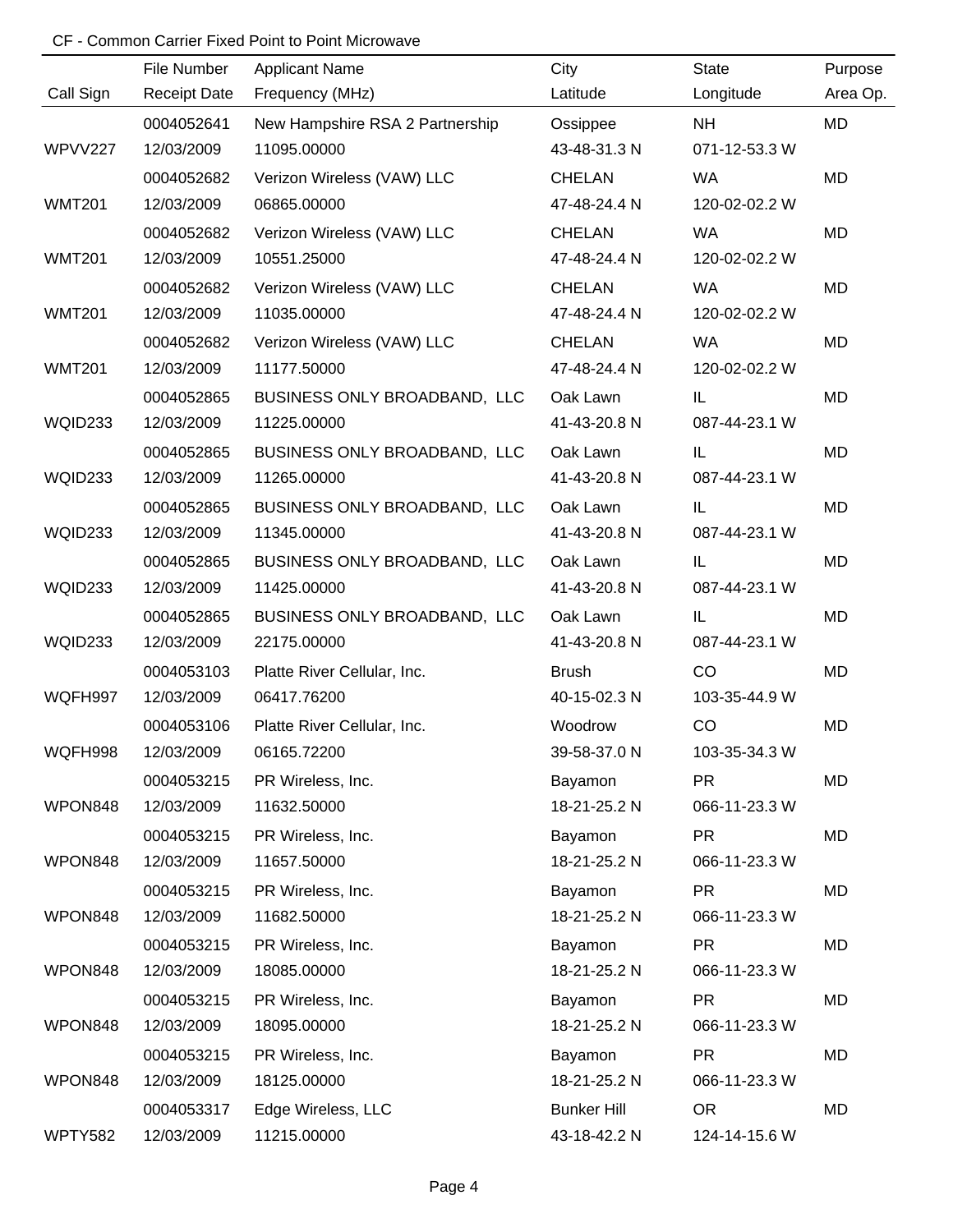|               | File Number         | <b>Applicant Name</b>          | City                 | <b>State</b>  | Purpose   |
|---------------|---------------------|--------------------------------|----------------------|---------------|-----------|
| Call Sign     | <b>Receipt Date</b> | Frequency (MHz)                | Latitude             | Longitude     | Area Op.  |
|               | 0004053317          | Edge Wireless, LLC             | <b>Bunker Hill</b>   | <b>OR</b>     | MD        |
| WPTY582       | 12/03/2009          | 11245.00000                    | 43-18-42.2 N         | 124-14-15.6 W |           |
|               | 0004053318          | Mesa Networks, Inc.            | Colorado Springs     | CO            | <b>MD</b> |
| WQIL774       | 12/03/2009          | 19325.00000                    | 38-49-55.8 N         | 104-49-26.2 W |           |
|               | 0004053645          | T-Mobile Puerto Rico LLC       | <b>HATO REY</b>      | <b>PR</b>     | <b>MD</b> |
| WQHN462       | 12/04/2009          | 17765.00000                    | 18-24-30.6 N         | 066-03-25.9 W |           |
|               | 0004053645          | T-Mobile Puerto Rico LLC       | <b>HATO REY</b>      | <b>PR</b>     | MD        |
| WQHN462       | 12/04/2009          | 17845.00000                    | 18-24-30.6 N         | 066-03-25.9 W |           |
|               | 0004053645          | T-Mobile Puerto Rico LLC       | <b>HATO REY</b>      | <b>PR</b>     | MD        |
| WQHN462       | 12/04/2009          | 17865.00000                    | 18-24-30.6 N         | 066-03-25.9 W |           |
|               | 0004053645          | T-Mobile Puerto Rico LLC       | <b>HATO REY</b>      | <b>PR</b>     | MD        |
| WQHN462       | 12/04/2009          | 18095.00000                    | 18-24-30.6 N         | 066-03-25.9 W |           |
|               | 0004053645          | T-Mobile Puerto Rico LLC       | <b>HATO REY</b>      | <b>PR</b>     | MD        |
| WQHN462       | 12/04/2009          | 19585.00000                    | 18-24-30.6 N         | 066-03-25.9 W |           |
|               | 0004053646          | T-Mobile Puerto Rico LLC       | <b>SAN JUAN</b>      | <b>PR</b>     | MD        |
| WPOU321       | 12/04/2009          | 17825.00000                    | 18-25-03.8 N         | 066-03-27.6 W |           |
|               | 0004053646          | T-Mobile Puerto Rico LLC       | <b>SAN JUAN</b>      | <b>PR</b>     | MD        |
| WPOU321       | 12/04/2009          | 18025.00000                    | 18-25-03.8 N         | 066-03-27.6 W |           |
|               | 0004053777          | AT&T Mobility Puerto Rico Inc. | <b>JAYUYA</b>        | <b>PR</b>     | MD        |
| WQAC201       | 12/04/2009          | 11215.00000                    | 18-10-20.7 N         | 066-35-30.1 W |           |
|               | 0004053777          | AT&T Mobility Puerto Rico Inc. | <b>JAYUYA</b>        | <b>PR</b>     | MD        |
| WQAC201       | 12/04/2009          | 11565.00000                    | 18-10-20.7 N         | 066-35-30.1 W |           |
|               | 0004053804          | AT&T Mobility Puerto Rico Inc. | <b>UTUADO</b>        | <b>PR</b>     | MD        |
| WQCT950       | 12/04/2009          | 10617.50000                    | 18-16-49.9 N         | 066-43-43.1 W |           |
|               | 0004053804          | AT&T Mobility Puerto Rico Inc. | <b>UTUADO</b>        | <b>PR</b>     | MD        |
| WQCT950       | 12/04/2009          | 11075.00000                    | 18-16-49.9 N         | 066-43-43.1 W |           |
|               | 0004053804          | AT&T Mobility Puerto Rico Inc. | <b>UTUADO</b>        | <b>PR</b>     | MD        |
| WQCT950       | 12/04/2009          | 11147.50000                    | 18-16-49.9 N         | 066-43-43.1 W |           |
|               | 0004053846          | AT&T Mobility Puerto Rico Inc. | <b>SAN SEBASTIAN</b> | <b>PR</b>     | MD        |
| <b>WMT899</b> | 12/04/2009          | 06197.24000                    | 18-20-28.5 N         | 066-57-36.8 W |           |
|               | 0004053846          | AT&T Mobility Puerto Rico Inc. | <b>SAN SEBASTIAN</b> | <b>PR</b>     | MD        |
| <b>WMT899</b> | 12/04/2009          | 06226.89000                    | 18-20-28.5 N         | 066-57-36.8 W |           |
|               | 0004053846          | AT&T Mobility Puerto Rico Inc. | <b>SAN SEBASTIAN</b> | <b>PR</b>     | MD        |
| <b>WMT899</b> | 12/04/2009          | 06392.44000                    | 18-20-28.5 N         | 066-57-36.8 W |           |
|               | 0004053846          | AT&T Mobility Puerto Rico Inc. | <b>SAN SEBASTIAN</b> | <b>PR</b>     | MD        |
| <b>WMT899</b> | 12/04/2009          | 06417.76200                    | 18-20-28.5 N         | 066-57-36.8 W |           |
|               | 0004053846          | AT&T Mobility Puerto Rico Inc. | <b>SAN SEBASTIAN</b> | <b>PR</b>     | MD        |
| <b>WMT899</b> | 12/04/2009          | 11627.50000                    | 18-20-28.5 N         | 066-57-36.8 W |           |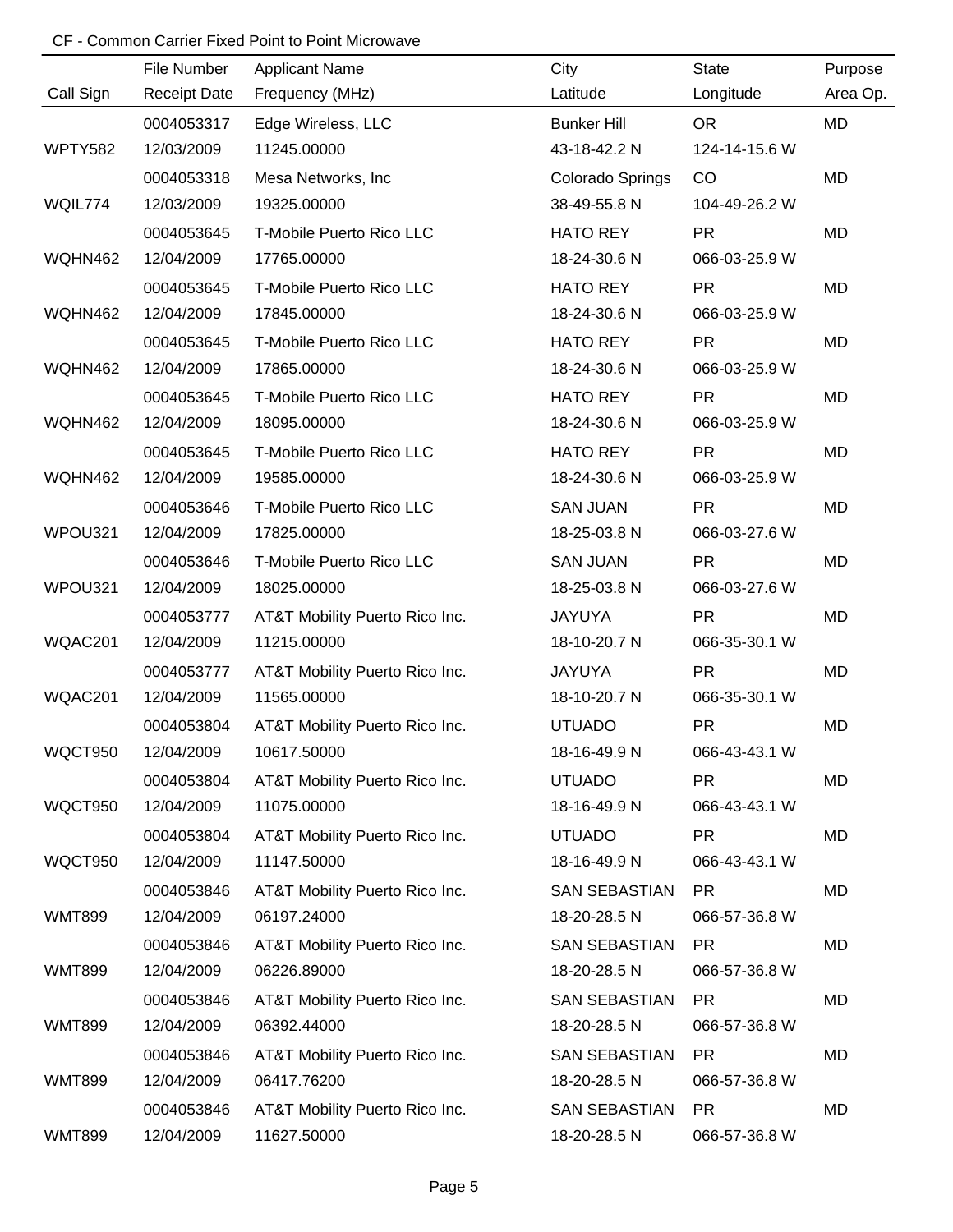|               | File Number         | <b>Applicant Name</b>          | City                 | State         | Purpose   |
|---------------|---------------------|--------------------------------|----------------------|---------------|-----------|
| Call Sign     | <b>Receipt Date</b> | Frequency (MHz)                | Latitude             | Longitude     | Area Op.  |
|               | 0004053846          | AT&T Mobility Puerto Rico Inc. | <b>SAN SEBASTIAN</b> | <b>PR</b>     | MD        |
| <b>WMT899</b> | 12/04/2009          | 11632.50000                    | 18-20-28.5 N         | 066-57-36.8 W |           |
|               | 0004054053          | Verizon Wireless (VAW) LLC     | <b>RAYLE</b>         | GA            | <b>MD</b> |
| WPOR642       | 12/04/2009          | 06226.89000                    | 33-47-50.0 N         | 082-56-54.0 W |           |
|               | 0004054053          | Verizon Wireless (VAW) LLC     | <b>RAYLE</b>         | GA            | <b>MD</b> |
| WPOR642       | 12/04/2009          | 06372.67000                    | 33-47-50.0 N         | 082-56-54.0 W |           |
|               | 0004054053          | Verizon Wireless (VAW) LLC     | <b>RAYLE</b>         | GA            | MD        |
| WPOR642       | 12/04/2009          | 06417.14000                    | 33-47-50.0 N         | 082-56-54.0 W |           |
|               | 0004054054          | Verizon Wireless (VAW) LLC     | <b>LEXINGTON</b>     | GA            | MD        |
| <b>WMQ405</b> | 12/04/2009          | 05974.85000                    | 33-52-40.0 N         | 083-05-14.0 W |           |
|               | 0004054054          | Verizon Wireless (VAW) LLC     | <b>LEXINGTON</b>     | GA            | MD        |
| <b>WMQ405</b> | 12/04/2009          | 06120.63000                    | 33-52-40.0 N         | 083-05-14.0 W |           |
|               | 0004054054          | Verizon Wireless (VAW) LLC     | <b>LEXINGTON</b>     | GA            | MD        |
| <b>WMQ405</b> | 12/04/2009          | 06615.00000                    | 33-52-40.0 N         | 083-05-14.0 W |           |
|               | 0004054055          | Athens Cellular, Inc.          | <b>COMER</b>         | GA            | MD        |
| WPJE599       | 12/04/2009          | 05945.20000                    | 34-04-00.7 N         | 083-08-18.7 W |           |
|               | 0004054055          | Athens Cellular, Inc.          | <b>COMER</b>         | GA            | MD        |
| WPJE599       | 12/04/2009          | 06745.00000                    | 34-04-00.7 N         | 083-08-18.7 W |           |
|               | 0004054055          | Athens Cellular, Inc.          | <b>COMER</b>         | GA            | MD        |
| WPJE599       | 12/04/2009          | 06835.00000                    | 34-04-00.7 N         | 083-08-18.7 W |           |
|               | 0004054056          | Verizon Wireless (VAW) LLC     | <b>ADAIRSVILLE</b>   | GA            | MD        |
| <b>WMM461</b> | 12/04/2009          | 06256.54000                    | 34-21-42.3 N         | 084-53-08.8 W |           |
|               | 0004054056          | Verizon Wireless (VAW) LLC     | <b>ADAIRSVILLE</b>   | GA            | MD        |
| WMM461        | 12/04/2009          | 06367.73000                    | 34-21-42.3 N         | 084-53-08.8 W |           |
|               | 0004054057          | Athens Cellular, Inc.          | <b>DANIELSVILLE</b>  | GA            | MD        |
| <b>WHC987</b> | 12/04/2009          | 06197.24000                    | 34-06-40.4 N         | 083-15-28.6 W |           |
|               | 0004054057          | Athens Cellular, Inc.          | <b>DANIELSVILLE</b>  | GA            | MD        |
| <b>WHC987</b> | 12/04/2009          | 06345.49000                    | 34-06-40.4 N         | 083-15-28.6 W |           |
|               | 0004054057          | Athens Cellular, Inc.          | <b>DANIELSVILLE</b>  | GA            | MD        |
| <b>WHC987</b> | 12/04/2009          | 06585.00000                    | 34-06-40.4 N         | 083-15-28.6 W |           |
|               | 0004054057          | Athens Cellular, Inc.          | <b>DANIELSVILLE</b>  | GA            | MD        |
| <b>WHC987</b> | 12/04/2009          | 06705.00000                    | 34-06-40.4 N         | 083-15-28.6 W |           |
|               | 0004054058          | Verizon Wireless (VAW) LLC     | <b>CARTERSVILLE</b>  | GA            | MD        |
| <b>WML662</b> | 12/04/2009          | 05974.85000                    | 34-11-11.3 N         | 084-45-30.8 W |           |
|               | 0004054058          | Verizon Wireless (VAW) LLC     | <b>CARTERSVILLE</b>  | GA            | MD        |
| <b>WML662</b> | 12/04/2009          | 06004.50000                    | 34-11-11.3 N         | 084-45-30.8 W |           |
|               | 0004054058          | Verizon Wireless (VAW) LLC     | <b>CARTERSVILLE</b>  | GA            | MD        |
| <b>WML662</b> | 12/04/2009          | 06115.69000                    | 34-11-11.3 N         | 084-45-30.8 W |           |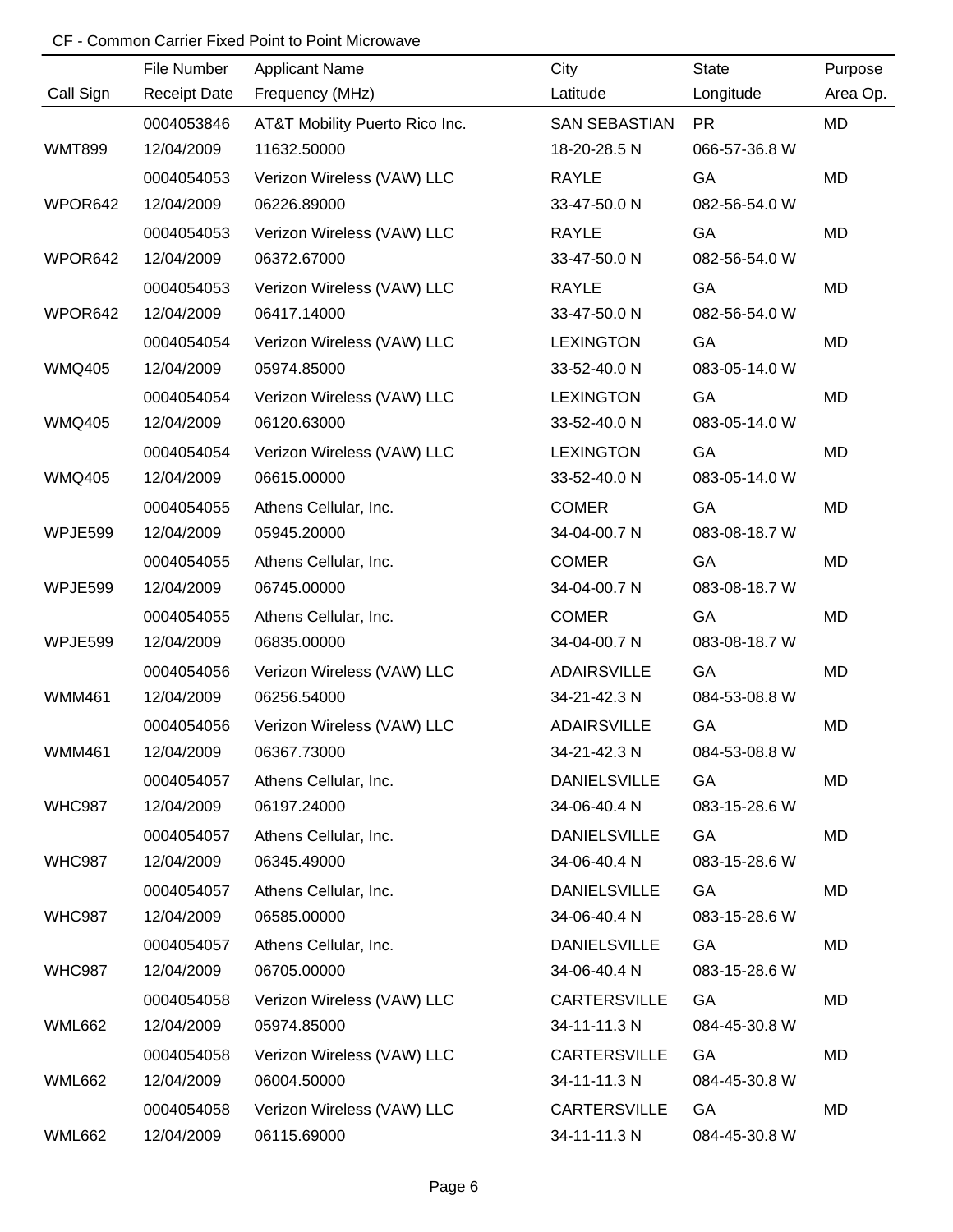|               | File Number         | <b>Applicant Name</b>      | City                | <b>State</b>  | Purpose   |
|---------------|---------------------|----------------------------|---------------------|---------------|-----------|
| Call Sign     | <b>Receipt Date</b> | Frequency (MHz)            | Latitude            | Longitude     | Area Op.  |
|               | 0004054058          | Verizon Wireless (VAW) LLC | <b>CARTERSVILLE</b> | GA            | <b>MD</b> |
| <b>WML662</b> | 12/04/2009          | 06795.00000                | 34-11-11.3 N        | 084-45-30.8 W |           |
|               | 0004054058          | Verizon Wireless (VAW) LLC | <b>CARTERSVILLE</b> | GA            | <b>MD</b> |
| <b>WML662</b> | 12/04/2009          | 10616.25000                | 34-11-11.3 N        | 084-45-30.8 W |           |
|               | 0004054102          | Edge Wireless, LLC         | McCloud             | CA            | MD        |
| WQFY584       | 12/04/2009          | 06735.00000                | 41-15-45.7 N        | 122-12-41.3 W |           |
|               | 0004054102          | Edge Wireless, LLC         | McCloud             | CA            | MD        |
| WQFY584       | 12/04/2009          | 19435.00000                | 41-15-45.7 N        | 122-12-41.3 W |           |
|               | 0004054110          | Verizon Wireless (VAW) LLC | <b>CUMMING</b>      | GA            | MD        |
| <b>WMK796</b> | 12/04/2009          | 06004.50000                | 34-06-29.3 N        | 084-14-29.7 W |           |
|               | 0004054110          | Verizon Wireless (VAW) LLC | <b>CUMMING</b>      | GA            | MD        |
| <b>WMK796</b> | 12/04/2009          | 06755.00000                | 34-06-29.3 N        | 084-14-29.7 W |           |
|               | 0004054111          | Southwestco Wireless LP    | Roopville           | GA            | <b>MD</b> |
| WQEF744       | 12/04/2009          | 06725.00000                | 33-26-17.0 N        | 085-06-30.0 W |           |
|               | 0004054111          | Southwestco Wireless LP    | Roopville           | GA            | MD        |
| WQEF744       | 12/04/2009          | 06815.00000                | 33-26-17.0 N        | 085-06-30.0 W |           |
|               | 0004054112          | Verizon Wireless (VAW) LLC | <b>DALLAS</b>       | GA            | MD        |
| <b>WLU659</b> | 12/04/2009          | 06197.24000                | 33-55-11.3 N        | 084-47-36.7 W |           |
|               | 0004054112          | Verizon Wireless (VAW) LLC | <b>DALLAS</b>       | GA            | MD        |
| <b>WLU659</b> | 12/04/2009          | 06256.54000                | 33-55-11.3 N        | 084-47-36.7 W |           |
|               | 0004054112          | Verizon Wireless (VAW) LLC | <b>DALLAS</b>       | GA            | MD        |
| <b>WLU659</b> | 12/04/2009          | 06286.19000                | 33-55-11.3 N        | 084-47-36.7 W |           |
|               | 0004054112          | Verizon Wireless (VAW) LLC | <b>DALLAS</b>       | GA            | MD        |
| <b>WLU659</b> | 12/04/2009          | 06315.84000                | 33-55-11.3 N        | 084-47-36.7 W |           |
|               | 0004054112          | Verizon Wireless (VAW) LLC | <b>DALLAS</b>       | GA            | MD        |
| <b>WLU659</b> | 12/04/2009          | 06345.49000                | 33-55-11.3 N        | 084-47-36.7 W |           |
|               | 0004054112          | Verizon Wireless (VAW) LLC | <b>DALLAS</b>       | GA            | MD        |
| <b>WLU659</b> | 12/04/2009          | 06397.38000                | 33-55-11.3 N        | 084-47-36.7 W |           |
|               | 0004054112          | Verizon Wireless (VAW) LLC | <b>DALLAS</b>       | GA            | MD        |
| <b>WLU659</b> | 12/04/2009          | 06615.00000                | 33-55-11.3 N        | 084-47-36.7 W |           |
|               | 0004054113          | Verizon Wireless (VAW) LLC | <b>EAST POINT</b>   | GA            | MD        |
| <b>WLM474</b> | 12/04/2009          | 05974.85000                | 33-41-40.3 N        | 084-25-01.7 W |           |
|               | 0004054113          | Verizon Wireless (VAW) LLC | <b>EAST POINT</b>   | GA            | MD        |
| <b>WLM474</b> | 12/04/2009          | 06004.50000                | 33-41-40.3 N        | 084-25-01.7 W |           |
|               | 0004054113          | Verizon Wireless (VAW) LLC | <b>EAST POINT</b>   | GA            | MD        |
| <b>WLM474</b> | 12/04/2009          | 06034.15000                | 33-41-40.3 N        | 084-25-01.7 W |           |
|               | 0004054113          | Verizon Wireless (VAW) LLC | <b>EAST POINT</b>   | GA            | MD        |
| <b>WLM474</b> | 12/04/2009          | 06063.80000                | 33-41-40.3 N        | 084-25-01.7 W |           |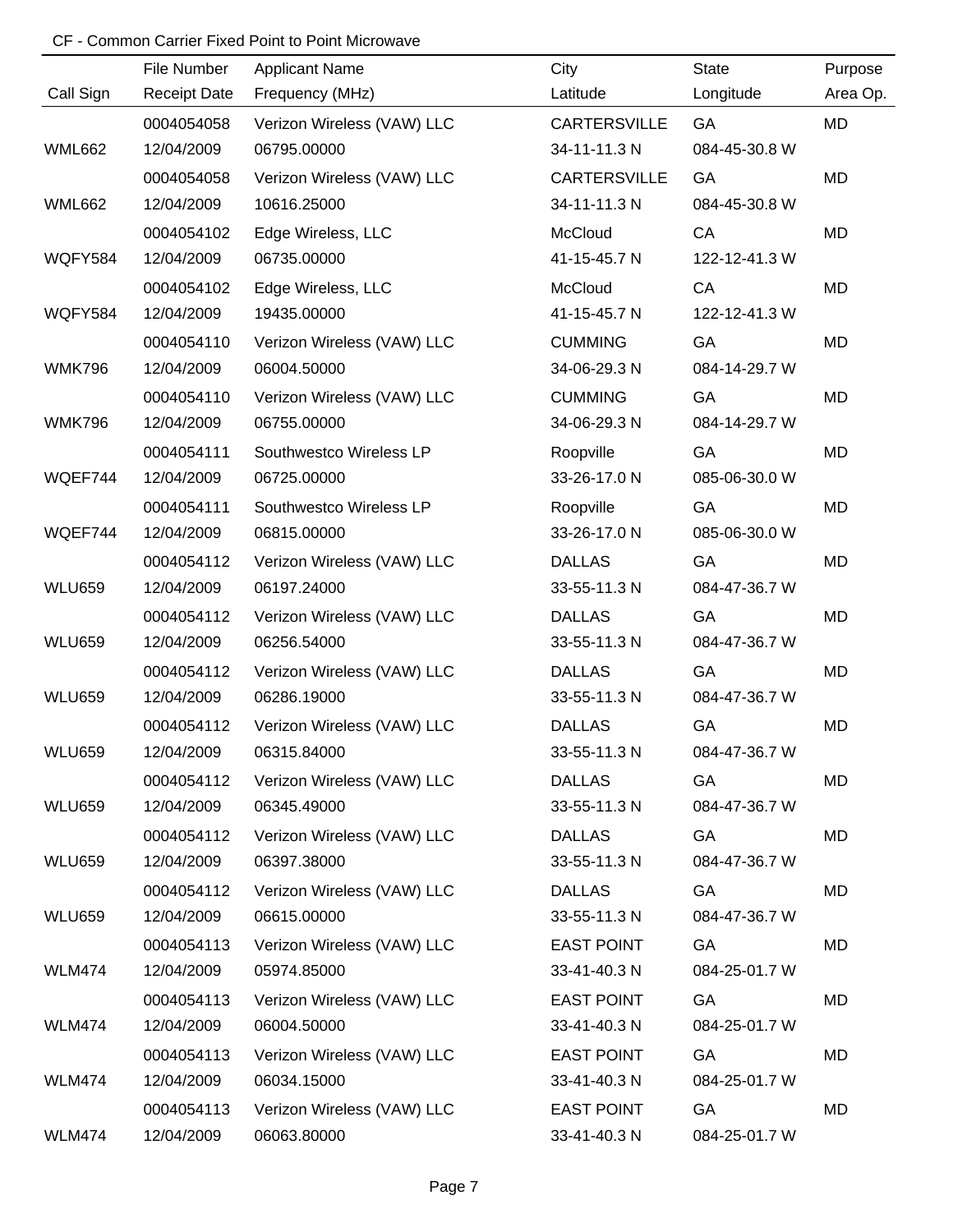|                | File Number         | <b>Applicant Name</b>      | City              | <b>State</b>  | Purpose   |
|----------------|---------------------|----------------------------|-------------------|---------------|-----------|
| Call Sign      | <b>Receipt Date</b> | Frequency (MHz)            | Latitude          | Longitude     | Area Op.  |
|                | 0004054113          | Verizon Wireless (VAW) LLC | <b>EAST POINT</b> | GA            | <b>MD</b> |
| <b>WLM474</b>  | 12/04/2009          | 06093.45000                | 33-41-40.3 N      | 084-25-01.7 W |           |
|                | 0004054113          | Verizon Wireless (VAW) LLC | <b>EAST POINT</b> | GA            | <b>MD</b> |
| <b>WLM474</b>  | 12/04/2009          | 06123.10000                | 33-41-40.3 N      | 084-25-01.7 W |           |
|                | 0004054113          | Verizon Wireless (VAW) LLC | <b>EAST POINT</b> | GA            | MD        |
| <b>WLM474</b>  | 12/04/2009          | 10885.00000                | 33-41-40.3 N      | 084-25-01.7 W |           |
|                | 0004054113          | Verizon Wireless (VAW) LLC | <b>EAST POINT</b> | GA            | <b>MD</b> |
| <b>WLM474</b>  | 12/04/2009          | 10955.00000                | 33-41-40.3 N      | 084-25-01.7 W |           |
|                | 0004054113          | Verizon Wireless (VAW) LLC | <b>EAST POINT</b> | GA            | MD        |
| <b>WLM474</b>  | 12/04/2009          | 10995.00000                | 33-41-40.3 N      | 084-25-01.7 W |           |
|                | 0004054113          | Verizon Wireless (VAW) LLC | <b>EAST POINT</b> | GA            | MD        |
| <b>WLM474</b>  | 12/04/2009          | 11075.00000                | 33-41-40.3 N      | 084-25-01.7 W |           |
|                | 0004054113          | Verizon Wireless (VAW) LLC | <b>EAST POINT</b> | GA            | MD        |
| <b>WLM474</b>  | 12/04/2009          | 11137.50000                | 33-41-40.3 N      | 084-25-01.7 W |           |
|                | 0004054115          | Verizon Wireless (VAW) LLC | <b>HAMPTON</b>    | GA            | MD        |
| <b>WMR571</b>  | 12/04/2009          | 05945.20000                | 33-27-20.4 N      | 084-19-44.7 W |           |
|                | 0004054115          | Verizon Wireless (VAW) LLC | <b>HAMPTON</b>    | GA            | MD        |
| <b>WMR571</b>  | 12/04/2009          | 05974.85000                | 33-27-20.4 N      | 084-19-44.7 W |           |
|                | 0004054115          | Verizon Wireless (VAW) LLC | <b>HAMPTON</b>    | GA            | MD        |
| <b>WMR571</b>  | 12/04/2009          | 06600.00000                | 33-27-20.4 N      | 084-19-44.7 W |           |
|                | 0004054115          | Verizon Wireless (VAW) LLC | <b>HAMPTON</b>    | GA            | MD        |
| <b>WMR571</b>  | 12/04/2009          | 06645.00000                | 33-27-20.4 N      | 084-19-44.7 W |           |
|                | 0004054117          | Southwestco Wireless LP    | <b>NEWNAN</b>     | GA            | MD        |
| <b>WMJ483</b>  | 12/04/2009          | 06004.50000                | 33-23-46.0 N      | 084-47-08.1 W |           |
|                | 0004054117          | Southwestco Wireless LP    | <b>NEWNAN</b>     | GA            | MD        |
| <b>WMJ483</b>  | 12/04/2009          | 06555.00000                | 33-23-46.0 N      | 084-47-08.1 W |           |
|                | 0004054117          | Southwestco Wireless LP    | <b>NEWNAN</b>     | GA            | MD        |
| <b>WMJ483</b>  | 12/04/2009          | 06655.00000                | 33-23-46.0 N      | 084-47-08.1 W |           |
|                | 0004054118          | Verizon Wireless (VAW) LLC | <b>ATLANTA</b>    | GA            | MD        |
| WQEZ726        | 12/04/2009          | 06375.14000                | 33-44-39.4 N      | 084-23-47.9 W |           |
|                | 0004054118          | Verizon Wireless (VAW) LLC | <b>ATLANTA</b>    | GA            | MD        |
| WQEZ726        | 12/04/2009          | 06625.00000                | 33-44-39.4 N      | 084-23-47.9 W |           |
|                | 0004054118          | Verizon Wireless (VAW) LLC | <b>ATLANTA</b>    | GA            | MD        |
| WQEZ726        | 12/04/2009          | 11445.00000                | 33-44-39.4 N      | 084-23-47.9 W |           |
|                | 0004054128          | Edge Wireless, LLC         | Mount Shasta      | CA            | MD        |
| <b>WQFY583</b> | 12/04/2009          | 17875.00000                | 41-20-42.3 N      | 122-11-44.8 W |           |
|                | 0004054170          | Edge Wireless, LLC         | Selma             | <b>OR</b>     | MD        |
| WPTY568        | 12/04/2009          | 06650.00000                | 42-15-30.6 N      | 123-39-41.3 W |           |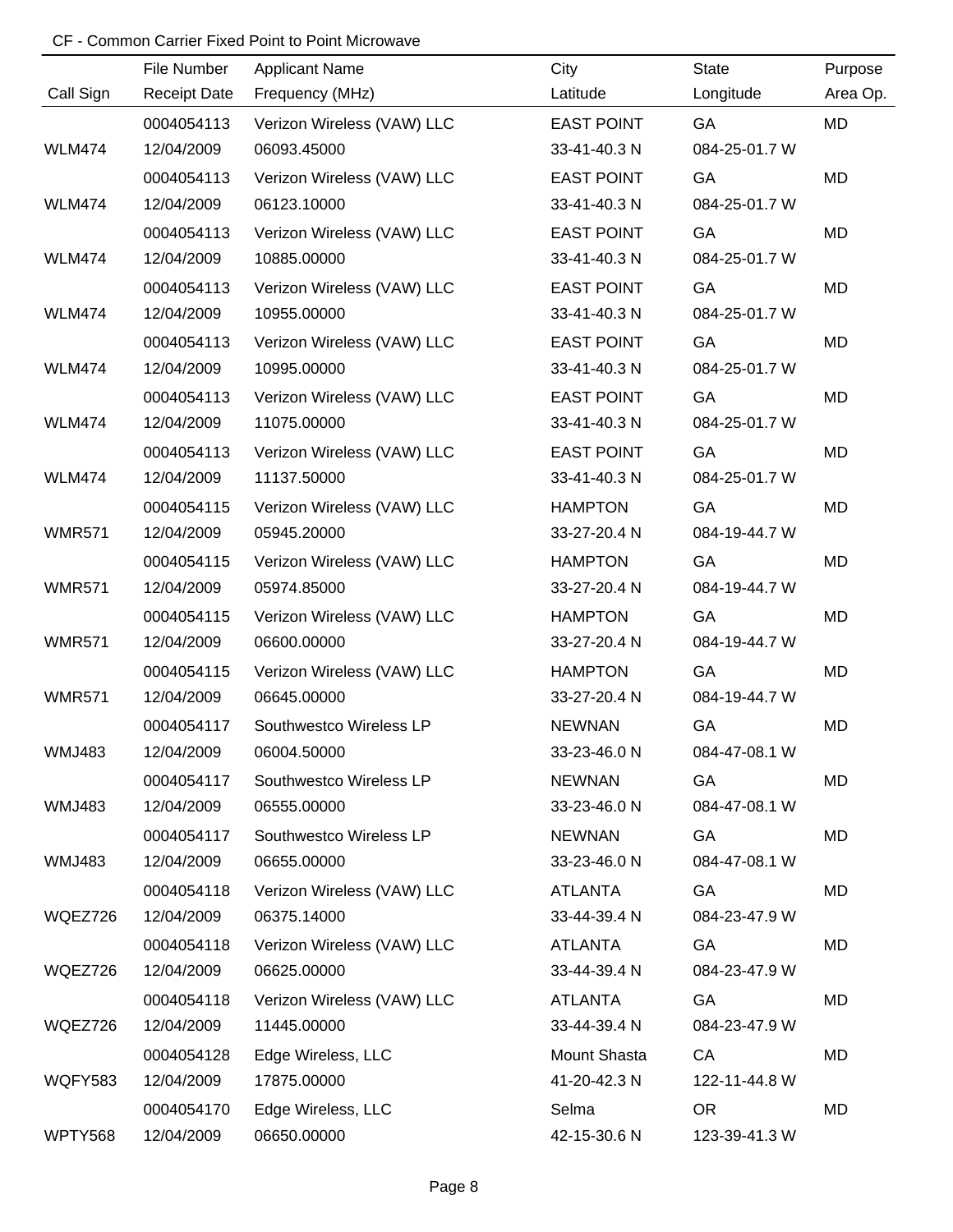|           | File Number         | <b>Applicant Name</b>             | City                | State         | Purpose   |
|-----------|---------------------|-----------------------------------|---------------------|---------------|-----------|
| Call Sign | <b>Receipt Date</b> | Frequency (MHz)                   | Latitude            | Longitude     | Area Op.  |
|           | 0004054170          | Edge Wireless, LLC                | Selma               | <b>OR</b>     | MD        |
| WPTY568   | 12/04/2009          | 19375.00000                       | 42-15-30.6 N        | 123-39-41.3 W |           |
|           | 0004054178          | Edge Wireless, LLC                | Cave Junction       | <b>OR</b>     | MD        |
| WPTY588   | 12/04/2009          | 17815.00000                       | 42-09-23.1 N        | 123-38-33.8 W |           |
|           | 0004050894          | New Par                           | ADA TWP.            | MI            | <b>NE</b> |
|           | 12/02/2009          | 11245.00000                       | 42-56-54.0 N        | 085-27-28.0 W |           |
|           | 0004050894          | New Par                           | ADA TWP.            | MI            | <b>NE</b> |
|           | 12/02/2009          | 11405.00000                       | 42-56-54.0 N        | 085-27-28.0 W |           |
|           | 0004050895          | New Par                           | <b>ALASKA</b>       | MI            | <b>NE</b> |
|           | 12/02/2009          | 11325.00000                       | 42-50-54.0 N        | 085-27-46.0 W |           |
|           | 0004050895          | New Par                           | <b>ALASKA</b>       | MI            | <b>NE</b> |
|           | 12/02/2009          | 11485.00000                       | 42-50-54.0 N        | 085-27-46.0 W |           |
|           | 0004051044          | New Par                           | Westland            | MI            | <b>NE</b> |
|           | 12/02/2009          | 10755.00000                       | 42-19-36.9 N        | 083-25-42.0 W |           |
|           | 0004051186          | New Par                           | Plymouth            | MI            | <b>NE</b> |
|           | 12/02/2009          | 11245.00000                       | 42-22-51.8 N        | 083-27-58.7 W |           |
|           | 0004051938          | New Par                           | <b>Belmont</b>      | MI            | <b>NE</b> |
|           | 12/02/2009          | 10755.00000                       | 43-06-07.4 N        | 085-37-25.7 W |           |
|           | 0004051938          | New Par                           | <b>Belmont</b>      | MI            | <b>NE</b> |
|           | 12/02/2009          | 10835.00000                       | 43-06-07.4 N        | 085-37-25.7 W |           |
|           | 0004052204          | New Par                           | <b>LANSING</b>      | MI            | <b>NE</b> |
|           | 12/02/2009          | 11285.00000                       | 42-44-41.0 N        | 084-34-54.0 W |           |
|           | 0004052205          | New Par                           | Rockford            | MI            | <b>NE</b> |
|           | 12/02/2009          | 11245.00000                       | 43-05-27.7 N        | 085-33-40.4 W |           |
|           | 0004052206          | New Par                           | <b>CASCADE</b>      | MI            | <b>NE</b> |
|           | 12/02/2009          | 10835.00000                       | 42-54-38.6 N        | 085-27-50.7 W |           |
|           | 0004052206          | New Par                           | <b>CASCADE</b>      | MI            | <b>NE</b> |
|           | 12/02/2009          | 10915.00000                       | 42-54-38.6 N        | 085-27-50.7 W |           |
|           | 0004052275          | New Par                           | DE WITT TOWNSH MI   |               | <b>NE</b> |
|           | 12/02/2009          | 11365.00000                       | 42-49-00.0 N        | 084-32-18.0 W |           |
|           | 0004052275          | New Par                           | DE WITT TOWNSH MI   |               | <b>NE</b> |
|           | 12/02/2009          | 11485.00000                       | 42-49-00.0 N        | 084-32-18.0 W |           |
|           | 0004052278          | New Par                           | <b>GRAND RAPIDS</b> | MI            | <b>NE</b> |
|           | 12/02/2009          | 10995.00000                       | 42-54-36.0 N        | 085-31-41.0 W |           |
|           | 0004052291          | Verizon Wireless (VAW) LLC - (WA) | <b>Bridgeport</b>   | <b>WA</b>     | <b>NE</b> |
|           | 12/02/2009          | 06705.00000                       | 47-59-13.6 N        | 119-46-20.7 W |           |
|           | 0004052291          | Verizon Wireless (VAW) LLC - (WA) | <b>Bridgeport</b>   | <b>WA</b>     | <b>NE</b> |
|           | 12/02/2009          | 10755.00000                       | 47-59-13.6 N        | 119-46-20.7 W |           |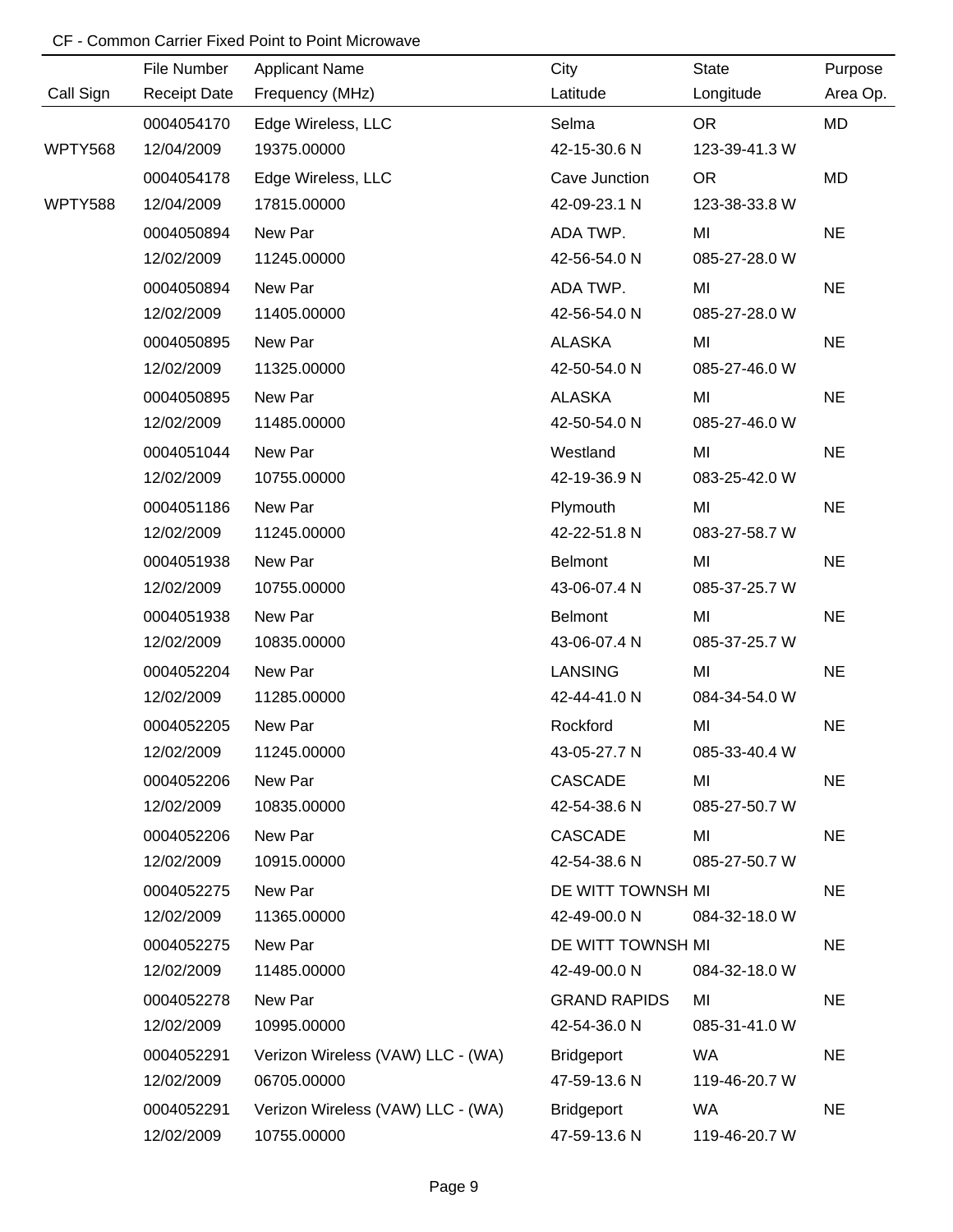|           | File Number         | <b>Applicant Name</b>          | City                 | <b>State</b>  | Purpose   |
|-----------|---------------------|--------------------------------|----------------------|---------------|-----------|
| Call Sign | <b>Receipt Date</b> | Frequency (MHz)                | Latitude             | Longitude     | Area Op.  |
|           | 0004052436          | AT&T Mobility Puerto Rico Inc. | Arecibo              | <b>PR</b>     | <b>NE</b> |
|           | 12/02/2009          | 11147.50000                    | 18-27-53.2 N         | 066-44-13.1 W |           |
|           | 0004052748          | New Par                        | <b>DIMONDALE</b>     | MI            | <b>NE</b> |
|           | 12/03/2009          | 10955.00000                    | 42-38-13.0 N         | 084-41-18.0 W |           |
|           | 0004052748          | New Par                        | <b>DIMONDALE</b>     | MI            | <b>NE</b> |
|           | 12/03/2009          | 10995.00000                    | 42-38-13.0 N         | 084-41-18.0 W |           |
|           | 0004052869          | BUSINESS ONLY BROADBAND, LLC   | <b>PALOS HEIGHTS</b> | IL            | <b>NE</b> |
|           | 12/03/2009          | 23375.00000                    | 41-41-29.0 N         | 087-50-12.0 W |           |
|           | 0004053082          | New Par                        | <b>EAST LANSING</b>  | MI            | <b>NE</b> |
|           | 12/03/2009          | 10955.00000                    | 42-44-54.6 N         | 084-26-52.1 W |           |
|           | 0004053088          | New Par                        | <b>Grand Rapids</b>  | MI            | <b>NE</b> |
|           | 12/03/2009          | 11525.00000                    | 42-57-38.4 N         | 085-34-25.8 W |           |
|           | 0004053091          | New Par                        | <b>GRAND RAPIDS</b>  | MI            | <b>NE</b> |
|           | 12/03/2009          | 10995.00000                    | 42-58-58.0 N         | 085-40-08.0 W |           |
|           | 0004053214          | PR Wireless, Inc.              | Camarones            | <b>PR</b>     | <b>NE</b> |
|           | 12/03/2009          | 11182.50000                    | 18-20-08.9 N         | 066-07-25.9 W |           |
|           | 0004053265          | New Par                        | Okemos               | MI            | <b>NE</b> |
|           | 12/03/2009          | 11445.00000                    | 42-44-46.0 N         | 084-24-24.1 W |           |
|           | 0004053265          | New Par                        | Okemos               | MI            | <b>NE</b> |
|           | 12/03/2009          | 11525.00000                    | 42-44-46.0 N         | 084-24-24.1 W |           |
|           | 0004053266          | New Par                        | <b>HOLT</b>          | MI            | <b>NE</b> |
|           | 12/03/2009          | 11405.00000                    | 42-38-56.0 N         | 084-33-24.0 W |           |
|           | 0004053343          | New Par                        | <b>WYOMING</b>       | MI            | <b>NE</b> |
|           | 12/04/2009          | 11285.00000                    | 42-52-58.0 N         | 085-44-06.0 W |           |
|           | 0004053346          | New Par                        | <b>MASON</b>         | MI            | <b>NE</b> |
|           | 12/04/2009          | 10915.00000                    | 42-37-05.0 N         | 084-28-31.0 W |           |
|           | 0004053350          | New Par                        | Kentwood             | MI            | <b>NE</b> |
|           | 12/04/2009          | 11525.00000                    | 42-52-33.2 N         | 085-35-49.9 W |           |
|           | 0004053352          | New Par                        | Hudsonville          | MI            | <b>NE</b> |
|           | 12/04/2009          | 10795.00000                    | 42-49-13.9 N         | 085-49-14.5 W |           |
|           | 0004053352          | New Par                        | Hudsonville          | MI            | <b>NE</b> |
|           | 12/04/2009          | 11445.00000                    | 42-49-13.9 N         | 085-49-14.5 W |           |
|           | 0004053356          | New Par                        | <b>LANSING</b>       | MI            | <b>NE</b> |
|           | 12/04/2009          | 10755.00000                    | 42-42-33.0 N         | 084-40-05.0 W |           |
|           | 0004053356          | New Par                        | <b>LANSING</b>       | MI            | <b>NE</b> |
|           | 12/04/2009          | 11445.00000                    | 42-42-33.0 N         | 084-40-05.0 W |           |
|           | 0004053428          | New Par                        | <b>Grand Rapids</b>  | MI            | <b>NE</b> |
|           | 12/04/2009          | 10755.00000                    | 43-01-27.0 N         | 085-35-30.0 W |           |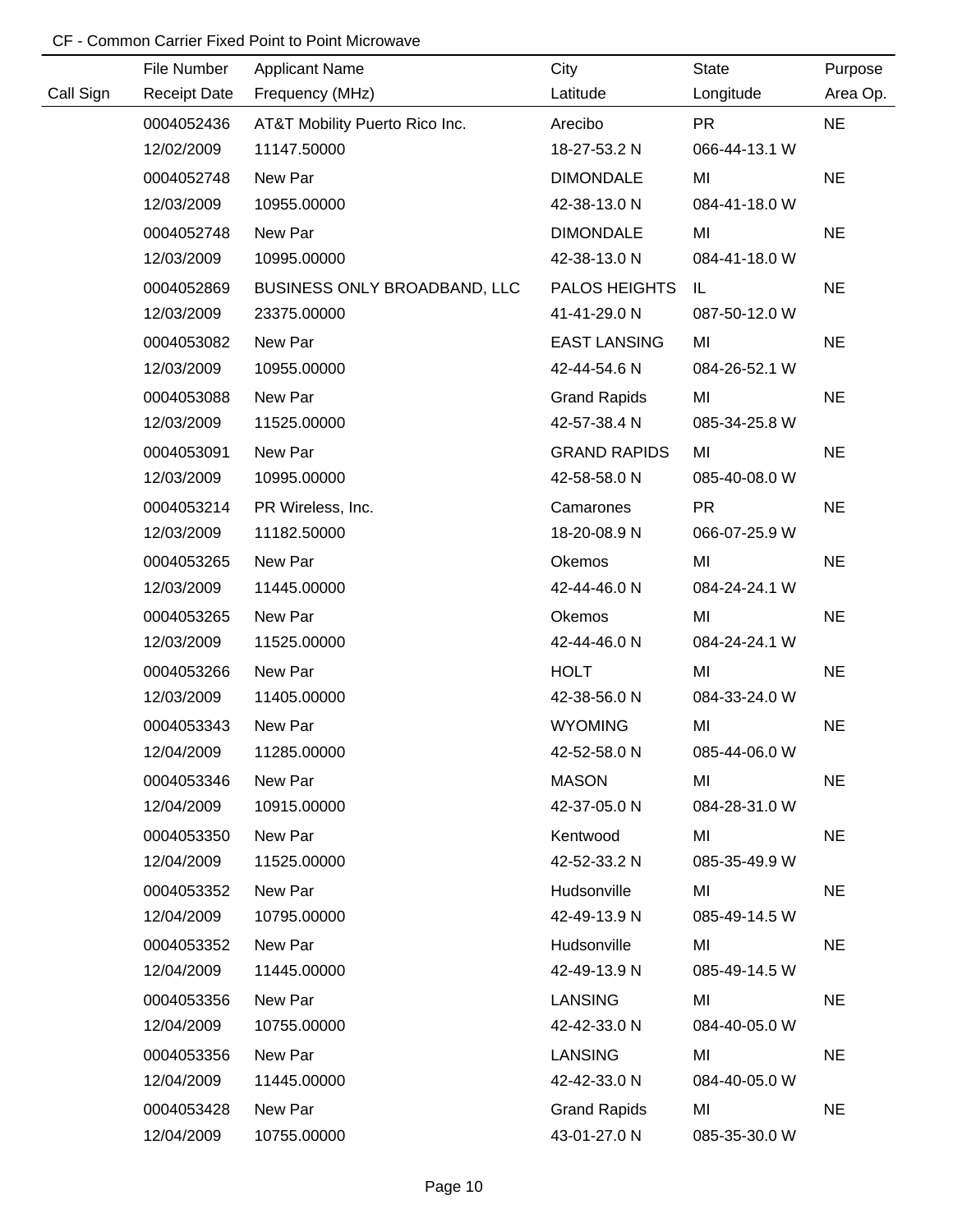|           | File Number         | <b>Applicant Name</b>            | City                    | <b>State</b>  | Purpose   |
|-----------|---------------------|----------------------------------|-------------------------|---------------|-----------|
| Call Sign | <b>Receipt Date</b> | Frequency (MHz)                  | Latitude                | Longitude     | Area Op.  |
|           | 0004053428          | New Par                          | <b>Grand Rapids</b>     | MI            | <b>NE</b> |
|           | 12/04/2009          | 11035.00000                      | 43-01-27.0 N            | 085-35-30.0 W |           |
|           | 0004053708          | New Par                          | Bath                    | MI            | <b>NE</b> |
|           | 12/04/2009          | 10875.00000                      | 42-48-06.8 N            | 084-25-36.1 W |           |
|           | 0004053708          | New Par                          | <b>Bath</b>             | MI            | <b>NE</b> |
|           | 12/04/2009          | 11035.00000                      | 42-48-06.8 N            | 084-25-36.1 W |           |
|           | 0004053709          | New Par                          | <b>GRANDVILLE</b>       | MI            | <b>NE</b> |
|           | 12/04/2009          | 10955.00000                      | 42-54-53.0 N            | 085-45-10.0 W |           |
|           | 0004053709          | New Par                          | <b>GRANDVILLE</b>       | MI            | <b>NE</b> |
|           | 12/04/2009          | 11035.00000                      | 42-54-53.0 N            | 085-45-10.0 W |           |
|           | 0004053710          | New Par                          | <b>WATERTOWN TWF MI</b> |               | <b>NE</b> |
|           | 12/04/2009          | 10795.00000                      | 42-48-05.0 N            | 084-38-27.0 W |           |
|           | 0004053710          | New Par                          | <b>WATERTOWN TWFMI</b>  |               | <b>NE</b> |
|           | 12/04/2009          | 10995.00000                      | 42-48-05.0 N            | 084-38-27.0 W |           |
|           | 0004053711          | <b>Open Range Communications</b> | Longmont                | CO            | <b>NE</b> |
|           | 12/04/2009          | 23275.00000                      | 40-10-12.9 N            | 105-07-19.9 W |           |
|           | 0004053712          | <b>Open Range Communications</b> | Longmont                | CO            | <b>NE</b> |
|           | 12/04/2009          | 11215.00000                      | 40-11-26.3 N            | 105-07-39.2 W |           |
|           | 0004053712          | <b>Open Range Communications</b> | Longmont                | CO            | <b>NE</b> |
|           | 12/04/2009          | 21875.00000                      | 40-11-26.3 N            | 105-07-39.2 W |           |
|           | 0004053712          | <b>Open Range Communications</b> | Longmont                | CO            | <b>NE</b> |
|           | 12/04/2009          | 21975.00000                      | 40-11-26.3 N            | 105-07-39.2 W |           |
|           | 0004053712          | <b>Open Range Communications</b> | Longmont                | CO            | <b>NE</b> |
|           | 12/04/2009          | 22075.00000                      | 40-11-26.3 N            | 105-07-39.2 W |           |
|           | 0004053713          | <b>Open Range Communications</b> | Greeley                 | CO            | <b>NE</b> |
|           | 12/04/2009          | 23075.00000                      | 40-26-33.5 N            | 104-45-35.3 W |           |
|           | 0004053714          | <b>Open Range Communications</b> | Longmont                | CO            | <b>NE</b> |
|           | 12/04/2009          | 23075.00000                      | 40-10-58.9 N            | 105-04-51.7 W |           |
|           | 0004053715          | <b>Open Range Communications</b> | Evans                   | CO            | <b>NE</b> |
|           | 12/04/2009          | 23035.00000                      | 40-22-30.4 N            | 104-42-04.8 W |           |
|           | 0004053715          | <b>Open Range Communications</b> | Evans                   | CO            | <b>NE</b> |
|           | 12/04/2009          | 23125.00000                      | 40-22-30.4 N            | 104-42-04.8 W |           |
|           | 0004053716          | <b>Open Range Communications</b> | Longmont                | CO            | <b>NE</b> |
|           | 12/04/2009          | 10715.00000                      | 40-08-32.8 N            | 105-07-39.4 W |           |
|           | 0004053716          | <b>Open Range Communications</b> | Longmont                | CO            | <b>NE</b> |
|           | 12/04/2009          | 21825.00000                      | 40-08-32.8 N            | 105-07-39.4 W |           |
|           | 0004053716          | <b>Open Range Communications</b> | Longmont                | CO            | <b>NE</b> |
|           | 12/04/2009          | 22075.00000                      | 40-08-32.8 N            | 105-07-39.4 W |           |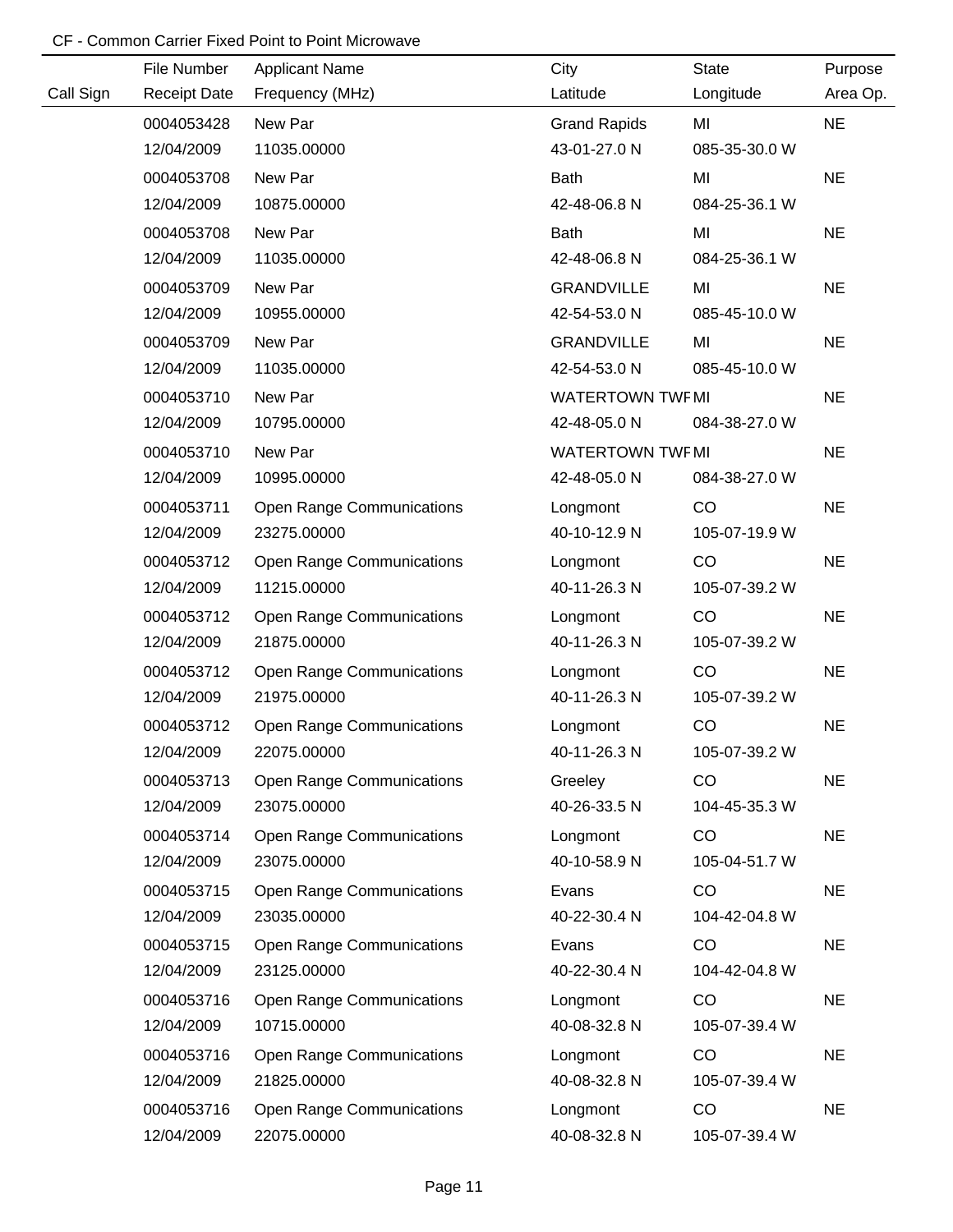|           | File Number         | <b>Applicant Name</b>                | City           | <b>State</b>  | Purpose   |
|-----------|---------------------|--------------------------------------|----------------|---------------|-----------|
| Call Sign | <b>Receipt Date</b> | Frequency (MHz)                      | Latitude       | Longitude     | Area Op.  |
|           | 0004053718          | <b>Open Range Communications</b>     | <b>GREELEY</b> | CO            | <b>NE</b> |
|           | 12/04/2009          | 21925.00000                          | 40-23-47.0 N   | 104-40-56.0 W |           |
|           | 0004053719          | <b>Open Range Communications</b>     | Greeley        | CO            | <b>NE</b> |
|           | 12/04/2009          | 23025.00000                          | 40-24-46.1 N   | 104-43-04.8 W |           |
|           | 0004053720          | <b>Open Range Communications</b>     | Longmont       | CO            | <b>NE</b> |
|           | 12/04/2009          | 23175.00000                          | 40-11-20.4 N   | 105-06-10.8 W |           |
|           | 0004053721          | <b>Open Range Communications</b>     | Greeley        | CO            | <b>NE</b> |
|           | 12/04/2009          | 23175.00000                          | 40-24-24.2 N   | 104-46-06.7 W |           |
|           | 0004053722          | <b>Open Range Communications</b>     | Longmont       | CO            | <b>NE</b> |
|           | 12/04/2009          | 23275.00000                          | 40-10-09.7 N   | 105-06-14.8 W |           |
|           | 0004053765          | New Par                              | Walker         | MI            | <b>NE</b> |
|           | 12/04/2009          | 11325.00000                          | 43-00-40.7 N   | 085-44-29.6 W |           |
|           | 0004053765          | New Par                              | Walker         | MI            | <b>NE</b> |
|           | 12/04/2009          | 11485.00000                          | 43-00-40.7 N   | 085-44-29.6 W |           |
|           | 0004053766          | New Par                              | <b>LANSING</b> | MI            | <b>NE</b> |
|           | 12/04/2009          | 11245.00000                          | 42-43-15.0 N   | 084-35-47.0 W |           |
|           | 0004053859          | AT&T Mobility Puerto Rico Inc.       | San Sebastian  | <b>PR</b>     | <b>NE</b> |
|           | 12/04/2009          | 11137.50000                          | 18-20-12.3 N   | 067-00-41.0 W |           |
|           | 0004053868          | AT&T Mobility Puerto Rico Inc.       | San Sebastian  | <b>PR</b>     | <b>NE</b> |
|           | 12/04/2009          | 11142.50000                          | 18-19-10.7 N   | 066-55-27.8 W |           |
|           | 0004053878          | <b>Open Range Communications</b>     | Longmont       | CO            | <b>NE</b> |
|           | 12/04/2009          | 23025.00000                          | 40-08-45.6 N   | 105-07-12.7 W |           |
|           | 0004054109          | Verizon Wireless (VAW) LLC (Georgia) | <b>CUMMING</b> | GA            | <b>NE</b> |
|           | 12/04/2009          | 06595.00000                          | 34-13-03.0 N   | 084-15-59.0 W |           |
|           | 0004054114          | Verizon Wireless (VAW) LLC (Georgia) | Dallas         | GA            | <b>NE</b> |
|           | 12/04/2009          | 06775.00000                          | 34-01-06.2 N   | 084-47-51.1 W |           |
|           | 0004054116          | Verizon Wireless (VAW) LLC (Georgia) | Atlanta        | GA            | <b>NE</b> |
|           | 12/04/2009          | 06785.00000                          | 33-44-44.7 N   | 084-21-06.2 W |           |

### CL - Cellular

|           | File Number         | <b>Applicant Name</b>                             | City                | <b>State</b>  | Purpose  |
|-----------|---------------------|---------------------------------------------------|---------------------|---------------|----------|
| Call Sign | <b>Receipt Date</b> | Frequency (MHz)                                   | Latitude            | Longitude     | Area Op. |
|           | 0004045985          | Midwest Wireless Communications, L.L.C New London |                     | MN            | AM.      |
| KNKN482   | 12/04/2009          |                                                   | 45-20-29.9 N        | 095-05-09.4 W |          |
|           | 0004052913          | Southern Indiana RSA Limited Partnershir Freedom  |                     | ΙN            | MD       |
| KNKN533   | 12/03/2009          |                                                   | 39-13-25.2 N        | 086-51-25.0 W |          |
|           | 0004053369          | Cellco Partnership                                | <b>NORTH CARVER</b> | МA            | MD       |
| KNKA201   | 12/03/2009          |                                                   | 41-55-25.1 N        | 070-49-07.4 W |          |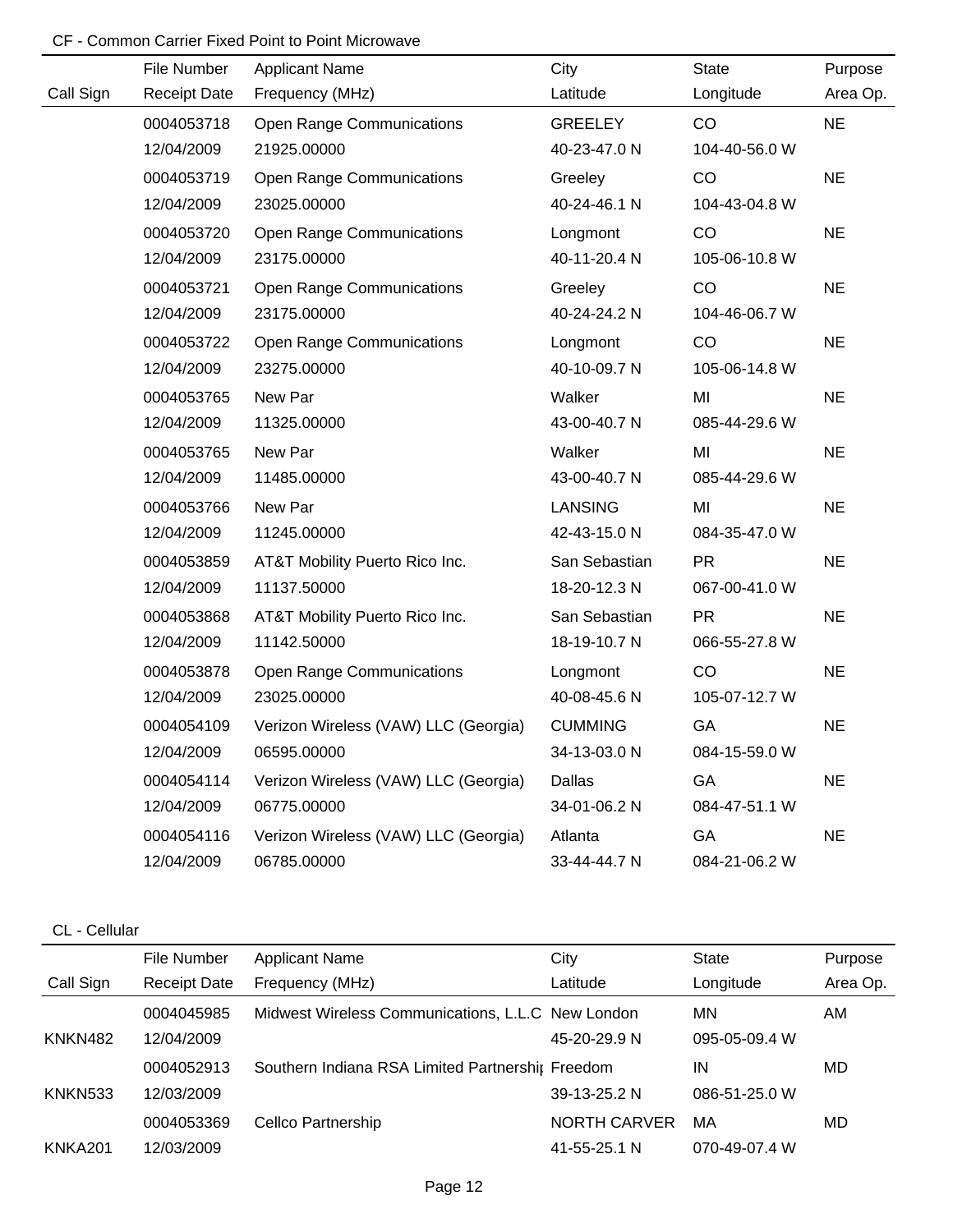| CL - Cellular  |                     |                                               |               |               |           |
|----------------|---------------------|-----------------------------------------------|---------------|---------------|-----------|
|                | File Number         | <b>Applicant Name</b>                         | City          | <b>State</b>  | Purpose   |
| Call Sign      | <b>Receipt Date</b> | Frequency (MHz)                               | Latitude      | Longitude     | Area Op.  |
|                | 0004053704          | WISCONSIN RSA-10 LIMITED PARTNEF Chilton      |               | WI            | <b>MD</b> |
| KNKN294        | 12/04/2009          |                                               | 44-02-04.3 N  | 088-00-36.3 W |           |
|                | 0004053704          | WISCONSIN RSA-10 LIMITED PARTNEF ELLISON BAY  |               | WI            | <b>MD</b> |
| <b>KNKN294</b> | 12/04/2009          |                                               | 45-17-09.7 N  | 087-00-53.0 W |           |
|                | 0004053704          | WISCONSIN RSA-10 LIMITED PARTNEF Kewaunee     |               | WI            | <b>MD</b> |
| <b>KNKN294</b> | 12/04/2009          |                                               | 44-26-58.6 N  | 087-41-01.0 W |           |
|                | 0004053704          | WISCONSIN RSA-10 LIMITED PARTNEF Kiel         |               | WI            | <b>MD</b> |
| <b>KNKN294</b> | 12/04/2009          |                                               | 43-55-41.8 N  | 087-57-17.5 W |           |
|                | 0004053704          | WISCONSIN RSA-10 LIMITED PARTNEF Luxemburg    |               | WI            | <b>MD</b> |
| KNKN294        | 12/04/2009          |                                               | 44-32-41.0 N  | 087-42-31.0 W |           |
|                | 0004053704          | WISCONSIN RSA-10 LIMITED PARTNEF Manitowoc    |               | WI            | <b>MD</b> |
| <b>KNKN294</b> | 12/04/2009          |                                               | 44-03-50.4 N  | 087-40-45.8 W |           |
|                | 0004053704          | WISCONSIN RSA-10 LIMITED PARTNEF REEDSVILLE   |               | WI            | <b>MD</b> |
| KNKN294        | 12/04/2009          |                                               | 44-09-21.8 N  | 087-58-25.7 W |           |
|                | 0004053704          | WISCONSIN RSA-10 LIMITED PARTNEF STURGEON BAY |               | WI            | <b>MD</b> |
| <b>KNKN294</b> | 12/04/2009          |                                               | 44-54-20.5 N  | 087-22-15.7 W |           |
|                | 0004053748          | New Par                                       | <b>XENIA</b>  | OH            | <b>MD</b> |
| KNKA344        | 12/04/2009          |                                               | 39-38-25.2 N  | 083-48-53.7 W |           |
|                | 0004053751          | Seattle SMSA Limited Partnership              | Port Townsend | <b>WA</b>     | <b>MD</b> |
| <b>KNKN359</b> | 12/04/2009          |                                               | 48-00-58.7 N  | 122-55-39.1 W |           |
|                | 0004053943          | WWC License L.L.C.                            | Valentine     | <b>SD</b>     | <b>MD</b> |
| KNKN429        | 12/04/2009          |                                               | 43-00-59.7 N  | 100-34-58.8 W |           |

## IK - Industrial/Business Pool - Commercial, Conventional

|           | File Number         | <b>Applicant Name</b>          | City           | <b>State</b>  | Purpose  |
|-----------|---------------------|--------------------------------|----------------|---------------|----------|
| Call Sign | <b>Receipt Date</b> | Frequency (MHz)                | Latitude       | Longitude     | Area Op. |
|           | 0004049036          | Conway, Robert J and Thomas J  |                |               | AM       |
| WPHG256   | 12/03/2009          | 00461.87500                    |                |               | A        |
|           | 0004049036          | Conway, Robert J and Thomas J  |                |               | AM.      |
| WPHG256   | 12/03/2009          | 00466.87500                    |                |               | A        |
|           | 0004049036          | Conway, Robert J and Thomas J  | <b>CHULSKY</b> | <b>PA</b>     | AM.      |
| WPHG256   | 12/03/2009          | 00461.87500                    | 40-57-30.3 N   | 076-42-51.9 W |          |
|           | 0004050756          | PROFESSIONAL COMMUNICATION SEI |                |               | MD       |
| WNDD213   | 12/02/2009          | 00451.70000                    |                |               | A        |
|           | 0004050756          | PROFESSIONAL COMMUNICATION SEI |                |               | MD       |
| WNDD213   | 12/02/2009          | 00456.70000                    |                |               | A        |
|           | 0004050756          | PROFESSIONAL COMMUNICATION SEI |                | ΤN            | MD       |
| WNDD213   | 12/02/2009          | 00456.70000                    |                |               | X        |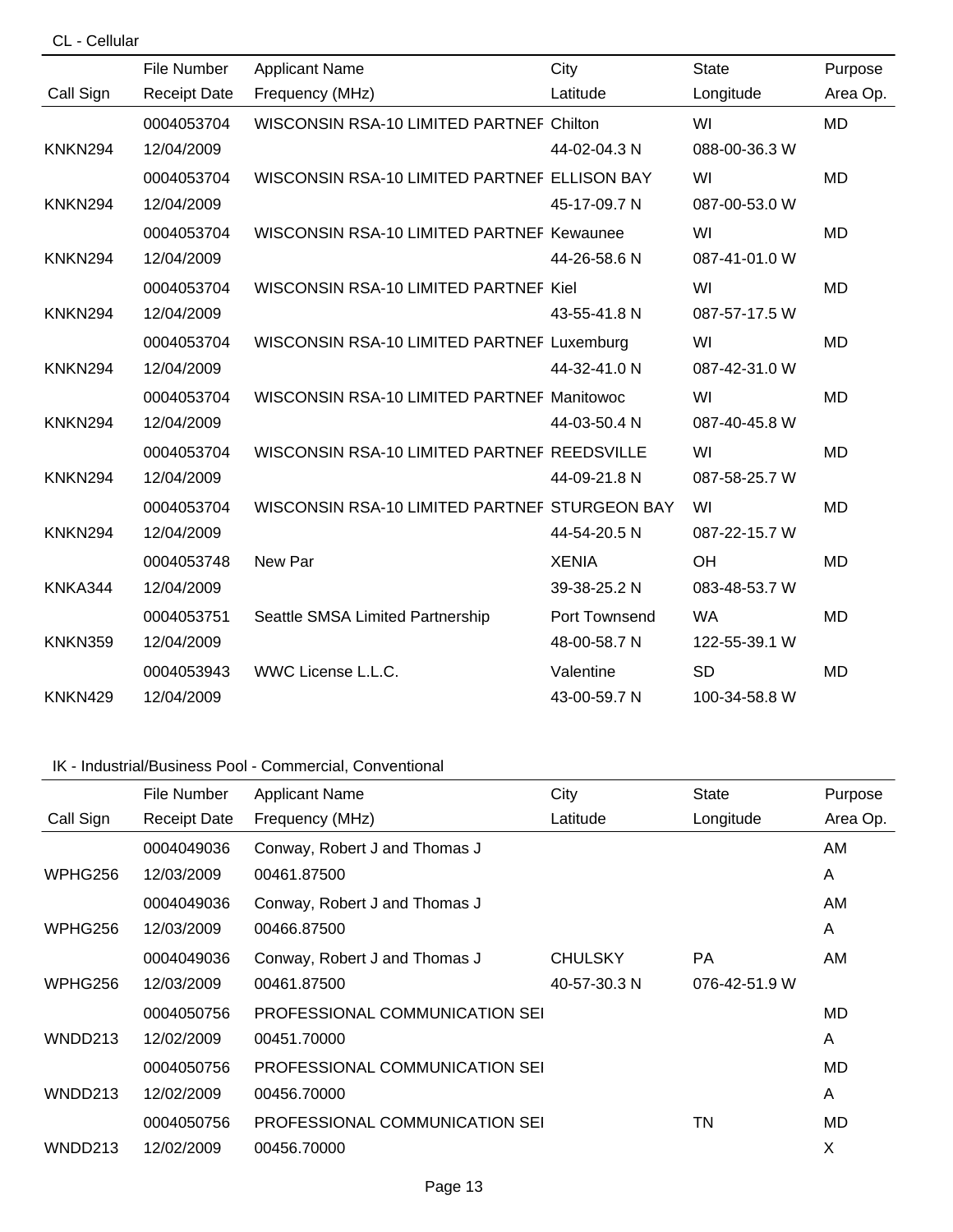## IK - Industrial/Business Pool - Commercial, Conventional

|                | File Number         | <b>Applicant Name</b>                  | City         | <b>State</b>  | Purpose   |
|----------------|---------------------|----------------------------------------|--------------|---------------|-----------|
| Call Sign      | <b>Receipt Date</b> | Frequency (MHz)                        | Latitude     | Longitude     | Area Op.  |
|                | 0004050756          | PROFESSIONAL COMMUNICATION SEI WALLAND |              | TN            | MD        |
| WNDD213        | 12/02/2009          | 00451.70000                            | 35-45-48.3 N | 083-45-49.6 W |           |
|                | 0004052837          | POWER, RANDY L                         |              |               | <b>RO</b> |
| WNRD496        | 12/03/2009          |                                        |              |               |           |
|                | 0004053171          | THUESON, RICHARD                       |              |               | <b>RO</b> |
| WPGB473        | 12/03/2009          |                                        |              |               |           |
|                | 0004053235          | MC CREARY, JIM                         |              |               | <b>RO</b> |
| WNRG756        | 12/03/2009          |                                        |              |               |           |
|                | 0004054086          | <b>GREENS COMMUNICATIONS INC</b>       |              |               | <b>RO</b> |
| WPGQ571        | 12/04/2009          |                                        |              |               |           |
|                | 0004054088          | <b>GREENS COMMUNICATIONS</b>           |              |               | <b>RO</b> |
| <b>WNVG802</b> | 12/04/2009          |                                        |              |               |           |
|                | 0004054278          | T & K COMMUNICATIONS INC               |              |               | <b>RO</b> |
| WPGK562        | 12/04/2009          |                                        |              |               |           |

|           | File Number         | <b>Applicant Name</b>                           | City             | <b>State</b>   | Purpose      |
|-----------|---------------------|-------------------------------------------------|------------------|----------------|--------------|
| Call Sign | <b>Receipt Date</b> | Frequency (MHz)                                 | Latitude         | Longitude      | Area Op.     |
|           | 0003963314          | <b>GRAYSLAKE, VILLAGE OF</b>                    | <b>GRAYSLAKE</b> | IL             | AM           |
|           | 12/04/2009          | 00956.39375                                     | 42-20-40.0 N     | 088-02-30.2 W  | $\mathsf{P}$ |
|           | 0003979158          | Clearwire Hawaii Partners Spectrum LLC Honolulu |                  | HI             | AM           |
| WQDU718   | 12/03/2009          | 11225.00000                                     | 21-20-05.0 N     | 157-55-01.0 W  |              |
|           | 0003979158          | Clearwire Hawaii Partners Spectrum LLC Honolulu |                  | HI             | AM           |
| WQDU718   | 12/03/2009          | 11305.00000                                     | 21-20-05.0 N     | 157-55-01.0 W  |              |
|           | 0003979158          | Clearwire Hawaii Partners Spectrum LLC Honolulu |                  | HI             | AM           |
| WQDU718   | 12/03/2009          | 17765.00000                                     | 21-20-05.0 N     | 157-55-01.0 W  |              |
|           | 0003979158          | Clearwire Hawaii Partners Spectrum LLC Honolulu |                  | HI             | AM           |
| WQDU718   | 12/03/2009          | 17915.00000                                     | 21-20-05.0 N     | 157-55-01.0 W  |              |
|           | 0003979158          | Clearwire Hawaii Partners Spectrum LLC Honolulu |                  | H <sub>l</sub> | AM           |
| WQDU718   | 12/03/2009          | 17965.00000                                     | 21-20-05.0 N     | 157-55-01.0 W  |              |
|           | 0003979158          | Clearwire Hawaii Partners Spectrum LLC Honolulu |                  | HI             | AM           |
| WQDU718   | 12/03/2009          | 18015.00000                                     | 21-20-05.0 N     | 157-55-01.0 W  |              |
|           | 0003979158          | Clearwire Hawaii Partners Spectrum LLC Honolulu |                  | HI             | AM           |
| WQDU718   | 12/03/2009          | 18115.00000                                     | 21-20-05.0 N     | 157-55-01.0 W  |              |
|           | 0003979158          | Clearwire Hawaii Partners Spectrum LLC Honolulu |                  | HI             | AM           |
| WQDU718   | 12/03/2009          | 21825.00000                                     | 21-20-05.0 N     | 157-55-01.0 W  |              |
|           | 0003979158          | Clearwire Hawaii Partners Spectrum LLC Honolulu |                  | HI             | AM           |
| WQDU718   | 12/03/2009          | 21925.00000                                     | 21-20-05.0 N     | 157-55-01.0 W  |              |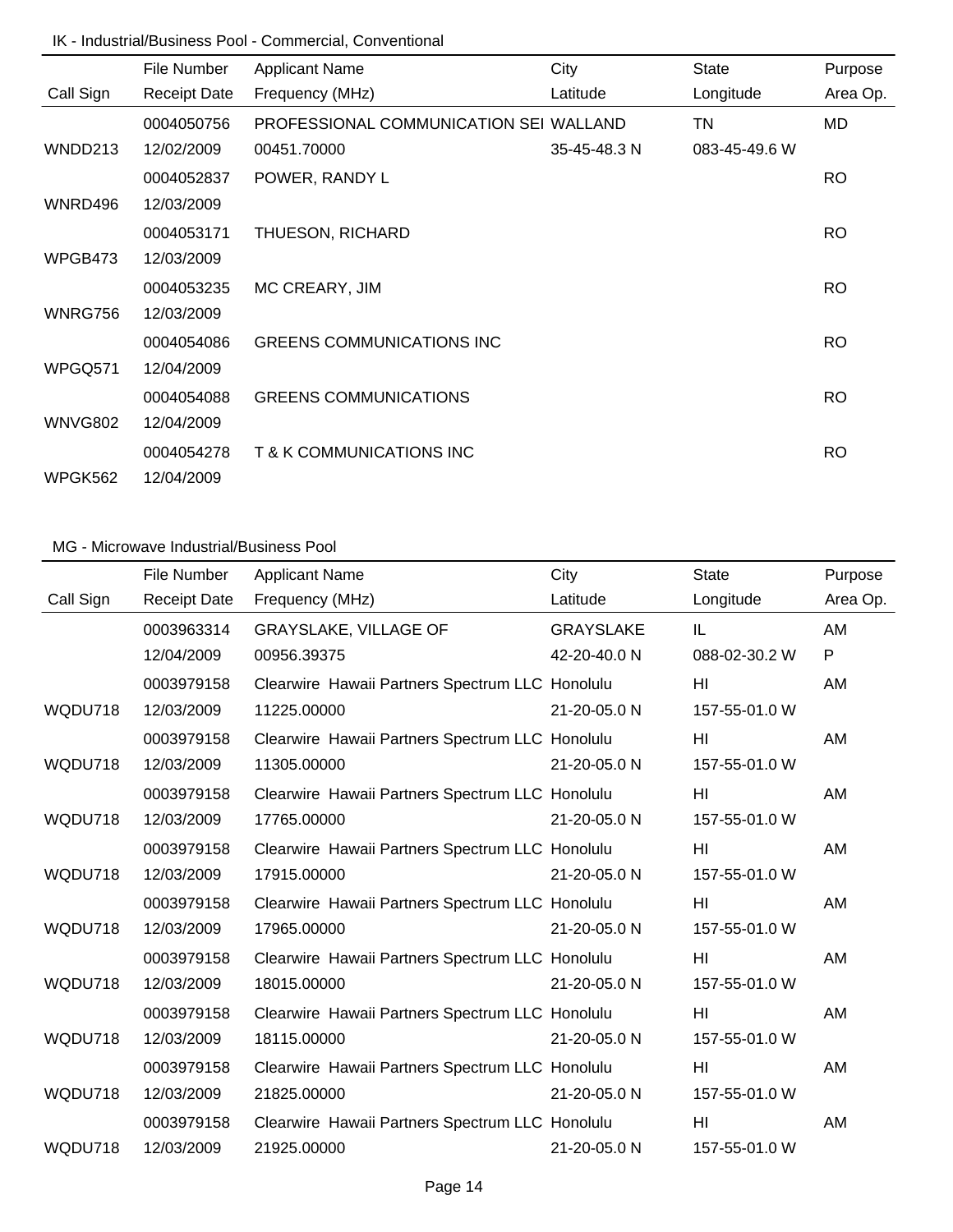|           | File Number         | <b>Applicant Name</b>                              | City            | <b>State</b>   | Purpose  |
|-----------|---------------------|----------------------------------------------------|-----------------|----------------|----------|
| Call Sign | <b>Receipt Date</b> | Frequency (MHz)                                    | Latitude        | Longitude      | Area Op. |
|           | 0003979158          | Clearwire Hawaii Partners Spectrum LLC Honolulu    |                 | HI             | AM       |
| WQDU718   | 12/03/2009          | 21975.00000                                        | 21-20-05.0 N    | 157-55-01.0 W  |          |
|           | 0003979158          | Clearwire Hawaii Partners Spectrum LLC Honolulu    |                 | H <sub>l</sub> | AM       |
| WQDU718   | 12/03/2009          | 22025.00000                                        | 21-20-05.0 N    | 157-55-01.0 W  |          |
|           | 0003979158          | Clearwire Hawaii Partners Spectrum LLC Honolulu    |                 | HI             | AM       |
| WQDU718   | 12/03/2009          | 22075.00000                                        | 21-20-05.0 N    | 157-55-01.0 W  |          |
|           | 0003979158          | Clearwire Hawaii Partners Spectrum LLC Honolulu    |                 | HI             | AM       |
| WQDU718   | 12/03/2009          | 22225.00000                                        | 21-20-05.0 N    | 157-55-01.0 W  |          |
|           | 0003979158          | Clearwire Hawaii Partners Spectrum LLC Honolulu    |                 | HI             | AM       |
| WQDU718   | 12/03/2009          | 22325.00000                                        | 21-20-05.0 N    | 157-55-01.0 W  |          |
|           | 0003994341          | Clearwire Spectrum Holdings, LLC                   | Morrisville, NC | <b>NC</b>      | AM       |
| WQEY540   | 12/03/2009          | 11225.00000                                        | 35-49-50.6 N    | 078-48-56.0 W  |          |
|           | 0003994341          | Clearwire Spectrum Holdings, LLC                   | Morrisville, NC | <b>NC</b>      | AM       |
| WQEY540   | 12/03/2009          | 11305.00000                                        | 35-49-50.6 N    | 078-48-56.0 W  |          |
|           | 0003994341          | Clearwire Spectrum Holdings, LLC                   | Morrisville, NC | <b>NC</b>      | AM       |
| WQEY540   | 12/03/2009          | 11385.00000                                        | 35-49-50.6 N    | 078-48-56.0 W  |          |
|           | 0003994341          | Clearwire Spectrum Holdings, LLC                   | Morrisville, NC | <b>NC</b>      | AM       |
| WQEY540   | 12/03/2009          | 11465.00000                                        | 35-49-50.6 N    | 078-48-56.0 W  |          |
|           | 0003994341          | Clearwire Spectrum Holdings, LLC                   | Morrisville, NC | <b>NC</b>      | AM       |
| WQEY540   | 12/03/2009          | 11545.00000                                        | 35-49-50.6 N    | 078-48-56.0 W  |          |
|           | 0003994341          | Clearwire Spectrum Holdings, LLC                   | Morrisville, NC | <b>NC</b>      | AM       |
| WQEY540   | 12/03/2009          | 19375.00000                                        | 35-49-50.6 N    | 078-48-56.0 W  |          |
|           | 0003994341          | Clearwire Spectrum Holdings, LLC                   | Morrisville, NC | <b>NC</b>      | AM       |
| WQEY540   | 12/03/2009          | 19440.00000                                        | 35-49-50.6 N    | 078-48-56.0 W  |          |
|           | 0003994341          | Clearwire Spectrum Holdings, LLC                   | Morrisville, NC | <b>NC</b>      | AM       |
| WQEY540   | 12/03/2009          | 19475.00000                                        | 35-49-50.6 N    | 078-48-56.0 W  |          |
|           | 0003994341          | Clearwire Spectrum Holdings, LLC                   | Morrisville, NC | <b>NC</b>      | AM       |
| WQEY540   | 12/03/2009          | 19480.00000                                        | 35-49-50.6 N    | 078-48-56.0 W  |          |
|           | 0003994341          | Clearwire Spectrum Holdings, LLC                   | Morrisville, NC | <b>NC</b>      | AM       |
| WQEY540   | 12/03/2009          | 19520.00000                                        | 35-49-50.6 N    | 078-48-56.0 W  |          |
|           | 0003994341          | Clearwire Spectrum Holdings, LLC                   | Morrisville, NC | <b>NC</b>      | AM       |
| WQEY540   | 12/03/2009          | 23125.00000                                        | 35-49-50.6 N    | 078-48-56.0 W  |          |
|           | 0004004082          | <b>CLEARWIRE SPECTRUM HOLDINGS III Colleyville</b> |                 | TX             | AM       |
|           | 12/04/2009          | 10735.00000                                        | 32-54-24.9 N    | 097-10-16.2 W  |          |
|           | 0004004082          | <b>CLEARWIRE SPECTRUM HOLDINGS III Colleyville</b> |                 | TX             | AM       |
|           | 12/04/2009          | 10895.00000                                        | 32-54-24.9 N    | 097-10-16.2 W  |          |
|           | 0004004082          | <b>CLEARWIRE SPECTRUM HOLDINGS III Colleyville</b> |                 | <b>TX</b>      | AM       |
|           | 12/04/2009          | 10975.00000                                        | 32-54-24.9 N    | 097-10-16.2 W  |          |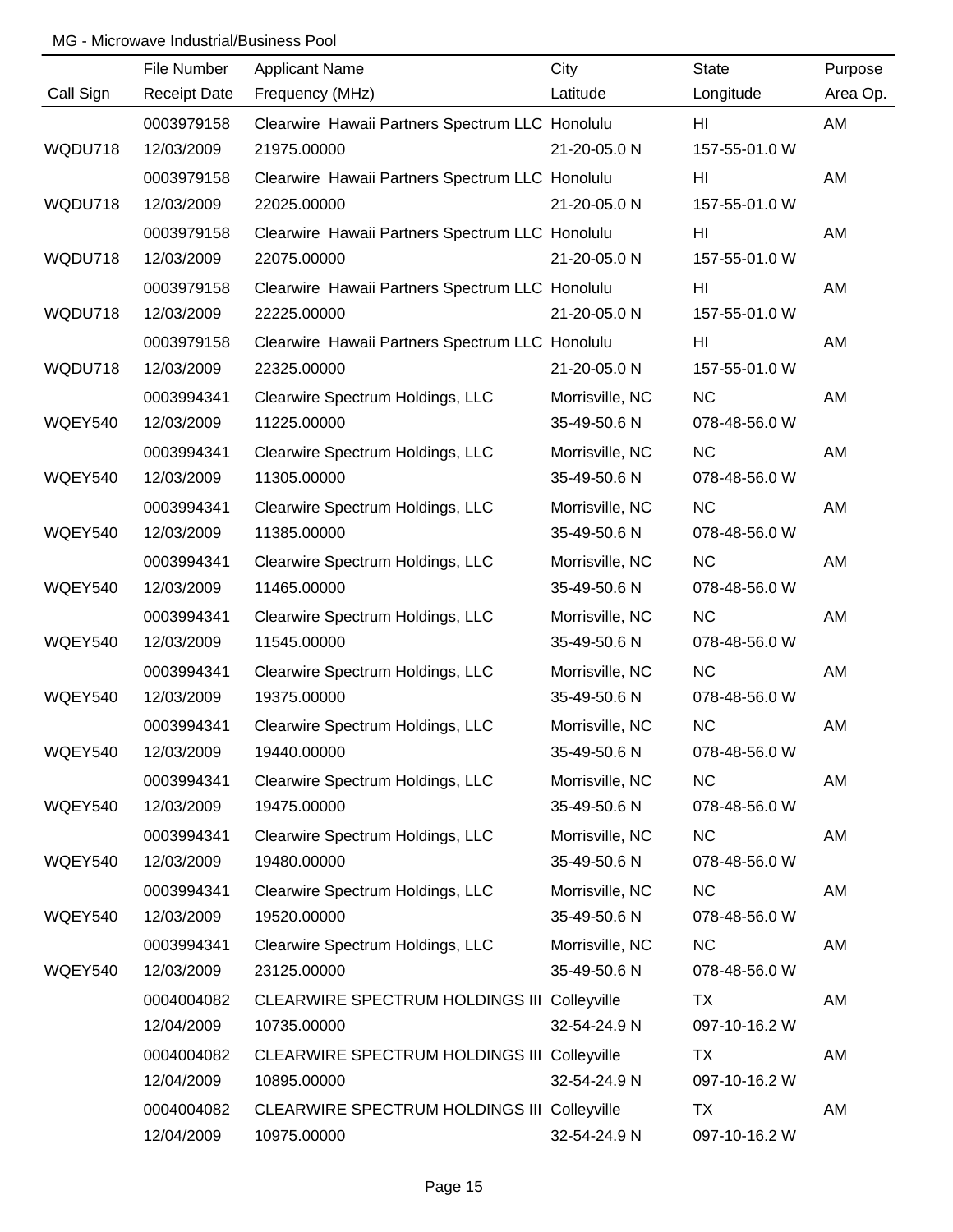|           | File Number         | <b>Applicant Name</b>                              | City             | <b>State</b>  | Purpose  |
|-----------|---------------------|----------------------------------------------------|------------------|---------------|----------|
| Call Sign | <b>Receipt Date</b> | Frequency (MHz)                                    | Latitude         | Longitude     | Area Op. |
|           | 0004004082          | <b>CLEARWIRE SPECTRUM HOLDINGS III Colleyville</b> |                  | TX            | AM       |
|           | 12/04/2009          | 11055.00000                                        | 32-54-24.9 N     | 097-10-16.2 W |          |
|           | 0004004082          | <b>CLEARWIRE SPECTRUM HOLDINGS III Colleyville</b> |                  | TX            | AM       |
|           | 12/04/2009          | 17965.00000                                        | 32-54-24.9 N     | 097-10-16.2 W |          |
|           | 0004004082          | <b>CLEARWIRE SPECTRUM HOLDINGS III Colleyville</b> |                  | <b>TX</b>     | AM       |
|           | 12/04/2009          | 18065.00000                                        | 32-54-24.9 N     | 097-10-16.2 W |          |
|           | 0004004082          | CLEARWIRE SPECTRUM HOLDINGS III Colleyville        |                  | <b>TX</b>     | AM       |
|           | 12/04/2009          | 21875.00000                                        | 32-54-24.9 N     | 097-10-16.2 W |          |
|           | 0004004082          | <b>CLEARWIRE SPECTRUM HOLDINGS III Colleyville</b> |                  | <b>TX</b>     | AM       |
|           | 12/04/2009          | 23175.00000                                        | 32-54-24.9 N     | 097-10-16.2 W |          |
|           | 0004004082          | CLEARWIRE SPECTRUM HOLDINGS III Colleyville        |                  | <b>TX</b>     | AM       |
|           | 12/04/2009          | 23275.00000                                        | 32-54-24.9 N     | 097-10-16.2 W |          |
|           | 0004004082          | <b>CLEARWIRE SPECTRUM HOLDINGS III Colleyville</b> |                  | <b>TX</b>     | AM       |
|           | 12/04/2009          | 23425.00000                                        | 32-54-24.9 N     | 097-10-16.2 W |          |
|           | 0004004082          | CLEARWIRE SPECTRUM HOLDINGS III Colleyville        |                  | <b>TX</b>     | AM       |
|           | 12/04/2009          | 23525.00000                                        | 32-54-24.9 N     | 097-10-16.2 W |          |
|           | 0004012624          | San Diego Gas & Electric Company                   | <b>ESCONDIDO</b> | CA            | AM       |
| KMM27     | 12/04/2009          | 11185.00000                                        | 33-07-32.1 N     | 117-07-04.1 W |          |
|           | 0004013459          | CLEARWIRE SPECTRUM HOLDINGS III RALEIGH            |                  | <b>NC</b>     | AM       |
|           | 12/03/2009          | 11265.00000                                        | 35-54-47.2 N     | 078-39-47.9 W |          |
|           | 0004013459          | CLEARWIRE SPECTRUM HOLDINGS III RALEIGH            |                  | <b>NC</b>     | AM       |
|           | 12/03/2009          | 11345.00000                                        | 35-54-47.2 N     | 078-39-47.9 W |          |
|           | 0004013459          | CLEARWIRE SPECTRUM HOLDINGS III RALEIGH            |                  | <b>NC</b>     | AM       |
|           | 12/03/2009          | 11465.00000                                        | 35-54-47.2 N     | 078-39-47.9 W |          |
|           | 0004013459          | CLEARWIRE SPECTRUM HOLDINGS III RALEIGH            |                  | NC.           | AM       |
|           | 12/03/2009          | 11545.00000                                        | 35-54-47.2 N     | 078-39-47.9 W |          |
|           | 0004013459          | CLEARWIRE SPECTRUM HOLDINGS III RALEIGH            |                  | NC.           | AM       |
|           | 12/03/2009          | 19575.00000                                        | 35-54-47.2 N     | 078-39-47.9 W |          |
|           | 0004013459          | CLEARWIRE SPECTRUM HOLDINGS III RALEIGH            |                  | NC .          | AM       |
|           | 12/03/2009          | 19675.00000                                        | 35-54-47.2 N     | 078-39-47.9 W |          |
|           | 0004013459          | CLEARWIRE SPECTRUM HOLDINGS III RALEIGH            |                  | NC.           | AM       |
|           | 12/03/2009          | 21825.00000                                        | 35-54-47.2 N     | 078-39-47.9 W |          |
|           | 0004013459          | CLEARWIRE SPECTRUM HOLDINGS III RALEIGH            |                  | NC.           | AM       |
|           | 12/03/2009          | 21925.00000                                        | 35-54-47.2 N     | 078-39-47.9 W |          |
|           | 0004014042          | CLEARWIRE SPECTRUM HOLDINGS III RALEIGH            |                  | NC.           | AM       |
|           | 12/03/2009          | 11225.00000                                        | 35-53-55.0 N     | 078-43-32.0 W |          |
|           | 0004014042          | CLEARWIRE SPECTRUM HOLDINGS III RALEIGH            |                  | <b>NC</b>     | AM       |
|           | 12/03/2009          | 11385.00000                                        | 35-53-55.0 N     | 078-43-32.0 W |          |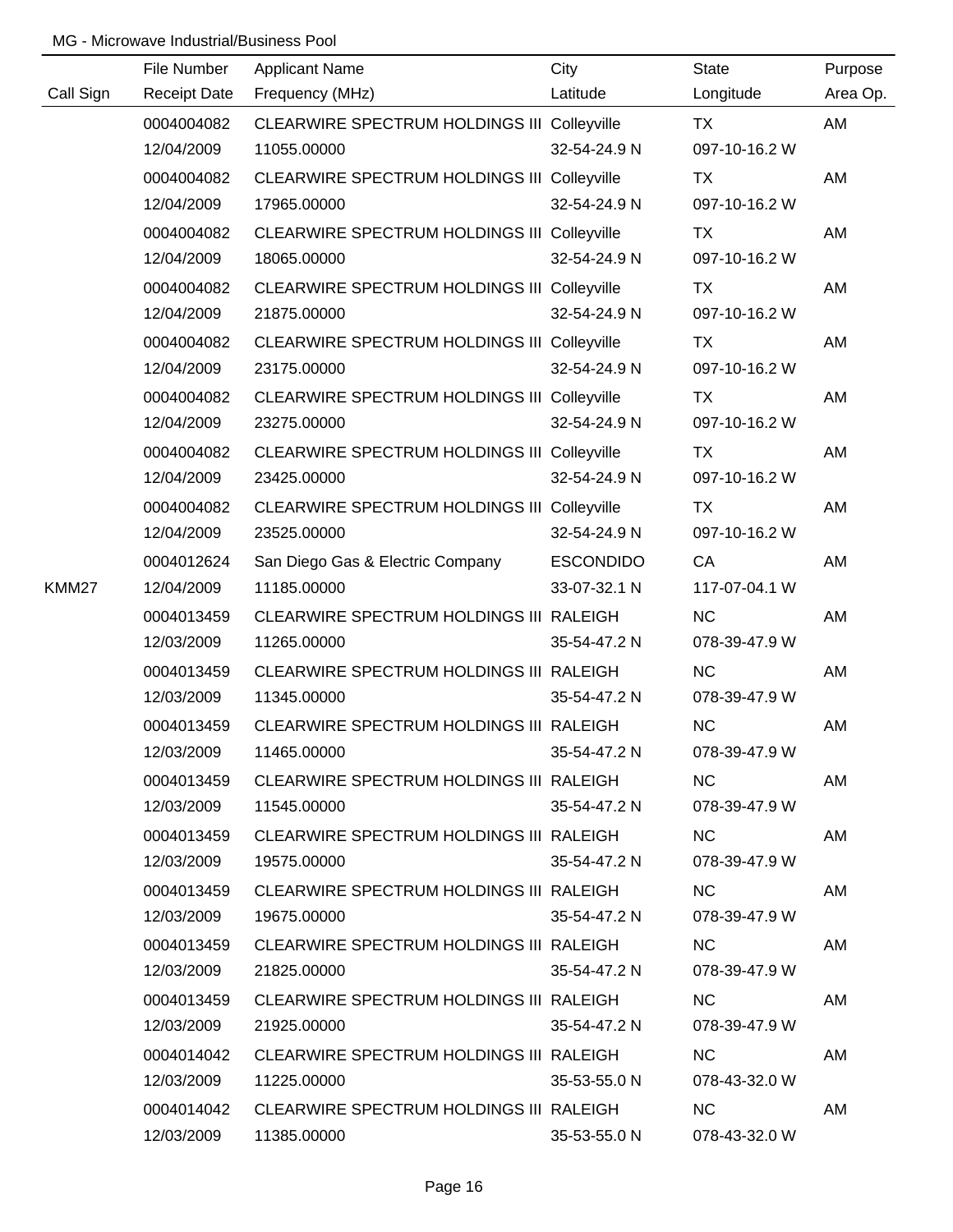|           | File Number         | <b>Applicant Name</b>                     | City         | <b>State</b>  | Purpose  |
|-----------|---------------------|-------------------------------------------|--------------|---------------|----------|
| Call Sign | <b>Receipt Date</b> | Frequency (MHz)                           | Latitude     | Longitude     | Area Op. |
|           | 0004014042          | CLEARWIRE SPECTRUM HOLDINGS III RALEIGH   |              | <b>NC</b>     | AM       |
|           | 12/03/2009          | 17815.00000                               | 35-53-55.0 N | 078-43-32.0 W |          |
|           | 0004014042          | CLEARWIRE SPECTRUM HOLDINGS III RALEIGH   |              | <b>NC</b>     | AM       |
|           | 12/03/2009          | 17915.00000                               | 35-53-55.0 N | 078-43-32.0 W |          |
|           | 0004014514          | CLEARWIRE SPECTRUM HOLDINGS III Durham    |              | <b>NC</b>     | AM       |
|           | 12/03/2009          | 19375.00000                               | 36-00-54.7 N | 078-52-27.5 W |          |
|           | 0004014514          | CLEARWIRE SPECTRUM HOLDINGS III Durham    |              | <b>NC</b>     | AM       |
|           | 12/03/2009          | 19475.00000                               | 36-00-54.7 N | 078-52-27.5 W |          |
|           | 0004024817          | CLEARWIRE SPECTRUM HOLDINGS III Durham    |              | <b>NC</b>     | AM       |
|           | 12/03/2009          | 11505.00000                               | 35-58-13.5 N | 078-56-39.9 W |          |
|           | 0004024817          | CLEARWIRE SPECTRUM HOLDINGS III Durham    |              | <b>NC</b>     | AM       |
|           | 12/03/2009          | 11585.00000                               | 35-58-13.5 N | 078-56-39.9 W |          |
|           | 0004024817          | CLEARWIRE SPECTRUM HOLDINGS III Durham    |              | <b>NC</b>     | AM       |
|           | 12/03/2009          | 17815.00000                               | 35-58-13.5 N | 078-56-39.9 W |          |
|           | 0004024817          | CLEARWIRE SPECTRUM HOLDINGS III Durham    |              | <b>NC</b>     | AM       |
|           | 12/03/2009          | 17915.00000                               | 35-58-13.5 N | 078-56-39.9 W |          |
|           | 0004024817          | CLEARWIRE SPECTRUM HOLDINGS III Durham    |              | <b>NC</b>     | AM       |
|           | 12/03/2009          | 18015.00000                               | 35-58-13.5 N | 078-56-39.9 W |          |
|           | 0004024817          | CLEARWIRE SPECTRUM HOLDINGS III Durham    |              | <b>NC</b>     | AM       |
|           | 12/03/2009          | 18115.00000                               | 35-58-13.5 N | 078-56-39.9 W |          |
|           | 0004030244          | THE EVERETT CLINIC                        | Monroe       | <b>WA</b>     | AM       |
| WQKR711   | 12/03/2009          | 10735.00000                               | 47-58-53.2 N | 122-12-29.3 W |          |
|           | 0004030244          | THE EVERETT CLINIC                        | Monroe       | WA            | AM       |
| WQKR711   | 12/03/2009          | 18060.00000                               | 47-58-53.2 N | 122-12-29.3 W |          |
|           | 0004030408          | CLEARWIRE SPECTRUM HOLDINGS III RALEIGH   |              | <b>NC</b>     | AM       |
|           | 12/03/2009          | 10815.00000                               | 35-54-49.0 N | 078-45-48.0 W |          |
|           | 0004030408          | CLEARWIRE SPECTRUM HOLDINGS III RALEIGH   |              | <b>NC</b>     | AM       |
|           | 12/03/2009          | 17965.00000                               | 35-54-49.0 N | 078-45-48.0 W |          |
|           | 0004030408          | CLEARWIRE SPECTRUM HOLDINGS III RALEIGH   |              | <b>NC</b>     | AM       |
|           | 12/03/2009          | 18015.00000                               | 35-54-49.0 N | 078-45-48.0 W |          |
|           | 0004030408          | CLEARWIRE SPECTRUM HOLDINGS III RALEIGH   |              | <b>NC</b>     | AM       |
|           | 12/03/2009          | 18065.00000                               | 35-54-49.0 N | 078-45-48.0 W |          |
|           | 0004030408          | CLEARWIRE SPECTRUM HOLDINGS III RALEIGH   |              | <b>NC</b>     | AM       |
|           | 12/03/2009          | 18115.00000                               | 35-54-49.0 N | 078-45-48.0 W |          |
|           | 0004050386          | CLEARWIRE SPECTRUM HOLDINGS III Arlington |              | TX            | AM       |
|           | 12/03/2009          | 17815.00000                               | 32-45-24.2 N | 097-05-32.2 W |          |
|           | 0004050386          | CLEARWIRE SPECTRUM HOLDINGS III Arlington |              | <b>TX</b>     | AM       |
|           | 12/03/2009          | 17915.00000                               | 32-45-24.2 N | 097-05-32.2 W |          |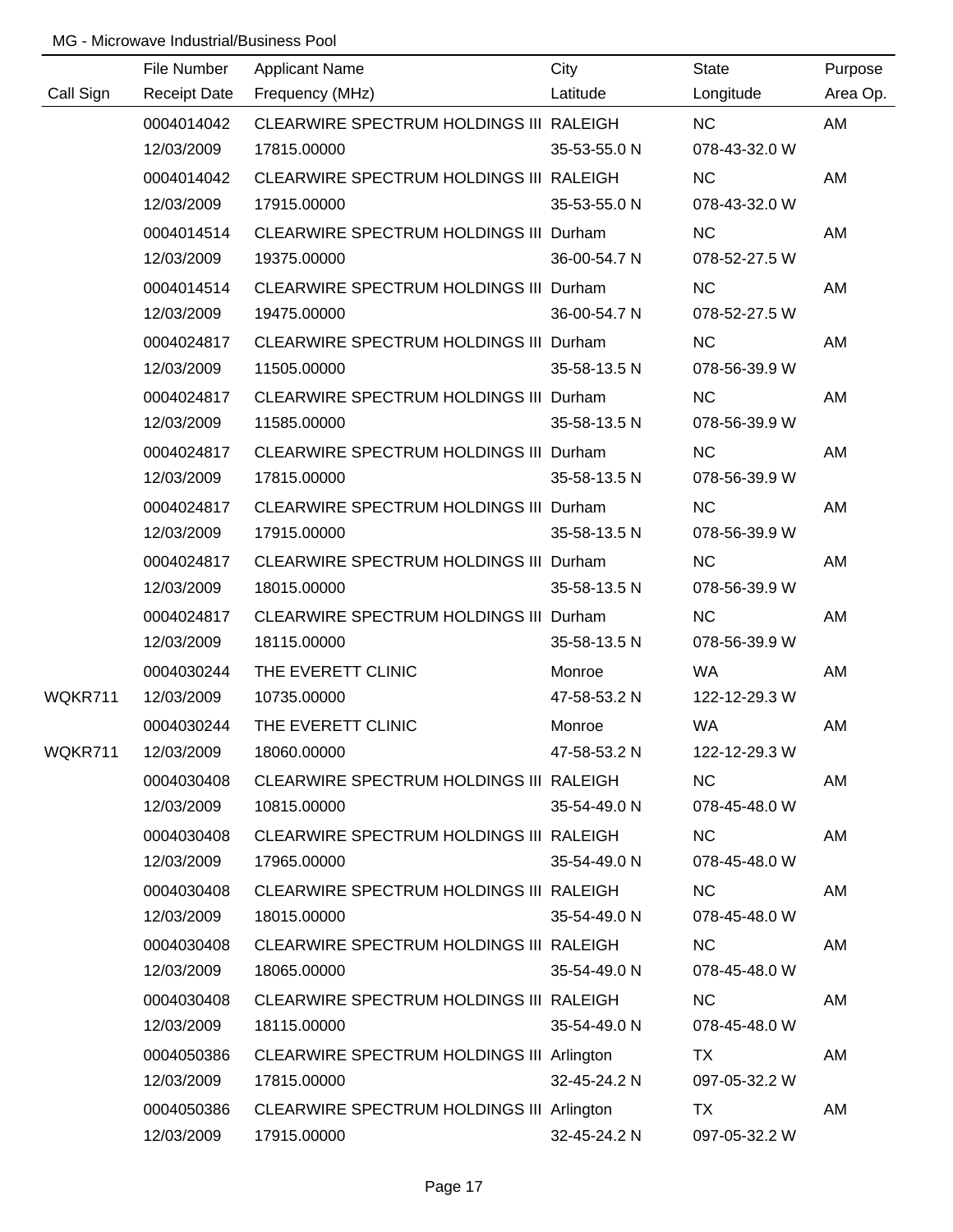|               | File Number         | <b>Applicant Name</b>                           | City         | <b>State</b>    | Purpose   |
|---------------|---------------------|-------------------------------------------------|--------------|-----------------|-----------|
| Call Sign     | <b>Receipt Date</b> | Frequency (MHz)                                 | Latitude     | Longitude       | Area Op.  |
|               | 0004050386          | CLEARWIRE SPECTRUM HOLDINGS III Arlington       |              | TX              | AM        |
|               | 12/03/2009          | 23075.00000                                     | 32-45-24.2 N | 097-05-32.2 W   |           |
|               | 0004050386          | CLEARWIRE SPECTRUM HOLDINGS III Arlington       |              | TX              | AM        |
|               | 12/03/2009          | 23175.00000                                     | 32-45-24.2 N | 097-05-32.2 W   |           |
|               | 0004052751          | DAYTON POWER AND LIGHT COMPAN WILMINGTON        |              | OH              | <b>MD</b> |
| <b>WAN236</b> | 12/03/2009          | 05945.20000                                     | 39-23-54.2 N | 083-51-17.7 W   |           |
|               | 0004052751          | DAYTON POWER AND LIGHT COMPAN WILMINGTON        |              | OH              | <b>MD</b> |
| <b>WAN236</b> | 12/03/2009          | 06093.45000                                     | 39-23-54.2 N | 083-51-17.7 W   |           |
|               | 0004052751          | DAYTON POWER AND LIGHT COMPAN WILMINGTON        |              | OH              | MD        |
| <b>WAN236</b> | 12/03/2009          | 10915.00000                                     | 39-23-54.2 N | 083-51-17.7 W   |           |
|               | 0004052799          | Clearwire Hawaii Partners Spectrum LLC Honolulu |              | HI              | <b>MD</b> |
| WQDU374       | 12/03/2009          | 17815.00000                                     | 21-16-51.1 N | 157-47-57.0 W   |           |
|               | 0004052799          | Clearwire Hawaii Partners Spectrum LLC Honolulu |              | HI              | MD        |
| WQDU374       | 12/03/2009          | 17915.00000                                     | 21-16-51.1 N | 157-47-57.0 W   |           |
|               | 0004052799          | Clearwire Hawaii Partners Spectrum LLC Honolulu |              | HI              | MD        |
| WQDU374       | 12/03/2009          | 18115.00000                                     | 21-16-51.1 N | 157-47-57.0 W   |           |
|               | 0004052799          | Clearwire Hawaii Partners Spectrum LLC Honolulu |              | HI              | MD        |
| WQDU374       | 12/03/2009          | 23025.00000                                     | 21-16-51.1 N | 157-47-57.0 W   |           |
|               | 0004052799          | Clearwire Hawaii Partners Spectrum LLC Honolulu |              | HI              | <b>MD</b> |
| WQDU374       | 12/03/2009          | 23125.00000                                     | 21-16-51.1 N | 157-47-57.0 W   |           |
|               | 0004052800          | <b>CLEARWIRE HAWAII PARTNERS SPEC Kailua</b>    |              | H <sub>II</sub> | MD        |
| WQKA622       | 12/03/2009          | 11265.00000                                     | 21-23-28.0 N | 157-44-16.3 W   |           |
|               | 0004052800          | <b>CLEARWIRE HAWAII PARTNERS SPEC Kailua</b>    |              | H <sub>II</sub> | MD        |
| WQKA622       | 12/03/2009          | 11505.00000                                     | 21-23-28.0 N | 157-44-16.3 W   |           |
|               | 0004052800          | CLEARWIRE HAWAII PARTNERS SPEC Kailua           |              | HI              | MD        |
| WQKA622       | 12/03/2009          | 11545.00000                                     | 21-23-28.0 N | 157-44-16.3 W   |           |
|               | 0004052800          | CLEARWIRE HAWAII PARTNERS SPEC Kailua           |              | HI              | MD        |
| WQKA622       | 12/03/2009          | 11585.00000                                     | 21-23-28.0 N | 157-44-16.3 W   |           |
|               | 0004052800          | CLEARWIRE HAWAII PARTNERS SPEC Kailua           |              | HI              | MD        |
| WQKA622       | 12/03/2009          | 11625.00000                                     | 21-23-28.0 N | 157-44-16.3 W   |           |
|               | 0004052800          | <b>CLEARWIRE HAWAII PARTNERS SPEC Kailua</b>    |              | HI              | MD        |
| WQKA622       | 12/03/2009          | 11665.00000                                     | 21-23-28.0 N | 157-44-16.3 W   |           |
|               | 0004052800          | <b>CLEARWIRE HAWAII PARTNERS SPEC Kailua</b>    |              | HI              | MD        |
| WQKA622       | 12/03/2009          | 21925.00000                                     | 21-23-28.0 N | 157-44-16.3 W   |           |
|               | 0004052801          | Clearwire Hawaii Partners Spectrum LLC Honolulu |              | HI              | MD        |
| WQDT913       | 12/03/2009          | 19425.00000                                     | 21-18-21.4 N | 157-52-38.2 W   |           |
|               | 0004052801          | Clearwire Hawaii Partners Spectrum LLC Honolulu |              | HI              | MD        |
| WQDT913       | 12/03/2009          | 19525.00000                                     | 21-18-21.4 N | 157-52-38.2 W   |           |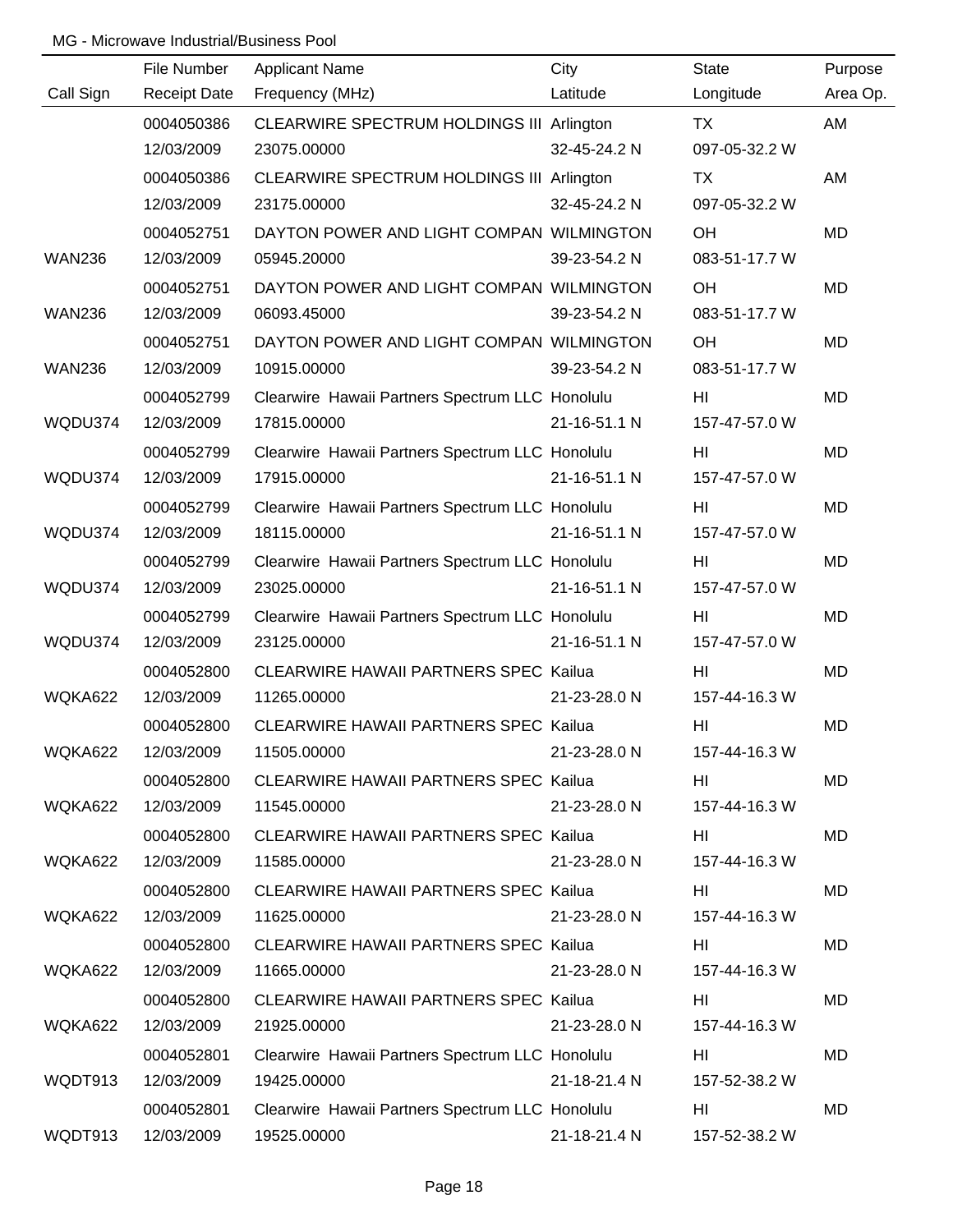|                | File Number         | <b>Applicant Name</b>                           | City            | <b>State</b>  | Purpose   |
|----------------|---------------------|-------------------------------------------------|-----------------|---------------|-----------|
| Call Sign      | <b>Receipt Date</b> | Frequency (MHz)                                 | Latitude        | Longitude     | Area Op.  |
|                | 0004052801          | Clearwire Hawaii Partners Spectrum LLC Honolulu |                 | HI            | <b>MD</b> |
| WQDT913        | 12/03/2009          | 23125.00000                                     | 21-18-21.4 N    | 157-52-38.2 W |           |
|                | 0004052802          | <b>CLEARWIRE HAWAII PARTNERS SPEC Honolulu</b>  |                 | HI            | <b>MD</b> |
| WQKT736        | 12/03/2009          | 10815.00000                                     | 21-15-48.2 N    | 157-49-15.6 W |           |
|                | 0004052802          | <b>CLEARWIRE HAWAII PARTNERS SPEC Honolulu</b>  |                 | HI            | <b>MD</b> |
| WQKT736        | 12/03/2009          | 19375.00000                                     | 21-15-48.2 N    | 157-49-15.6 W |           |
|                | 0004052802          | <b>CLEARWIRE HAWAII PARTNERS SPEC Honolulu</b>  |                 | HI            | <b>MD</b> |
| WQKT736        | 12/03/2009          | 19475.00000                                     | 21-15-48.2 N    | 157-49-15.6 W |           |
|                | 0004052802          | <b>CLEARWIRE HAWAII PARTNERS SPEC Honolulu</b>  |                 | HI            | <b>MD</b> |
| WQKT736        | 12/03/2009          | 23175.00000                                     | 21-15-48.2 N    | 157-49-15.6 W |           |
|                | 0004052802          | <b>CLEARWIRE HAWAII PARTNERS SPEC Honolulu</b>  |                 | HI            | MD        |
| WQKT736        | 12/03/2009          | 23275.00000                                     | 21-15-48.2 N    | 157-49-15.6 W |           |
|                | 0004052903          | Clearwire Spectrum Holdings, LLC                | Raleigh, NC     | <b>NC</b>     | <b>MD</b> |
| WQEY484        | 12/03/2009          | 19375.00000                                     | 35-53-12.0 N    | 078-44-32.5 W |           |
|                | 0004052903          | Clearwire Spectrum Holdings, LLC                | Raleigh, NC     | <b>NC</b>     | MD        |
| WQEY484        | 12/03/2009          | 19475.00000                                     | 35-53-12.0 N    | 078-44-32.5 W |           |
|                | 0004052903          | Clearwire Spectrum Holdings, LLC                | Raleigh, NC     | <b>NC</b>     | MD        |
| WQEY484        | 12/03/2009          | 19575.00000                                     | 35-53-12.0 N    | 078-44-32.5 W |           |
|                | 0004053272          | CLEARWIRE SPECTRUM HOLDINGS III Chapel Hill     |                 | <b>NC</b>     | MD        |
| <b>WQKY553</b> | 12/03/2009          | 19325.00000                                     | 35-56-23.6 N    | 079-01-07.9 W |           |
|                | 0004053274          | Clearwire Spectrum Holdings, LLC                | Chapel Hill, NC | <b>NC</b>     | MD        |
| <b>WQEY608</b> | 12/03/2009          | 10735.00000                                     | 35-57-15.3 N    | 079-02-55.6 W |           |
|                | 0004053274          | Clearwire Spectrum Holdings, LLC                | Chapel Hill, NC | NC            | MD        |
| <b>WQEY608</b> | 12/03/2009          | 10775.00000                                     | 35-57-15.3 N    | 079-02-55.6 W |           |
|                | 0004053274          | Clearwire Spectrum Holdings, LLC                | Chapel Hill, NC | NC            | MD        |
| <b>WQEY608</b> | 12/03/2009          | 10815.00000                                     | 35-57-15.3 N    | 079-02-55.6 W |           |
|                | 0004053274          | Clearwire Spectrum Holdings, LLC                | Chapel Hill, NC | NC            | MD        |
| WQEY608        | 12/03/2009          | 10855.00000                                     | 35-57-15.3 N    | 079-02-55.6 W |           |
|                | 0004053274          | Clearwire Spectrum Holdings, LLC                | Chapel Hill, NC | <b>NC</b>     | MD        |
| <b>WQEY608</b> | 12/03/2009          | 11015.00000                                     | 35-57-15.3 N    | 079-02-55.6 W |           |
|                | 0004053274          | Clearwire Spectrum Holdings, LLC                | Chapel Hill, NC | <b>NC</b>     | MD        |
| <b>WQEY608</b> | 12/03/2009          | 11095.00000                                     | 35-57-15.3 N    | 079-02-55.6 W |           |
|                | 0004053274          | Clearwire Spectrum Holdings, LLC                | Chapel Hill, NC | <b>NC</b>     | MD        |
| <b>WQEY608</b> | 12/03/2009          | 17765.00000                                     | 35-57-15.3 N    | 079-02-55.6 W |           |
|                | 0004053274          | Clearwire Spectrum Holdings, LLC                | Chapel Hill, NC | NC            | MD        |
| <b>WQEY608</b> | 12/03/2009          | 17840.00000                                     | 35-57-15.3 N    | 079-02-55.6 W |           |
|                | 0004053274          | Clearwire Spectrum Holdings, LLC                | Chapel Hill, NC | NC            | MD        |
| <b>WQEY608</b> | 12/03/2009          | 17880.00000                                     | 35-57-15.3 N    | 079-02-55.6 W |           |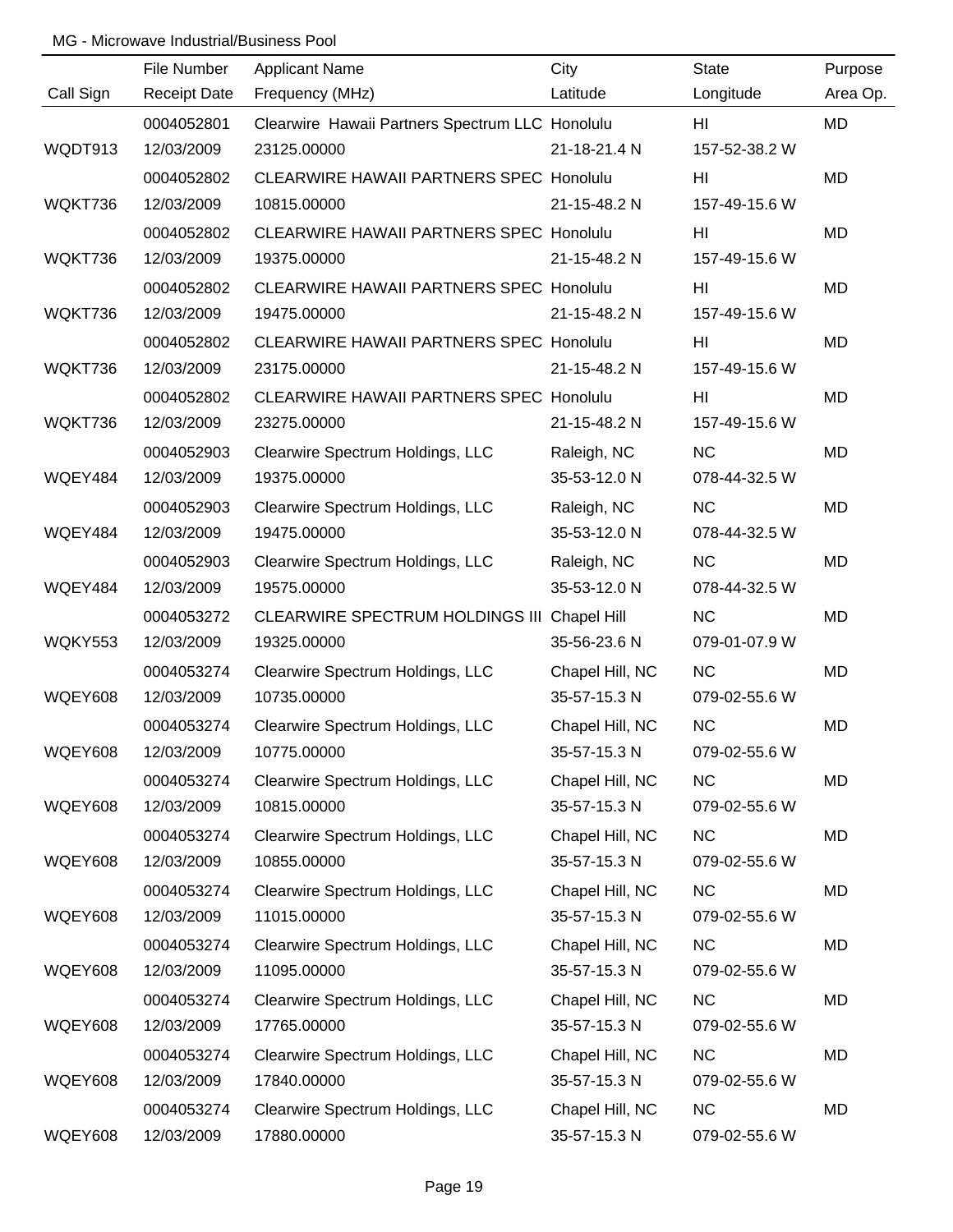|           | File Number         | <b>Applicant Name</b>            | City               | <b>State</b>  | Purpose   |
|-----------|---------------------|----------------------------------|--------------------|---------------|-----------|
| Call Sign | <b>Receipt Date</b> | Frequency (MHz)                  | Latitude           | Longitude     | Area Op.  |
|           | 0004053274          | Clearwire Spectrum Holdings, LLC | Chapel Hill, NC    | NC            | MD        |
| WQEY608   | 12/03/2009          | 21925.00000                      | 35-57-15.3 N       | 079-02-55.6 W |           |
|           | 0004053359          | Clearwire Spectrum Holdings, LLC | Raleigh, NC        | <b>NC</b>     | <b>MD</b> |
| WQEY576   | 12/04/2009          | 11305.00000                      | 35-45-29.0 N       | 078-44-46.2 W |           |
|           | 0004053359          | Clearwire Spectrum Holdings, LLC | Raleigh, NC        | <b>NC</b>     | <b>MD</b> |
| WQEY576   | 12/04/2009          | 11385.00000                      | 35-45-29.0 N       | 078-44-46.2 W |           |
|           | 0004053359          | Clearwire Spectrum Holdings, LLC | Raleigh, NC        | <b>NC</b>     | <b>MD</b> |
| WQEY576   | 12/04/2009          | 19375.00000                      | 35-45-29.0 N       | 078-44-46.2 W |           |
|           | 0004053359          | Clearwire Spectrum Holdings, LLC | Raleigh, NC        | NC            | MD        |
| WQEY576   | 12/04/2009          | 19475.00000                      | 35-45-29.0 N       | 078-44-46.2 W |           |
|           | 0004053359          | Clearwire Spectrum Holdings, LLC | Raleigh, NC        | NC            | MD        |
| WQEY576   | 12/04/2009          | 19480.00000                      | 35-45-29.0 N       | 078-44-46.2 W |           |
|           | 0004053359          | Clearwire Spectrum Holdings, LLC | Raleigh, NC        | NC            | MD        |
| WQEY576   | 12/04/2009          | 19575.00000                      | 35-45-29.0 N       | 078-44-46.2 W |           |
|           | 0004053359          | Clearwire Spectrum Holdings, LLC | Raleigh, NC        | <b>NC</b>     | MD        |
| WQEY576   | 12/04/2009          | 19675.00000                      | 35-45-29.0 N       | 078-44-46.2 W |           |
|           | 0004053359          | Clearwire Spectrum Holdings, LLC | Raleigh, NC        | <b>NC</b>     | MD        |
| WQEY576   | 12/04/2009          | 23075.00000                      | 35-45-29.0 N       | 078-44-46.2 W |           |
|           | 0004053359          | Clearwire Spectrum Holdings, LLC | Raleigh, NC        | NC            | MD        |
| WQEY576   | 12/04/2009          | 23125.00000                      | 35-45-29.0 N       | 078-44-46.2 W |           |
|           | 0004053359          | Clearwire Spectrum Holdings, LLC | Raleigh, NC        | NC            | MD        |
| WQEY576   | 12/04/2009          | 23175.00000                      | 35-45-29.0 N       | 078-44-46.2 W |           |
|           | 0004053394          | Jo Carroll Energy, Inc           | Elizabeth II 61028 | IL            | MD        |
| WQKV984   | 12/03/2009          | 10835.00000                      | 42-18-52.6 N       | 090-14-02.2 W |           |
|           | 0004053394          | Jo Carroll Energy, Inc.          | Elizabeth II 61028 | IL            | MD        |
| WQKV984   | 12/03/2009          | 10875.00000                      | 42-18-52.6 N       | 090-14-02.2 W |           |
|           | 0004053394          | Jo Carroll Energy, Inc.          | Elizabeth II 61028 | IL.           | MD        |
| WQKV984   | 12/03/2009          | 10915.00000                      | 42-18-52.6 N       | 090-14-02.2 W |           |
|           | 0004053394          | Jo Carroll Energy, Inc.          | Elizabeth II 61028 | IL            | MD        |
| WQKV984   | 12/03/2009          | 10955.00000                      | 42-18-52.6 N       | 090-14-02.2 W |           |
|           | 0004053397          | Jo Carroll Energy, Inc.          | Jamestown, WI      | WI            | MD        |
| WQKV477   | 12/03/2009          | 10715.00000                      | 42-31-43.6 N       | 090-36-58.5 W |           |
|           | 0004053397          | Jo Carroll Energy, Inc.          | Jamestown, WI      | WI            | MD        |
| WQKV477   | 12/03/2009          | 11035.00000                      | 42-31-43.6 N       | 090-36-58.5 W |           |
|           | 0004053397          | Jo Carroll Energy, Inc.          | Jamestown, WI      | WI            | MD        |
| WQKV477   | 12/03/2009          | 11075.00000                      | 42-31-43.6 N       | 090-36-58.5 W |           |
|           | 0004053423          | Targa Resources, Inc.            | Maurice            | LA            | MD        |
| WPQZ585   | 12/03/2009          | 00932.28125                      | 30-06-55.0 N       | 092-08-59.2 W |           |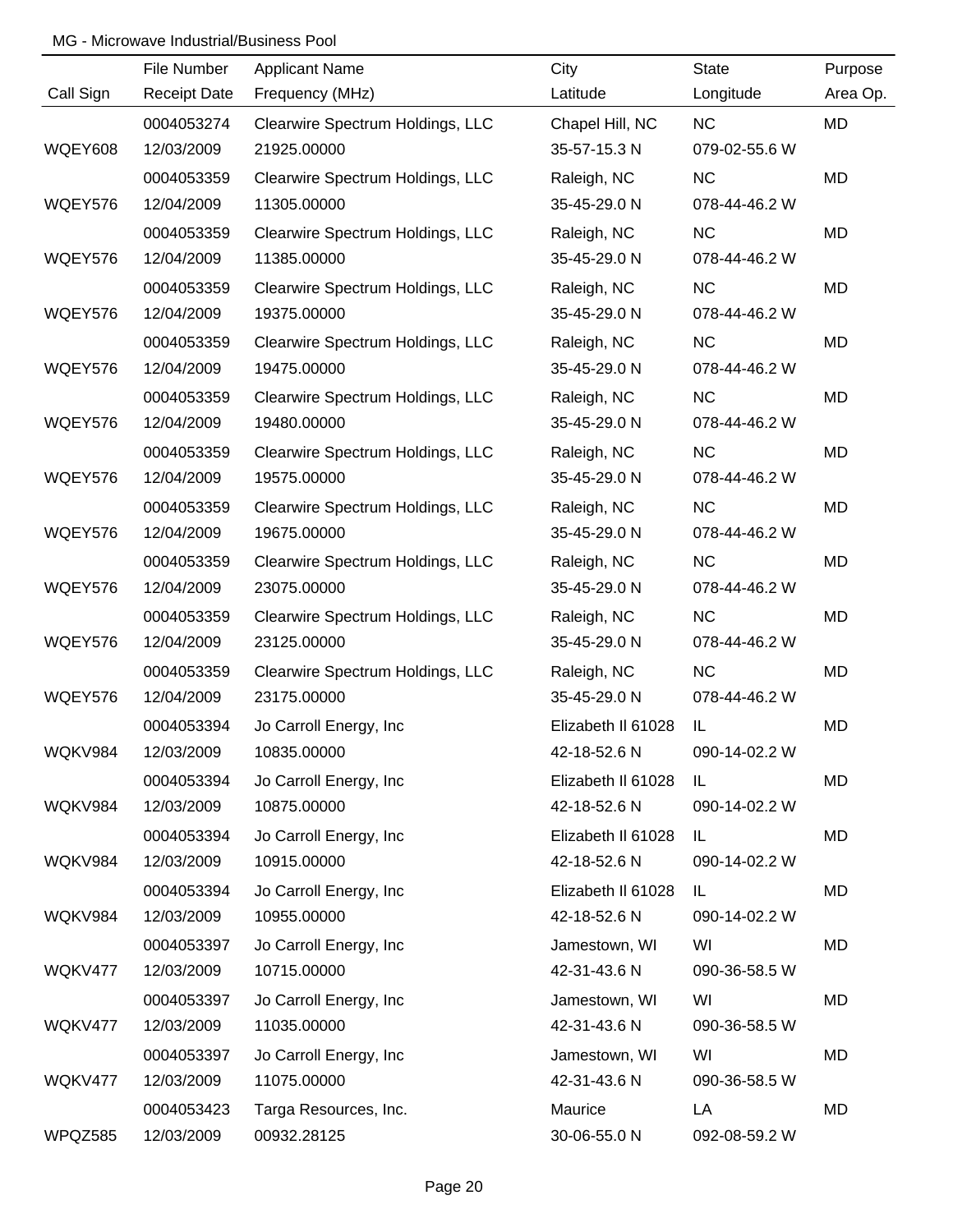|           | File Number         | <b>Applicant Name</b>                      | City                 | State         | Purpose   |
|-----------|---------------------|--------------------------------------------|----------------------|---------------|-----------|
| Call Sign | <b>Receipt Date</b> | Frequency (MHz)                            | Latitude             | Longitude     | Area Op.  |
|           | 0004053423          | Targa Resources, Inc.                      | Maurice              | LA            | MD        |
| WPQZ585   | 12/03/2009          | 00941.28125                                | 30-06-55.0 N         | 092-08-59.2 W |           |
|           | 0004053463          | LP Broadband Inc                           | <b>Woodland Park</b> | CO            | <b>MD</b> |
| WQKX259   | 12/03/2009          | 10895.00000                                | 38-59-11.4 N         | 105-04-08.8 W |           |
|           | 0004053647          | CLEARWIRE SPECTRUM HOLDINGS II Las Vegas   |                      | <b>NV</b>     | MD        |
| WQJL213   | 12/04/2009          | 23025.00000                                | 36-05-54.0 N         | 115-12-12.0 W |           |
|           | 0004053647          | CLEARWIRE SPECTRUM HOLDINGS II Las Vegas   |                      | <b>NV</b>     | <b>MD</b> |
| WQJL213   | 12/04/2009          | 23075.00000                                | 36-05-54.0 N         | 115-12-12.0 W |           |
|           | 0004053647          | CLEARWIRE SPECTRUM HOLDINGS II Las Vegas   |                      | <b>NV</b>     | MD        |
| WQJL213   | 12/04/2009          | 23125.00000                                | 36-05-54.0 N         | 115-12-12.0 W |           |
|           | 0004053647          | CLEARWIRE SPECTRUM HOLDINGS II Las Vegas   |                      | <b>NV</b>     | MD        |
| WQJL213   | 12/04/2009          | 23170.00000                                | 36-05-54.0 N         | 115-12-12.0 W |           |
|           | 0004053647          | CLEARWIRE SPECTRUM HOLDINGS II Las Vegas   |                      | <b>NV</b>     | MD        |
| WQJL213   | 12/04/2009          | 23175.00000                                | 36-05-54.0 N         | 115-12-12.0 W |           |
|           | 0004050752          | CLEARWIRE SPECTRUM HOLDINGS III Cedar Hill |                      | TX            | <b>NE</b> |
|           | 12/02/2009          | 11265.00000                                | 32-36-26.6 N         | 096-54-42.2 W |           |
|           | 0004050752          | CLEARWIRE SPECTRUM HOLDINGS III Cedar Hill |                      | TX            | <b>NE</b> |
|           | 12/02/2009          | 11425.00000                                | 32-36-26.6 N         | 096-54-42.2 W |           |
|           | 0004050752          | CLEARWIRE SPECTRUM HOLDINGS III Cedar Hill |                      | <b>TX</b>     | <b>NE</b> |
|           | 12/02/2009          | 11505.00000                                | 32-36-26.6 N         | 096-54-42.2 W |           |
|           | 0004050752          | CLEARWIRE SPECTRUM HOLDINGS III Cedar Hill |                      | <b>TX</b>     | <b>NE</b> |
|           | 12/02/2009          | 11545.00000                                | 32-36-26.6 N         | 096-54-42.2 W |           |
|           | 0004050752          | CLEARWIRE SPECTRUM HOLDINGS III Cedar Hill |                      | <b>TX</b>     | <b>NE</b> |
|           | 12/02/2009          | 11625.00000                                | 32-36-26.6 N         | 096-54-42.2 W |           |
|           | 0004050752          | CLEARWIRE SPECTRUM HOLDINGS III Cedar Hill |                      | TX .          | <b>NE</b> |
|           | 12/02/2009          | 11665.00000                                | 32-36-26.6 N         | 096-54-42.2 W |           |
|           | 0004050752          | CLEARWIRE SPECTRUM HOLDINGS III Cedar Hill |                      | TX T          | <b>NE</b> |
|           | 12/02/2009          | 17965.00000                                | 32-36-26.6 N         | 096-54-42.2 W |           |
|           | 0004050752          | CLEARWIRE SPECTRUM HOLDINGS III Cedar Hill |                      | TX .          | <b>NE</b> |
|           | 12/02/2009          | 18065.00000                                | 32-36-26.6 N         | 096-54-42.2 W |           |
|           | 0004050752          | CLEARWIRE SPECTRUM HOLDINGS III Cedar Hill |                      | TX.           | <b>NE</b> |
|           | 12/02/2009          | 23025.00000                                | 32-36-26.6 N         | 096-54-42.2 W |           |
|           | 0004050752          | CLEARWIRE SPECTRUM HOLDINGS III Cedar Hill |                      | TX.           | <b>NE</b> |
|           | 12/02/2009          | 23125.00000                                | 32-36-26.6 N         | 096-54-42.2 W |           |
|           | 0004050752          | CLEARWIRE SPECTRUM HOLDINGS III Cedar Hill |                      | TX            | <b>NE</b> |
|           | 12/02/2009          | 23275.00000                                | 32-36-26.6 N         | 096-54-42.2 W |           |
|           | 0004050755          | CLEARWIRE SPECTRUM HOLDINGS III HUMBLE     |                      | TX.           | <b>NE</b> |
|           | 12/02/2009          | 10935.00000                                | 29-58-32.4 N         | 095-16-38.0 W |           |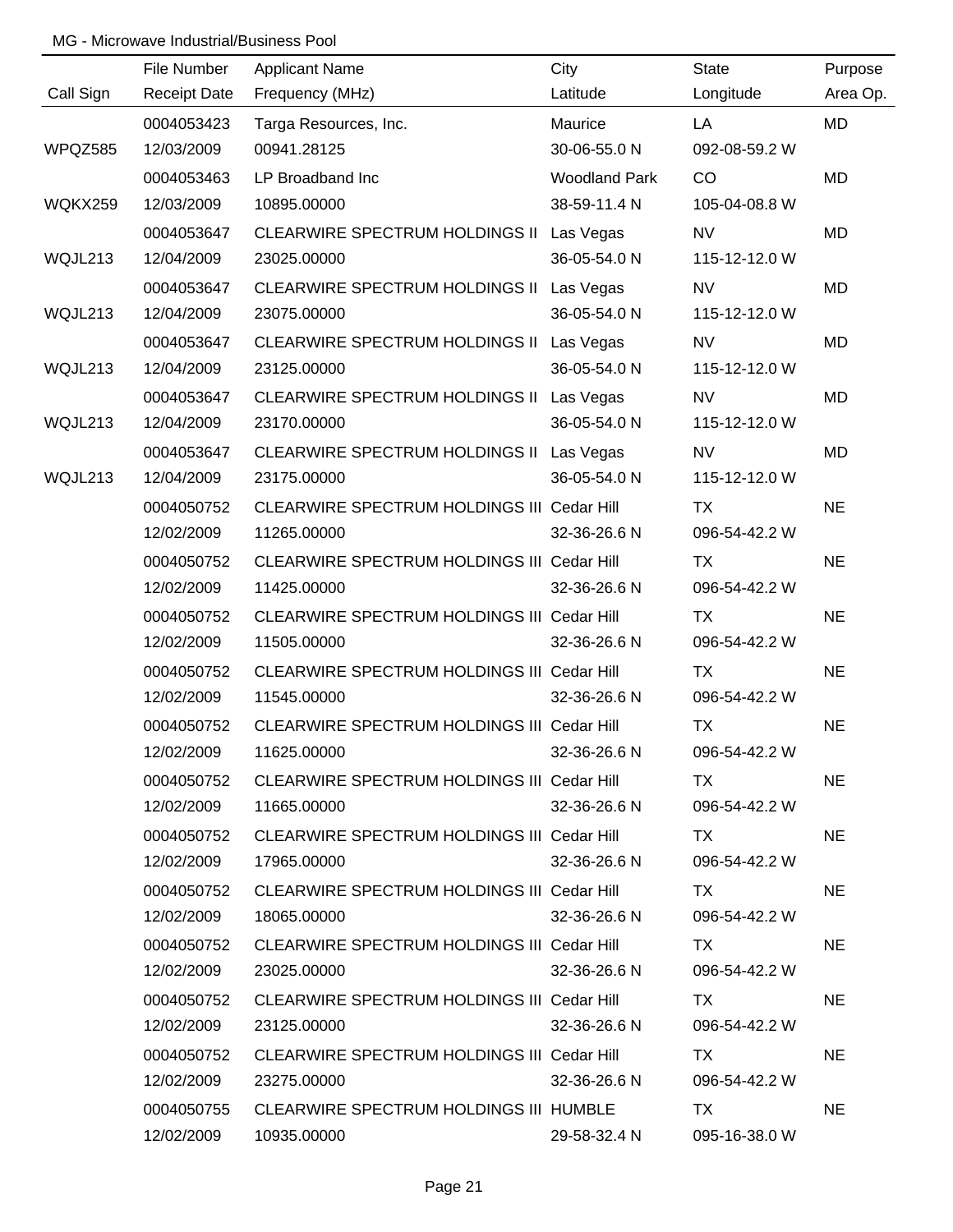|           | File Number         | <b>Applicant Name</b>                              | City         | State         | Purpose   |
|-----------|---------------------|----------------------------------------------------|--------------|---------------|-----------|
| Call Sign | <b>Receipt Date</b> | Frequency (MHz)                                    | Latitude     | Longitude     | Area Op.  |
|           | 0004050755          | CLEARWIRE SPECTRUM HOLDINGS III HUMBLE             |              | <b>TX</b>     | <b>NE</b> |
|           | 12/02/2009          | 11015.00000                                        | 29-58-32.4 N | 095-16-38.0 W |           |
|           | 0004050755          | CLEARWIRE SPECTRUM HOLDINGS III HUMBLE             |              | <b>TX</b>     | <b>NE</b> |
|           | 12/02/2009          | 11095.00000                                        | 29-58-32.4 N | 095-16-38.0 W |           |
|           | 0004050755          | CLEARWIRE SPECTRUM HOLDINGS III HUMBLE             |              | TX            | <b>NE</b> |
|           | 12/02/2009          | 17815.00000                                        | 29-58-32.4 N | 095-16-38.0 W |           |
|           | 0004050755          | CLEARWIRE SPECTRUM HOLDINGS III HUMBLE             |              | TX            | <b>NE</b> |
|           | 12/02/2009          | 17915.00000                                        | 29-58-32.4 N | 095-16-38.0 W |           |
|           | 0004050887          | CLEARWIRE SPECTRUM HOLDINGS III Duncanville        |              | TX            | <b>NE</b> |
|           | 12/02/2009          | 11055.00000                                        | 32-38-44.5 N | 096-55-25.0 W |           |
|           | 0004050887          | <b>CLEARWIRE SPECTRUM HOLDINGS III Duncanville</b> |              | TX            | <b>NE</b> |
|           | 12/02/2009          | 11135.00000                                        | 32-38-44.5 N | 096-55-25.0 W |           |
|           | 0004050887          | CLEARWIRE SPECTRUM HOLDINGS III Duncanville        |              | <b>TX</b>     | <b>NE</b> |
|           | 12/02/2009          | 23025.00000                                        | 32-38-44.5 N | 096-55-25.0 W |           |
|           | 0004050887          | CLEARWIRE SPECTRUM HOLDINGS III Duncanville        |              | TX            | <b>NE</b> |
|           | 12/02/2009          | 23125.00000                                        | 32-38-44.5 N | 096-55-25.0 W |           |
|           | 0004050892          | CLEARWIRE SPECTRUM HOLDINGS III FORT WORTH         |              | TX            | <b>NE</b> |
|           | 12/02/2009          | 11265.00000                                        | 32-38-03.8 N | 097-22-51.0 W |           |
|           | 0004050892          | CLEARWIRE SPECTRUM HOLDINGS III FORT WORTH         |              | TX            | <b>NE</b> |
|           | 12/02/2009          | 11345.00000                                        | 32-38-03.8 N | 097-22-51.0 W |           |
|           | 0004050892          | CLEARWIRE SPECTRUM HOLDINGS III FORT WORTH         |              | <b>TX</b>     | <b>NE</b> |
|           | 12/02/2009          | 11445.00000                                        | 32-38-03.8 N | 097-22-51.0 W |           |
|           | 0004050892          | CLEARWIRE SPECTRUM HOLDINGS III FORT WORTH         |              | <b>TX</b>     | <b>NE</b> |
|           | 12/02/2009          | 11525.00000                                        | 32-38-03.8 N | 097-22-51.0 W |           |
|           | 0004050892          | CLEARWIRE SPECTRUM HOLDINGS III FORT WORTH         |              | TX.           | <b>NE</b> |
|           | 12/02/2009          | 23025.00000                                        | 32-38-03.8 N | 097-22-51.0 W |           |
|           | 0004050892          | CLEARWIRE SPECTRUM HOLDINGS III FORT WORTH         |              | TX TX         | <b>NE</b> |
|           | 12/02/2009          | 23075.00000                                        | 32-38-03.8 N | 097-22-51.0 W |           |
|           | 0004050892          | CLEARWIRE SPECTRUM HOLDINGS III FORT WORTH         |              | TX.           | <b>NE</b> |
|           | 12/02/2009          | 23125.00000                                        | 32-38-03.8 N | 097-22-51.0 W |           |
|           | 0004050892          | CLEARWIRE SPECTRUM HOLDINGS III FORT WORTH         |              | TX.           | <b>NE</b> |
|           | 12/02/2009          | 23175.00000                                        | 32-38-03.8 N | 097-22-51.0 W |           |
|           | 0004050892          | CLEARWIRE SPECTRUM HOLDINGS III FORT WORTH         |              | TX.           | <b>NE</b> |
|           | 12/02/2009          | 23225.00000                                        | 32-38-03.8 N | 097-22-51.0 W |           |
|           | 0004050893          | CLEARWIRE SPECTRUM HOLDINGS III Dallas             |              | TX            | <b>NE</b> |
|           | 12/02/2009          | 23025.00000                                        | 32-52-55.1 N | 096-46-11.1 W |           |
|           | 0004050893          | <b>CLEARWIRE SPECTRUM HOLDINGS III Dallas</b>      |              | TX.           | <b>NE</b> |
|           | 12/02/2009          | 23125.00000                                        | 32-52-55.1 N | 096-46-11.1 W |           |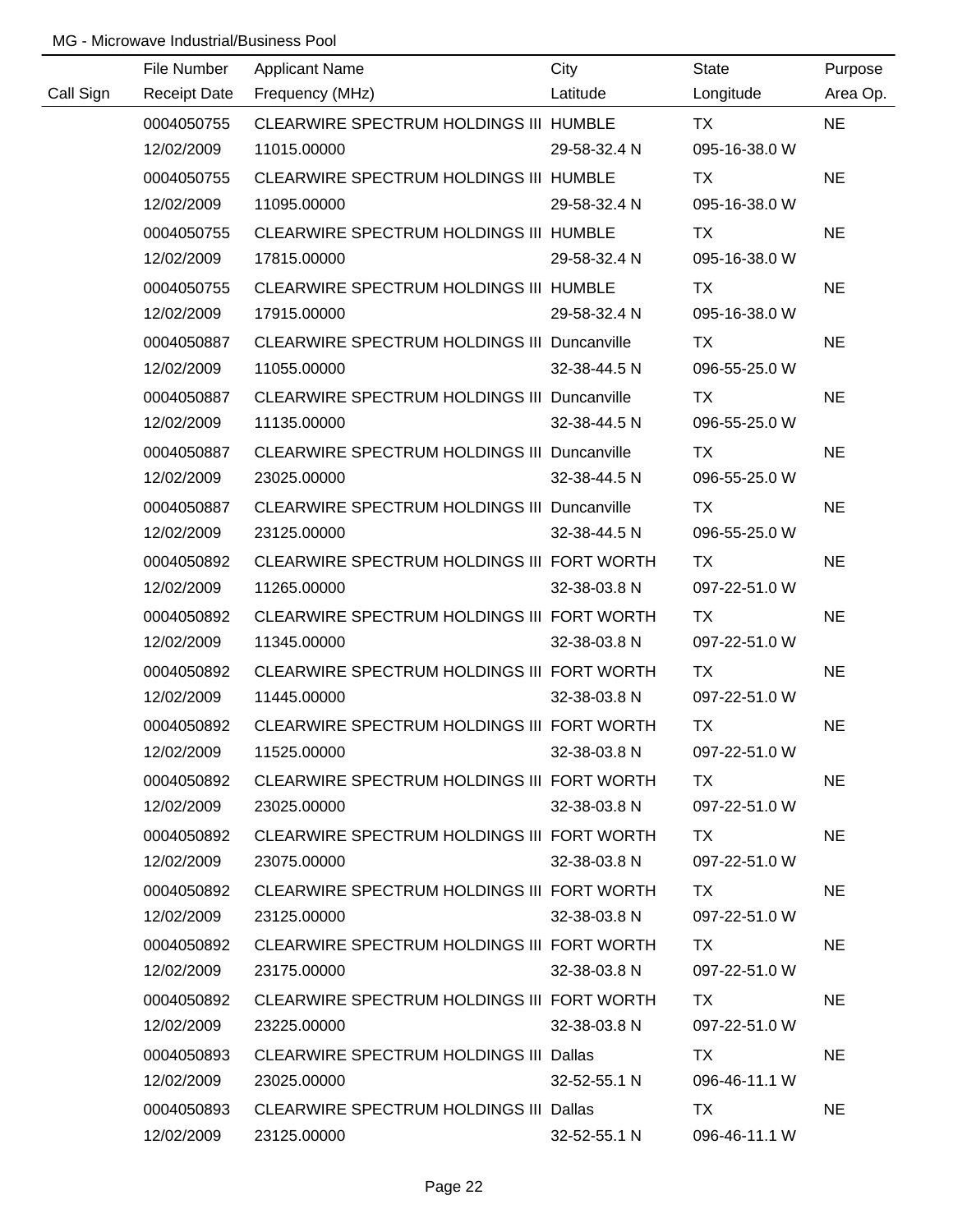|           | File Number         | <b>Applicant Name</b>                         | City         | <b>State</b>  | Purpose   |
|-----------|---------------------|-----------------------------------------------|--------------|---------------|-----------|
| Call Sign | <b>Receipt Date</b> | Frequency (MHz)                               | Latitude     | Longitude     | Area Op.  |
|           | 0004050893          | CLEARWIRE SPECTRUM HOLDINGS III Dallas        |              | <b>TX</b>     | <b>NE</b> |
|           | 12/02/2009          | 23175.00000                                   | 32-52-55.1 N | 096-46-11.1 W |           |
|           | 0004050896          | CLEARWIRE SPECTRUM HOLDINGS III Dallas        |              | TX            | <b>NE</b> |
|           | 12/02/2009          | 11015.00000                                   | 32-54-38.3 N | 096-53-15.7 W |           |
|           | 0004050896          | CLEARWIRE SPECTRUM HOLDINGS III Dallas        |              | TX            | <b>NE</b> |
|           | 12/02/2009          | 11095.00000                                   | 32-54-38.3 N | 096-53-15.7 W |           |
|           | 0004050896          | CLEARWIRE SPECTRUM HOLDINGS III Dallas        |              | TX            | <b>NE</b> |
|           | 12/02/2009          | 11265.00000                                   | 32-54-38.3 N | 096-53-15.7 W |           |
|           | 0004050896          | CLEARWIRE SPECTRUM HOLDINGS III Dallas        |              | <b>TX</b>     | <b>NE</b> |
|           | 12/02/2009          | 11345.00000                                   | 32-54-38.3 N | 096-53-15.7 W |           |
|           | 0004050896          | CLEARWIRE SPECTRUM HOLDINGS III Dallas        |              | TX            | <b>NE</b> |
|           | 12/02/2009          | 17815.00000                                   | 32-54-38.3 N | 096-53-15.7 W |           |
|           | 0004050896          | CLEARWIRE SPECTRUM HOLDINGS III Dallas        |              | TX            | <b>NE</b> |
|           | 12/02/2009          | 17915.00000                                   | 32-54-38.3 N | 096-53-15.7 W |           |
|           | 0004050896          | <b>CLEARWIRE SPECTRUM HOLDINGS III Dallas</b> |              | TX            | <b>NE</b> |
|           | 12/02/2009          | 18015.00000                                   | 32-54-38.3 N | 096-53-15.7 W |           |
|           | 0004050896          | <b>CLEARWIRE SPECTRUM HOLDINGS III Dallas</b> |              | TX            | <b>NE</b> |
|           | 12/02/2009          | 18115.00000                                   | 32-54-38.3 N | 096-53-15.7 W |           |
|           | 0004050896          | CLEARWIRE SPECTRUM HOLDINGS III Dallas        |              | <b>TX</b>     | <b>NE</b> |
|           | 12/02/2009          | 21825.00000                                   | 32-54-38.3 N | 096-53-15.7 W |           |
|           | 0004050896          | CLEARWIRE SPECTRUM HOLDINGS III Dallas        |              | <b>TX</b>     | <b>NE</b> |
|           | 12/02/2009          | 21875.00000                                   | 32-54-38.3 N | 096-53-15.7 W |           |
|           | 0004050896          | CLEARWIRE SPECTRUM HOLDINGS III Dallas        |              | <b>TX</b>     | <b>NE</b> |
|           | 12/02/2009          | 21925.00000                                   | 32-54-38.3 N | 096-53-15.7 W |           |
|           | 0004050896          | CLEARWIRE SPECTRUM HOLDINGS III Dallas        |              | TX.           | <b>NE</b> |
|           | 12/02/2009          | 21975.00000                                   | 32-54-38.3 N | 096-53-15.7 W |           |
|           | 0004051039          | CLEARWIRE SPECTRUM HOLDINGS III FAIRVIEW      |              | TX.           | <b>NE</b> |
|           | 12/02/2009          | 11265.00000                                   | 33-09-04.0 N | 096-38-08.0 W |           |
|           | 0004051039          | CLEARWIRE SPECTRUM HOLDINGS III FAIRVIEW      |              | TX.           | <b>NE</b> |
|           | 12/02/2009          | 11345.00000                                   | 33-09-04.0 N | 096-38-08.0 W |           |
|           | 0004051039          | CLEARWIRE SPECTRUM HOLDINGS III FAIRVIEW      |              | TX.           | <b>NE</b> |
|           | 12/02/2009          | 11465.00000                                   | 33-09-04.0 N | 096-38-08.0 W |           |
|           | 0004051039          | CLEARWIRE SPECTRUM HOLDINGS III FAIRVIEW      |              | TX.           | <b>NE</b> |
|           | 12/02/2009          | 11545.00000                                   | 33-09-04.0 N | 096-38-08.0 W |           |
|           | 0004051039          | CLEARWIRE SPECTRUM HOLDINGS III FAIRVIEW      |              | TX            | <b>NE</b> |
|           | 12/02/2009          | 19575.00000                                   | 33-09-04.0 N | 096-38-08.0 W |           |
|           | 0004051039          | CLEARWIRE SPECTRUM HOLDINGS III FAIRVIEW      |              | <b>TX</b>     | <b>NE</b> |
|           | 12/02/2009          | 19675.00000                                   | 33-09-04.0 N | 096-38-08.0 W |           |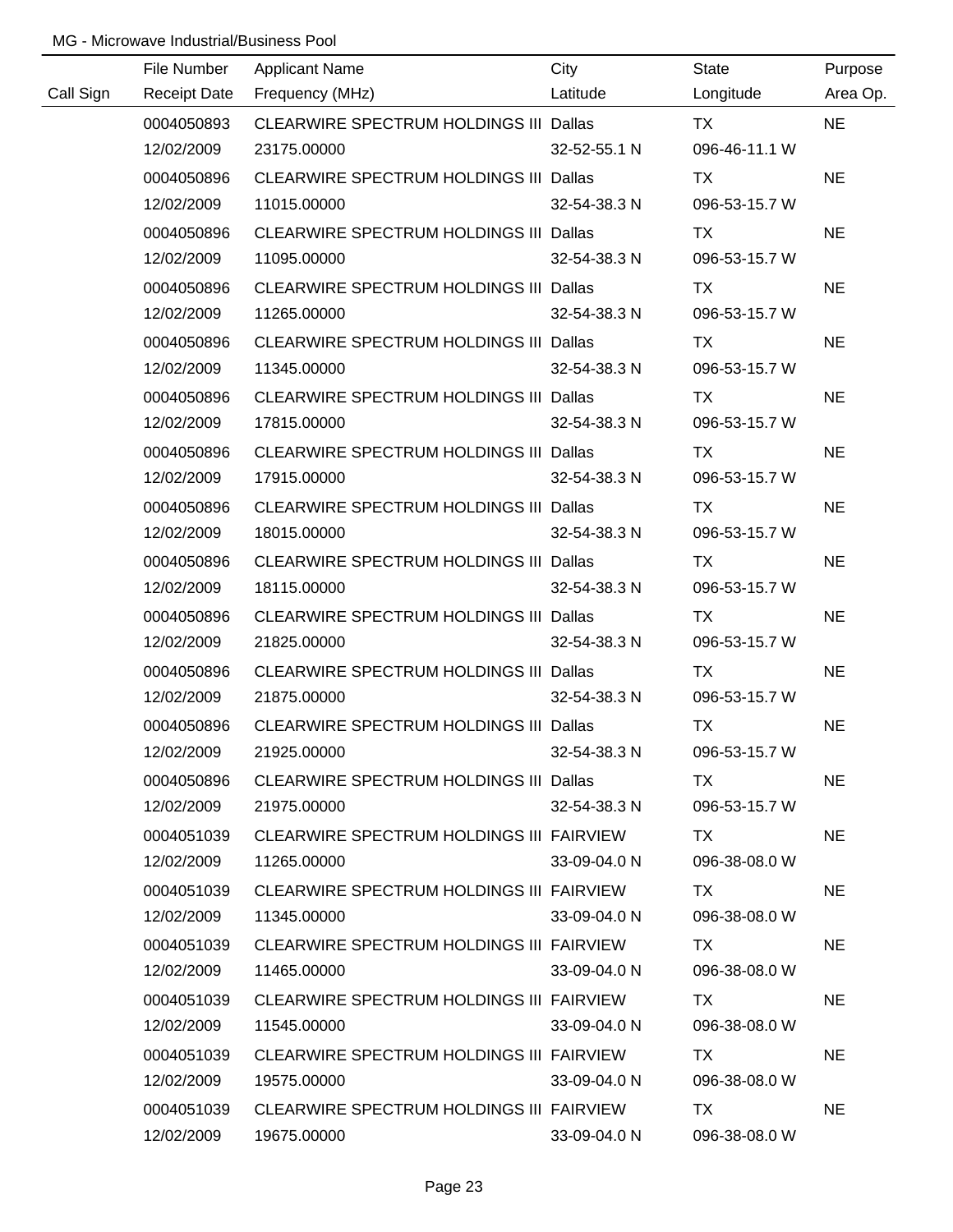|           | File Number         | <b>Applicant Name</b>                              | City         | <b>State</b>  | Purpose   |
|-----------|---------------------|----------------------------------------------------|--------------|---------------|-----------|
| Call Sign | <b>Receipt Date</b> | Frequency (MHz)                                    | Latitude     | Longitude     | Area Op.  |
|           | 0004051039          | CLEARWIRE SPECTRUM HOLDINGS III FAIRVIEW           |              | <b>TX</b>     | <b>NE</b> |
|           | 12/02/2009          | 21875.00000                                        | 33-09-04.0 N | 096-38-08.0 W |           |
|           | 0004051039          | CLEARWIRE SPECTRUM HOLDINGS III FAIRVIEW           |              | <b>TX</b>     | <b>NE</b> |
|           | 12/02/2009          | 21925.00000                                        | 33-09-04.0 N | 096-38-08.0 W |           |
|           | 0004051941          | <b>CLEARWIRE SPECTRUM HOLDINGS III Duncanville</b> |              | TX            | <b>NE</b> |
|           | 12/02/2009          | 10735.00000                                        | 32-38-53.5 N | 096-54-22.0 W |           |
|           | 0004051941          | <b>CLEARWIRE SPECTRUM HOLDINGS III Duncanville</b> |              | TX            | <b>NE</b> |
|           | 12/02/2009          | 10775.00000                                        | 32-38-53.5 N | 096-54-22.0 W |           |
|           | 0004051941          | <b>CLEARWIRE SPECTRUM HOLDINGS III Duncanville</b> |              | <b>TX</b>     | <b>NE</b> |
|           | 12/02/2009          | 10815.00000                                        | 32-38-53.5 N | 096-54-22.0 W |           |
|           | 0004051941          | CLEARWIRE SPECTRUM HOLDINGS III Duncanville        |              | TX            | <b>NE</b> |
|           | 12/02/2009          | 10855.00000                                        | 32-38-53.5 N | 096-54-22.0 W |           |
|           | 0004051941          | CLEARWIRE SPECTRUM HOLDINGS III Duncanville        |              | TX            | <b>NE</b> |
|           | 12/02/2009          | 10935.00000                                        | 32-38-53.5 N | 096-54-22.0 W |           |
|           | 0004051941          | CLEARWIRE SPECTRUM HOLDINGS III Duncanville        |              | TX            | <b>NE</b> |
|           | 12/02/2009          | 11015.00000                                        | 32-38-53.5 N | 096-54-22.0 W |           |
|           | 0004051941          | CLEARWIRE SPECTRUM HOLDINGS III Duncanville        |              | <b>TX</b>     | <b>NE</b> |
|           | 12/02/2009          | 11055.00000                                        | 32-38-53.5 N | 096-54-22.0 W |           |
|           | 0004051941          | <b>CLEARWIRE SPECTRUM HOLDINGS III Duncanville</b> |              | <b>TX</b>     | <b>NE</b> |
|           | 12/02/2009          | 11135.00000                                        | 32-38-53.5 N | 096-54-22.0 W |           |
|           | 0004051941          | <b>CLEARWIRE SPECTRUM HOLDINGS III Duncanville</b> |              | <b>TX</b>     | <b>NE</b> |
|           | 12/02/2009          | 11175.00000                                        | 32-38-53.5 N | 096-54-22.0 W |           |
|           | 0004051941          | <b>CLEARWIRE SPECTRUM HOLDINGS III Duncanville</b> |              | <b>TX</b>     | <b>NE</b> |
|           | 12/02/2009          | 21825.00000                                        | 32-38-53.5 N | 096-54-22.0 W |           |
|           | 0004051941          | CLEARWIRE SPECTRUM HOLDINGS III Duncanville        |              | TX.           | <b>NE</b> |
|           | 12/02/2009          | 21925.00000                                        | 32-38-53.5 N | 096-54-22.0 W |           |
|           | 0004051943          | CLEARWIRE SPECTRUM HOLDINGS III SAGINAW            |              | TX.           | <b>NE</b> |
|           | 12/02/2009          | 10775.00000                                        | 32-52-28.9 N | 097-22-22.5 W |           |
|           | 0004051943          | CLEARWIRE SPECTRUM HOLDINGS III SAGINAW            |              | TX.           | <b>NE</b> |
|           | 12/02/2009          | 10855.00000                                        | 32-52-28.9 N | 097-22-22.5 W |           |
|           | 0004051943          | CLEARWIRE SPECTRUM HOLDINGS III SAGINAW            |              | TX.           | <b>NE</b> |
|           | 12/02/2009          | 11095.00000                                        | 32-52-28.9 N | 097-22-22.5 W |           |
|           | 0004051943          | CLEARWIRE SPECTRUM HOLDINGS III SAGINAW            |              | TX.           | <b>NE</b> |
|           | 12/02/2009          | 11175.00000                                        | 32-52-28.9 N | 097-22-22.5 W |           |
|           | 0004051943          | CLEARWIRE SPECTRUM HOLDINGS III SAGINAW            |              | TX            | <b>NE</b> |
|           | 12/02/2009          | 23075.00000                                        | 32-52-28.9 N | 097-22-22.5 W |           |
|           | 0004051943          | CLEARWIRE SPECTRUM HOLDINGS III SAGINAW            |              | <b>TX</b>     | <b>NE</b> |
|           | 12/02/2009          | 23175.00000                                        | 32-52-28.9 N | 097-22-22.5 W |           |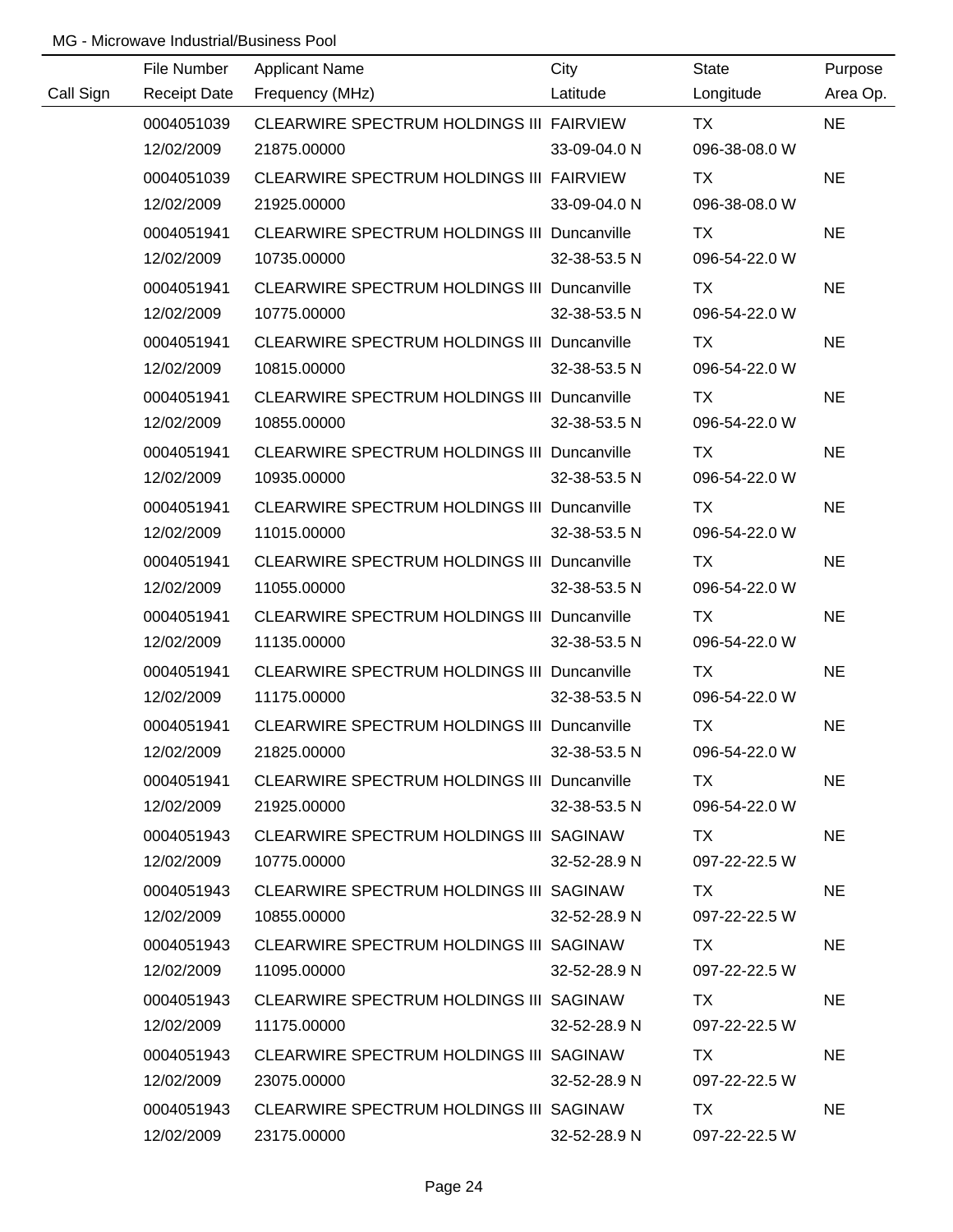|           | File Number         | <b>Applicant Name</b>                            | City         | State         | Purpose   |
|-----------|---------------------|--------------------------------------------------|--------------|---------------|-----------|
| Call Sign | <b>Receipt Date</b> | Frequency (MHz)                                  | Latitude     | Longitude     | Area Op.  |
|           | 0004051946          | CLEARWIRE SPECTRUM HOLDINGS III Dallas           |              | <b>TX</b>     | <b>NE</b> |
|           | 12/02/2009          | 10855.00000                                      | 32-51-17.1 N | 096-46-12.0 W |           |
|           | 0004051946          | CLEARWIRE SPECTRUM HOLDINGS III Dallas           |              | TX            | <b>NE</b> |
|           | 12/02/2009          | 10935.00000                                      | 32-51-17.1 N | 096-46-12.0 W |           |
|           | 0004051946          | CLEARWIRE SPECTRUM HOLDINGS III Dallas           |              | TX            | <b>NE</b> |
|           | 12/02/2009          | 18015.00000                                      | 32-51-17.1 N | 096-46-12.0 W |           |
|           | 0004051946          | CLEARWIRE SPECTRUM HOLDINGS III Dallas           |              | TX            | <b>NE</b> |
|           | 12/02/2009          | 18115.00000                                      | 32-51-17.1 N | 096-46-12.0 W |           |
|           | 0004051950          | CLEARWIRE SPECTRUM HOLDINGS III IRVING           |              | TX            | <b>NE</b> |
|           | 12/02/2009          | 10735.00000                                      | 32-49-54.4 N | 096-54-45.2 W |           |
|           | 0004051950          | CLEARWIRE SPECTRUM HOLDINGS III IRVING           |              | TX            | <b>NE</b> |
|           | 12/02/2009          | 10815.00000                                      | 32-49-54.4 N | 096-54-45.2 W |           |
|           | 0004051950          | CLEARWIRE SPECTRUM HOLDINGS III IRVING           |              | TX            | <b>NE</b> |
|           | 12/02/2009          | 11015.00000                                      | 32-49-54.4 N | 096-54-45.2 W |           |
|           | 0004051950          | CLEARWIRE SPECTRUM HOLDINGS III IRVING           |              | TX            | <b>NE</b> |
|           | 12/02/2009          | 11095.00000                                      | 32-49-54.4 N | 096-54-45.2 W |           |
|           | 0004051950          | CLEARWIRE SPECTRUM HOLDINGS III IRVING           |              | TX            | <b>NE</b> |
|           | 12/02/2009          | 19575.00000                                      | 32-49-54.4 N | 096-54-45.2 W |           |
|           | 0004051950          | CLEARWIRE SPECTRUM HOLDINGS III IRVING           |              | <b>TX</b>     | <b>NE</b> |
|           | 12/02/2009          | 19675.00000                                      | 32-49-54.4 N | 096-54-45.2 W |           |
|           | 0004051950          | CLEARWIRE SPECTRUM HOLDINGS III IRVING           |              | <b>TX</b>     | <b>NE</b> |
|           | 12/02/2009          | 21875.00000                                      | 32-49-54.4 N | 096-54-45.2 W |           |
|           | 0004051956          | CLEARWIRE SPECTRUM HOLDINGS III Deer Park        |              | <b>TX</b>     | <b>NE</b> |
|           | 12/02/2009          | 11305.00000                                      | 29-42-32.0 N | 095-05-53.0 W |           |
|           | 0004051956          | CLEARWIRE SPECTRUM HOLDINGS III Deer Park        |              | TX.           | <b>NE</b> |
|           | 12/02/2009          | 11385.00000                                      | 29-42-32.0 N | 095-05-53.0 W |           |
|           | 0004051956          | <b>CLEARWIRE SPECTRUM HOLDINGS III Deer Park</b> |              | TX.           | NE.       |
|           | 12/02/2009          | 11505.00000                                      | 29-42-32.0 N | 095-05-53.0 W |           |
|           | 0004051956          | <b>CLEARWIRE SPECTRUM HOLDINGS III Deer Park</b> |              | TX.           | <b>NE</b> |
|           | 12/02/2009          | 11585.00000                                      | 29-42-32.0 N | 095-05-53.0 W |           |
|           | 0004051959          | <b>CLEARWIRE SPECTRUM HOLDINGS III Houston</b>   |              | TX.           | <b>NE</b> |
|           | 12/02/2009          | 17965.00000                                      | 29-40-46.9 N | 095-13-39.4 W |           |
|           | 0004051959          | CLEARWIRE SPECTRUM HOLDINGS III Houston          |              | TX.           | NE        |
|           | 12/02/2009          | 18065.00000                                      | 29-40-46.9 N | 095-13-39.4 W |           |
|           | 0004051961          | CLEARWIRE SPECTRUM HOLDINGS III FRIENDSWOOD      |              | TX.           | <b>NE</b> |
|           | 12/02/2009          | 19575.00000                                      | 29-32-43.8 N | 095-13-36.2 W |           |
|           | 0004051961          | CLEARWIRE SPECTRUM HOLDINGS III FRIENDSWOOD      |              | TX            | <b>NE</b> |
|           | 12/02/2009          | 19675.00000                                      | 29-32-43.8 N | 095-13-36.2 W |           |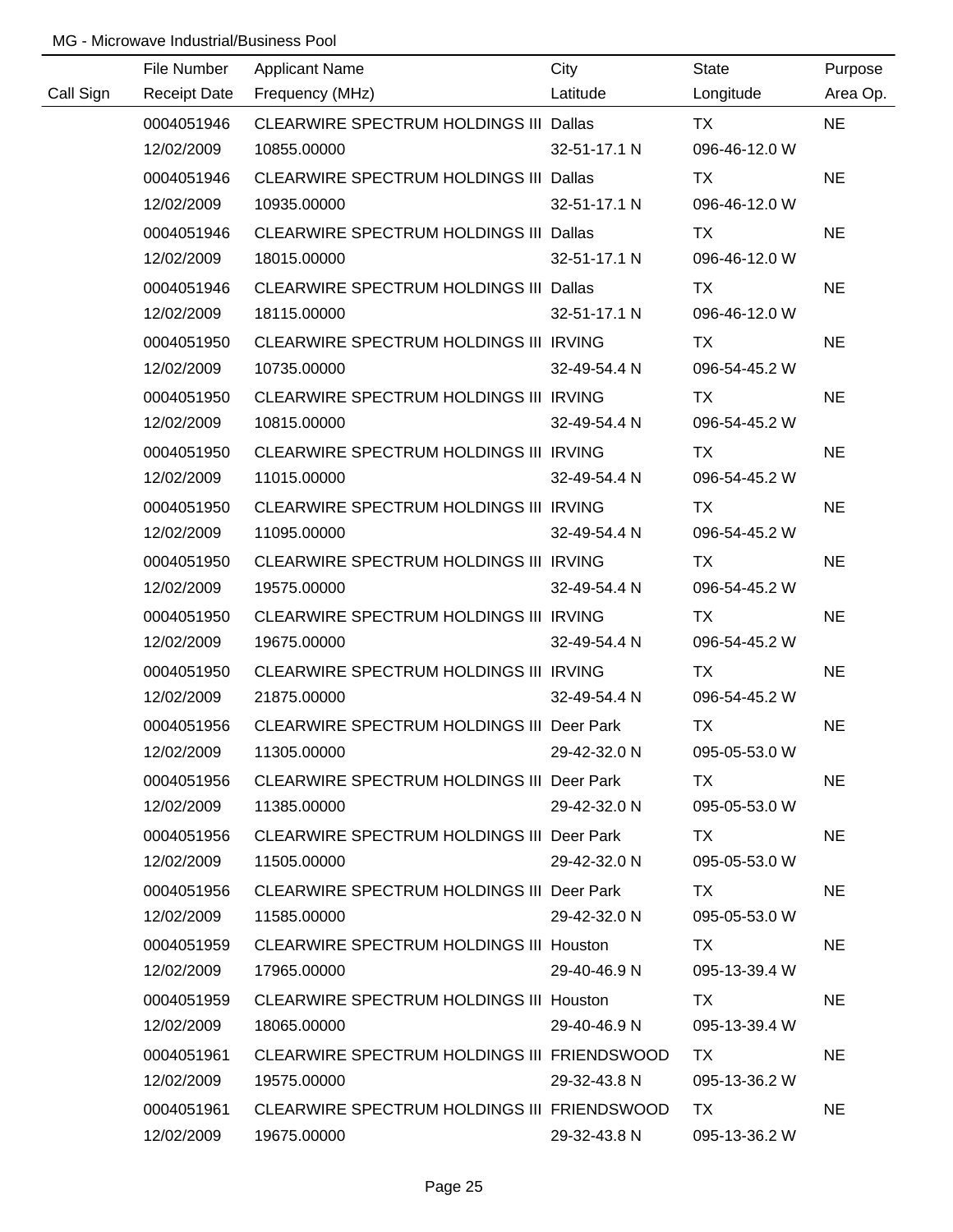|           | File Number         | <b>Applicant Name</b>                         | City         | State                                                                                                                                                                                                                          | Purpose   |
|-----------|---------------------|-----------------------------------------------|--------------|--------------------------------------------------------------------------------------------------------------------------------------------------------------------------------------------------------------------------------|-----------|
| Call Sign | <b>Receipt Date</b> | Frequency (MHz)                               | Latitude     | Longitude                                                                                                                                                                                                                      | Area Op.  |
|           | 0004052201          | CLEARWIRE SPECTRUM HOLDINGS III Sachse        |              | <b>TX</b>                                                                                                                                                                                                                      | <b>NE</b> |
|           | 12/02/2009          | 21825.00000                                   | 32-58-53.1 N | 096-35-26.1 W                                                                                                                                                                                                                  |           |
|           | 0004052202          | CLEARWIRE SPECTRUM HOLDINGS III Murphy        |              | <b>TX</b>                                                                                                                                                                                                                      | <b>NE</b> |
|           | 12/02/2009          | 21825.00000                                   | 33-01-22.8 N | 096-36-26.4 W                                                                                                                                                                                                                  |           |
|           | 0004052203          | CLEARWIRE SPECTRUM HOLDINGS III Dallas        |              | TX                                                                                                                                                                                                                             | <b>NE</b> |
|           | 12/02/2009          | 11225.00000                                   | 32-55-26.7 N | 096-43-20.8 W                                                                                                                                                                                                                  |           |
|           | 0004052203          | CLEARWIRE SPECTRUM HOLDINGS III Dallas        |              | TX                                                                                                                                                                                                                             | <b>NE</b> |
|           | 12/02/2009          | 11345.00000                                   | 32-55-26.7 N | 096-43-20.8 W                                                                                                                                                                                                                  |           |
|           | 0004052203          | <b>CLEARWIRE SPECTRUM HOLDINGS III Dallas</b> |              | TX                                                                                                                                                                                                                             | <b>NE</b> |
|           | 12/02/2009          | 11505.00000                                   | 32-55-26.7 N | 096-43-20.8 W                                                                                                                                                                                                                  |           |
|           | 0004052203          | CLEARWIRE SPECTRUM HOLDINGS III Dallas        |              | TX                                                                                                                                                                                                                             | <b>NE</b> |
|           | 12/02/2009          | 11585.00000                                   | 32-55-26.7 N | 096-43-20.8 W                                                                                                                                                                                                                  |           |
|           | 0004052203          | CLEARWIRE SPECTRUM HOLDINGS III Dallas        |              | TX                                                                                                                                                                                                                             | <b>NE</b> |
|           | 12/02/2009          | 17815.00000                                   | 32-55-26.7 N | 096-43-20.8 W                                                                                                                                                                                                                  |           |
|           | 0004052203          | CLEARWIRE SPECTRUM HOLDINGS III Dallas        |              | TX                                                                                                                                                                                                                             | <b>NE</b> |
|           | 12/02/2009          | 17915.00000                                   | 32-55-26.7 N | 096-43-20.8 W                                                                                                                                                                                                                  |           |
|           | 0004052203          | <b>CLEARWIRE SPECTRUM HOLDINGS III Dallas</b> |              | TX                                                                                                                                                                                                                             | <b>NE</b> |
|           | 12/02/2009          | 23025.00000                                   | 32-55-26.7 N | 096-43-20.8 W                                                                                                                                                                                                                  |           |
|           | 0004052203          | CLEARWIRE SPECTRUM HOLDINGS III Dallas        |              | <b>TX</b>                                                                                                                                                                                                                      | <b>NE</b> |
|           | 12/02/2009          | 23125.00000                                   | 32-55-26.7 N | 096-43-20.8 W                                                                                                                                                                                                                  |           |
|           | 0004052203          | <b>CLEARWIRE SPECTRUM HOLDINGS III Dallas</b> |              | <b>TX</b>                                                                                                                                                                                                                      | <b>NE</b> |
|           | 12/02/2009          | 23425.00000                                   | 32-55-26.7 N | 096-43-20.8 W                                                                                                                                                                                                                  |           |
|           | 0004052203          | CLEARWIRE SPECTRUM HOLDINGS III Dallas        |              | <b>TX</b>                                                                                                                                                                                                                      | <b>NE</b> |
|           | 12/02/2009          | 23525.00000                                   | 32-55-26.7 N | 096-43-20.8 W                                                                                                                                                                                                                  |           |
|           | 0004052282          | CLEARWIRE SPECTRUM HOLDINGS III Dallas        |              | TX.                                                                                                                                                                                                                            | <b>NE</b> |
|           | 12/02/2009          | 10775.00000                                   | 32-40-22.9 N | 096-49-24.0 W                                                                                                                                                                                                                  |           |
|           | 0004052282          | CLEARWIRE SPECTRUM HOLDINGS III Dallas        |              | TX and the state of the state of the state of the state of the state of the state of the state of the state of the state of the state of the state of the state of the state of the state of the state of the state of the sta | <b>NE</b> |
|           | 12/02/2009          | 10855.00000                                   | 32-40-22.9 N | 096-49-24.0 W                                                                                                                                                                                                                  |           |
|           | 0004052282          | <b>CLEARWIRE SPECTRUM HOLDINGS III Dallas</b> |              | TX.                                                                                                                                                                                                                            | <b>NE</b> |
|           | 12/02/2009          | 11055.00000                                   | 32-40-22.9 N | 096-49-24.0 W                                                                                                                                                                                                                  |           |
|           | 0004052282          | CLEARWIRE SPECTRUM HOLDINGS III Dallas        |              | TX.                                                                                                                                                                                                                            | <b>NE</b> |
|           | 12/02/2009          | 11135.00000                                   | 32-40-22.9 N | 096-49-24.0 W                                                                                                                                                                                                                  |           |
|           | 0004052282          | CLEARWIRE SPECTRUM HOLDINGS III Dallas        |              | TX.                                                                                                                                                                                                                            | <b>NE</b> |
|           | 12/02/2009          | 19525.00000                                   | 32-40-22.9 N | 096-49-24.0 W                                                                                                                                                                                                                  |           |
|           | 0004052282          | <b>CLEARWIRE SPECTRUM HOLDINGS III Dallas</b> |              | TX.                                                                                                                                                                                                                            | <b>NE</b> |
|           | 12/02/2009          | 19625.00000                                   | 32-40-22.9 N | 096-49-24.0 W                                                                                                                                                                                                                  |           |
|           | 0004052282          | <b>CLEARWIRE SPECTRUM HOLDINGS III Dallas</b> |              | TX.                                                                                                                                                                                                                            | <b>NE</b> |
|           | 12/02/2009          | 23025.00000                                   | 32-40-22.9 N | 096-49-24.0 W                                                                                                                                                                                                                  |           |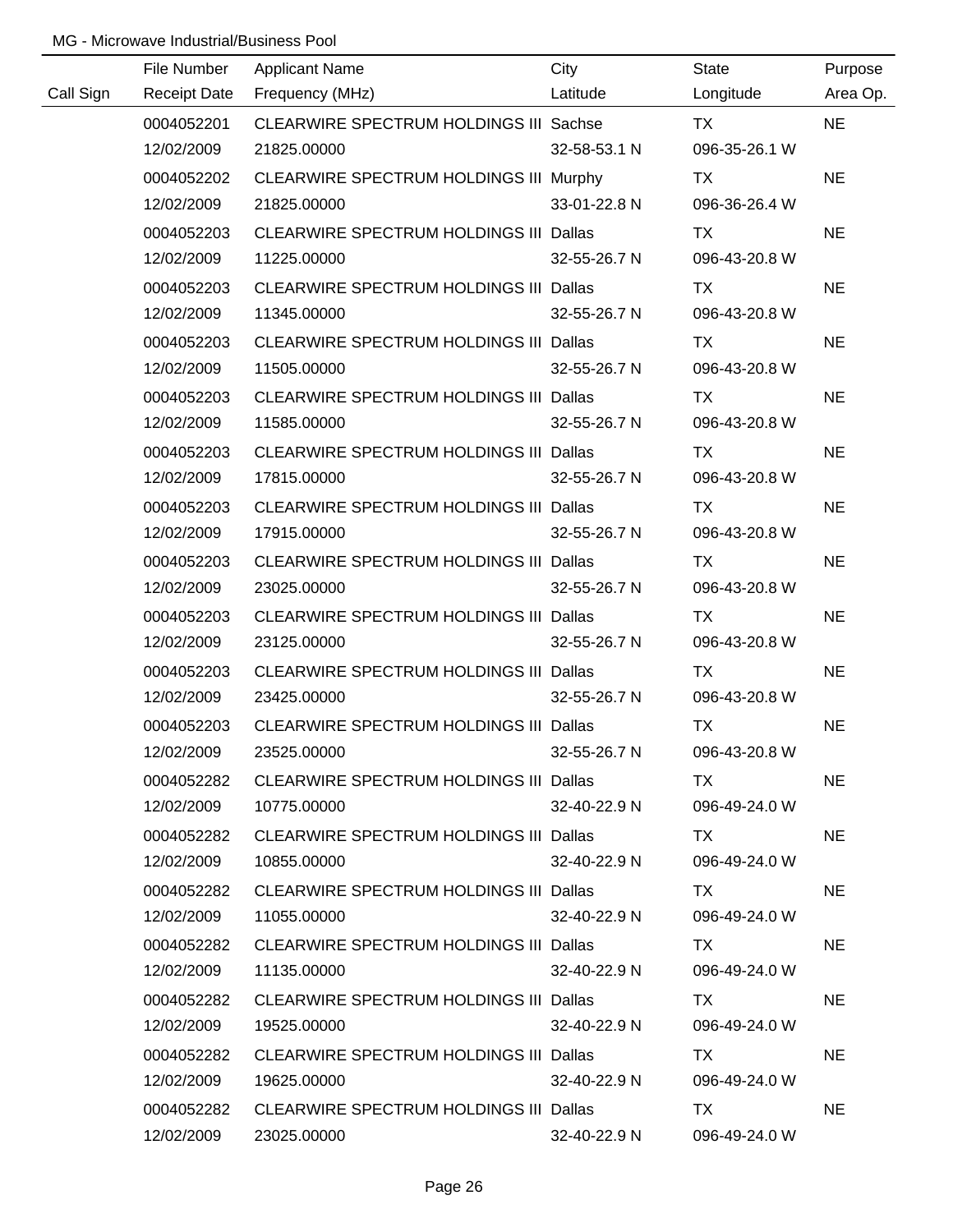|           | File Number         | <b>Applicant Name</b>                      | City         | <b>State</b>  | Purpose   |
|-----------|---------------------|--------------------------------------------|--------------|---------------|-----------|
| Call Sign | <b>Receipt Date</b> | Frequency (MHz)                            | Latitude     | Longitude     | Area Op.  |
|           | 0004052284          | CLEARWIRE SPECTRUM HOLDINGS III WYLIE      |              | <b>TX</b>     | <b>NE</b> |
|           | 12/02/2009          | 11225.00000                                | 33-00-53.0 N | 096-34-41.0 W |           |
|           | 0004052284          | CLEARWIRE SPECTRUM HOLDINGS III WYLIE      |              | <b>TX</b>     | <b>NE</b> |
|           | 12/02/2009          | 11305.00000                                | 33-00-53.0 N | 096-34-41.0 W |           |
|           | 0004052284          | CLEARWIRE SPECTRUM HOLDINGS III WYLIE      |              | TX            | <b>NE</b> |
|           | 12/02/2009          | 23025.00000                                | 33-00-53.0 N | 096-34-41.0 W |           |
|           | 0004052288          | CLEARWIRE SPECTRUM HOLDINGS III Richardson |              | TX            | <b>NE</b> |
|           | 12/02/2009          | 10735.00000                                | 33-00-06.8 N | 096-37-07.3 W |           |
|           | 0004052288          | CLEARWIRE SPECTRUM HOLDINGS III Richardson |              | TX            | <b>NE</b> |
|           | 12/02/2009          | 10815.00000                                | 33-00-06.8 N | 096-37-07.3 W |           |
|           | 0004052288          | CLEARWIRE SPECTRUM HOLDINGS III Richardson |              | TX            | <b>NE</b> |
|           | 12/02/2009          | 10895.00000                                | 33-00-06.8 N | 096-37-07.3 W |           |
|           | 0004052288          | CLEARWIRE SPECTRUM HOLDINGS III Richardson |              | TX            | <b>NE</b> |
|           | 12/02/2009          | 11055.00000                                | 33-00-06.8 N | 096-37-07.3 W |           |
|           | 0004052288          | CLEARWIRE SPECTRUM HOLDINGS III Richardson |              | TX            | <b>NE</b> |
|           | 12/02/2009          | 11135.00000                                | 33-00-06.8 N | 096-37-07.3 W |           |
|           | 0004052288          | CLEARWIRE SPECTRUM HOLDINGS III Richardson |              | <b>TX</b>     | <b>NE</b> |
|           | 12/02/2009          | 19375.00000                                | 33-00-06.8 N | 096-37-07.3 W |           |
|           | 0004052288          | CLEARWIRE SPECTRUM HOLDINGS III Richardson |              | <b>TX</b>     | <b>NE</b> |
|           | 12/02/2009          | 19425.00000                                | 33-00-06.8 N | 096-37-07.3 W |           |
|           | 0004052288          | CLEARWIRE SPECTRUM HOLDINGS III Richardson |              | <b>TX</b>     | <b>NE</b> |
|           | 12/02/2009          | 19475.00000                                | 33-00-06.8 N | 096-37-07.3 W |           |
|           | 0004052288          | CLEARWIRE SPECTRUM HOLDINGS III Richardson |              | <b>TX</b>     | <b>NE</b> |
|           | 12/02/2009          | 19525.00000                                | 33-00-06.8 N | 096-37-07.3 W |           |
|           | 0004052288          | CLEARWIRE SPECTRUM HOLDINGS III Richardson |              | TX.           | <b>NE</b> |
|           | 12/02/2009          | 19675.00000                                | 33-00-06.8 N | 096-37-07.3 W |           |
|           | 0004052304          | CLEARWIRE SPECTRUM HOLDINGS III Ft. Worth  |              | TX.           | <b>NE</b> |
|           | 12/02/2009          | 11225.00000                                | 32-54-18.0 N | 097-19-58.9 W |           |
|           | 0004052304          | CLEARWIRE SPECTRUM HOLDINGS III Ft. Worth  |              | TX.           | <b>NE</b> |
|           | 12/02/2009          | 11265.00000                                | 32-54-18.0 N | 097-19-58.9 W |           |
|           | 0004052304          | CLEARWIRE SPECTRUM HOLDINGS III Ft. Worth  |              | TX.           | <b>NE</b> |
|           | 12/02/2009          | 11345.00000                                | 32-54-18.0 N | 097-19-58.9 W |           |
|           | 0004052307          | CLEARWIRE SPECTRUM HOLDINGS III HASLET     |              | TX.           | <b>NE</b> |
|           | 12/02/2009          | 10735.00000                                | 32-56-36.1 N | 097-21-10.8 W |           |
|           | 0004052310          | CLEARWIRE SPECTRUM HOLDINGS III Richardson |              | TX            | <b>NE</b> |
|           | 12/02/2009          | 17815.00000                                | 32-59-07.1 N | 096-38-56.1 W |           |
|           | 0004052310          | CLEARWIRE SPECTRUM HOLDINGS III Richardson |              | TX            | <b>NE</b> |
|           | 12/02/2009          | 17915.00000                                | 32-59-07.1 N | 096-38-56.1 W |           |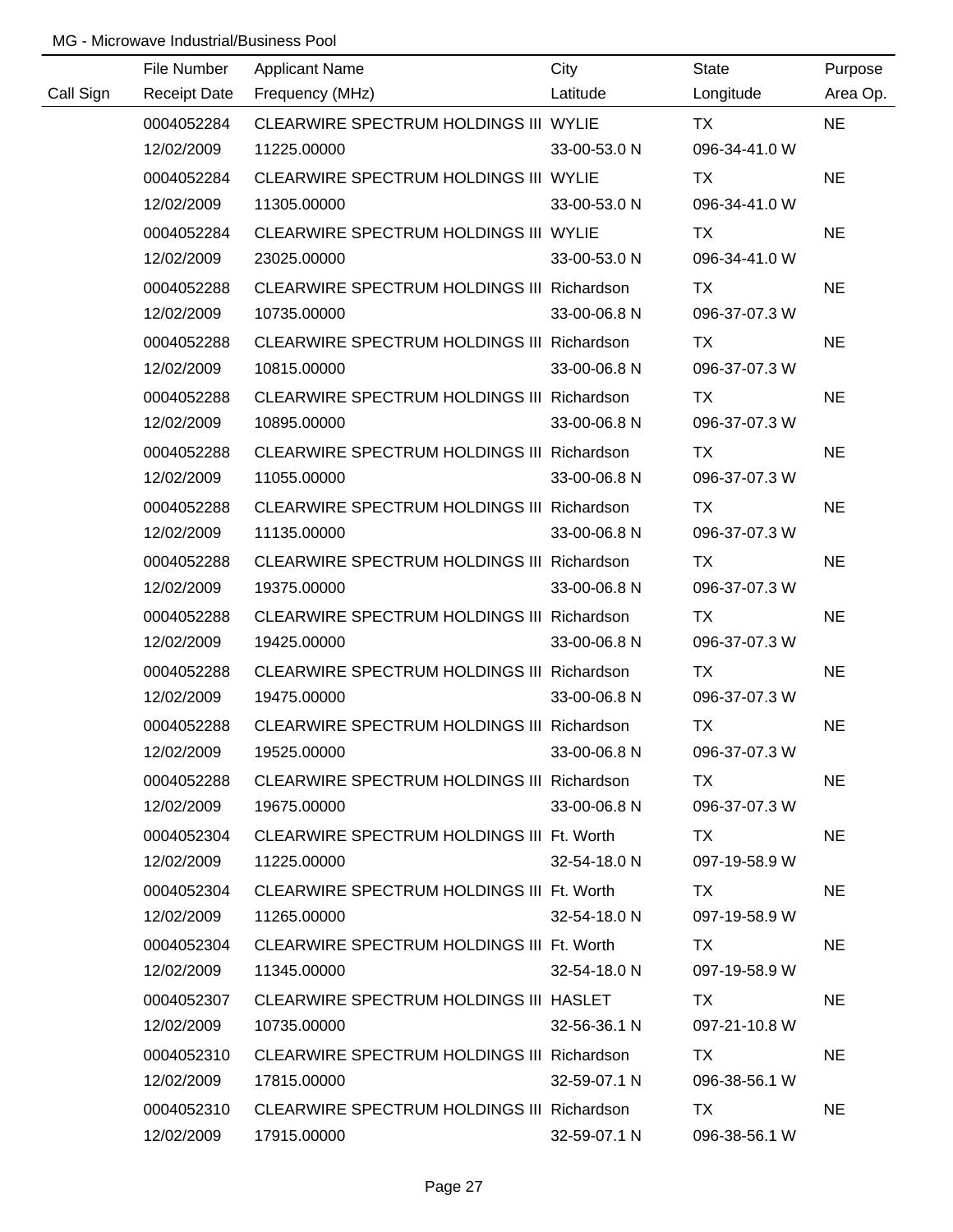|           | File Number | <b>Applicant Name</b>                       | City         | State         | Purpose   |
|-----------|-------------|---------------------------------------------|--------------|---------------|-----------|
| Call Sign |             | Receipt Date Frequency (MHz)                | Latitude     | Longitude     | Area Op.  |
|           | 0004052310  | CLEARWIRE SPECTRUM HOLDINGS III Richardson  |              | TX TX         | <b>NE</b> |
|           | 12/02/2009  | 17965.00000                                 | 32-59-07.1 N | 096-38-56.1 W |           |
|           | 0004052310  | CLEARWIRE SPECTRUM HOLDINGS III Richardson  |              | TX            | <b>NE</b> |
|           | 12/02/2009  | 18065.00000                                 | 32-59-07.1 N | 096-38-56.1 W |           |
|           | 0004052390  | CLEARWIRE SPECTRUM HOLDINGS III Richardson  |              | <b>TX</b>     | <b>NE</b> |
|           | 12/03/2009  | 10735.00000                                 | 32-56-16.2 N | 096-42-51.5 W |           |
|           | 0004052390  | CLEARWIRE SPECTRUM HOLDINGS III Richardson  |              | TX            | <b>NE</b> |
|           | 12/03/2009  | 10935.00000                                 | 32-56-16.2 N | 096-42-51.5 W |           |
|           | 0004052391  | CLEARWIRE SPECTRUM HOLDINGS III ARLINGTON   |              | <b>TX</b>     | <b>NE</b> |
|           | 12/03/2009  | 18015.00000                                 | 32-45-29.0 N | 097-06-42.0 W |           |
|           | 0004052391  | CLEARWIRE SPECTRUM HOLDINGS III ARLINGTON   |              | TX            | <b>NE</b> |
|           | 12/03/2009  | 18115.00000                                 | 32-45-29.0 N | 097-06-42.0 W |           |
|           | 0004052391  | CLEARWIRE SPECTRUM HOLDINGS III ARLINGTON   |              | TX            | <b>NE</b> |
|           | 12/03/2009  | 19375.00000                                 | 32-45-29.0 N | 097-06-42.0 W |           |
|           | 0004052391  | CLEARWIRE SPECTRUM HOLDINGS III ARLINGTON   |              | TX            | <b>NE</b> |
|           | 12/03/2009  | 19475.00000                                 | 32-45-29.0 N | 097-06-42.0 W |           |
|           | 0004052391  | CLEARWIRE SPECTRUM HOLDINGS III ARLINGTON   |              | TX            | <b>NE</b> |
|           | 12/03/2009  | 21825.00000                                 | 32-45-29.0 N | 097-06-42.0 W |           |
|           | 0004052391  | CLEARWIRE SPECTRUM HOLDINGS III ARLINGTON   |              | <b>TX</b>     | <b>NE</b> |
|           | 12/03/2009  | 21875.00000                                 | 32-45-29.0 N | 097-06-42.0 W |           |
|           | 0004052391  | CLEARWIRE SPECTRUM HOLDINGS III ARLINGTON   |              | <b>TX</b>     | <b>NE</b> |
|           | 12/03/2009  | 21975.00000                                 | 32-45-29.0 N | 097-06-42.0 W |           |
|           | 0004052392  | CLEARWIRE SPECTRUM HOLDINGS III DUNCANVILLE |              | <b>TX</b>     | <b>NE</b> |
|           | 12/03/2009  | 11225.00000                                 | 32-39-39.6 N | 096-55-36.5 W |           |
|           | 0004052392  | CLEARWIRE SPECTRUM HOLDINGS III DUNCANVILLE |              | TX.           | <b>NE</b> |
|           | 12/03/2009  | 11305.00000                                 | 32-39-39.6 N | 096-55-36.5 W |           |
|           | 0004052392  | CLEARWIRE SPECTRUM HOLDINGS III DUNCANVILLE |              | TX.           | <b>NE</b> |
|           | 12/03/2009  | 11505.00000                                 | 32-39-39.6 N | 096-55-36.5 W |           |
|           | 0004052392  | CLEARWIRE SPECTRUM HOLDINGS III DUNCANVILLE |              | TX.           | <b>NE</b> |
|           | 12/03/2009  | 11585.00000                                 | 32-39-39.6 N | 096-55-36.5 W |           |
|           | 0004052392  | CLEARWIRE SPECTRUM HOLDINGS III DUNCANVILLE |              | TX.           | <b>NE</b> |
|           | 12/03/2009  | 19525.00000                                 | 32-39-39.6 N | 096-55-36.5 W |           |
|           | 0004052392  | CLEARWIRE SPECTRUM HOLDINGS III DUNCANVILLE |              | TX.           | <b>NE</b> |
|           | 12/03/2009  | 19625.00000                                 | 32-39-39.6 N | 096-55-36.5 W |           |
|           | 0004052392  | CLEARWIRE SPECTRUM HOLDINGS III DUNCANVILLE |              | TX.           | <b>NE</b> |
|           | 12/03/2009  | 21825.00000                                 | 32-39-39.6 N | 096-55-36.5 W |           |
|           | 0004052392  | CLEARWIRE SPECTRUM HOLDINGS III DUNCANVILLE |              | TX            | <b>NE</b> |
|           | 12/03/2009  | 21925.00000                                 | 32-39-39.6 N | 096-55-36.5 W |           |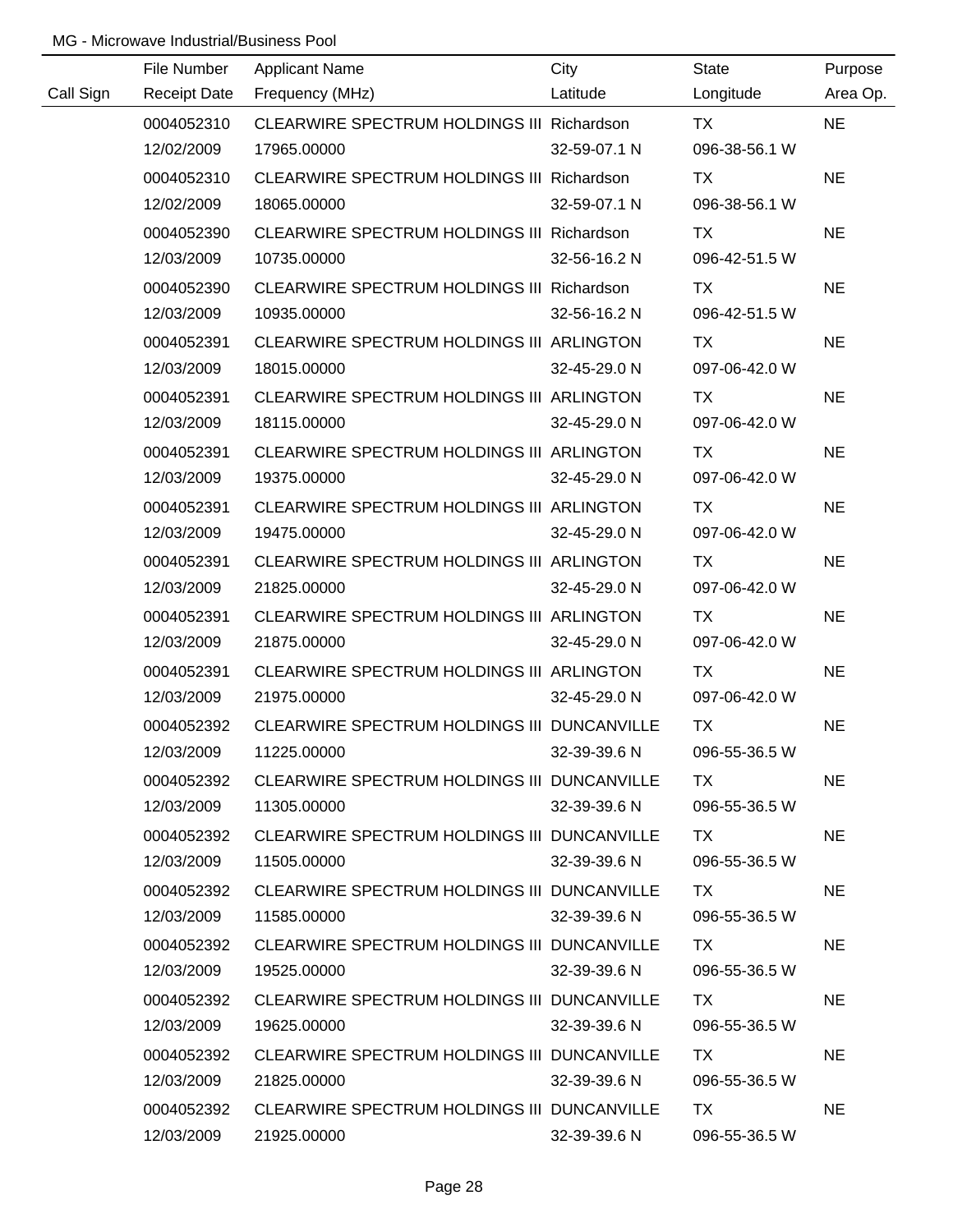|           | File Number         | <b>Applicant Name</b>                         | City         | State         | Purpose   |
|-----------|---------------------|-----------------------------------------------|--------------|---------------|-----------|
| Call Sign | <b>Receipt Date</b> | Frequency (MHz)                               | Latitude     | Longitude     | Area Op.  |
|           | 0004052392          | CLEARWIRE SPECTRUM HOLDINGS III DUNCANVILLE   |              | <b>TX</b>     | <b>NE</b> |
|           | 12/03/2009          | 22025.00000                                   | 32-39-39.6 N | 096-55-36.5 W |           |
|           | 0004052393          | CLEARWIRE SPECTRUM HOLDINGS III Richardson    |              | TX            | <b>NE</b> |
|           | 12/03/2009          | 17865.00000                                   | 32-58-19.7 N | 096-40-59.8 W |           |
|           | 0004052393          | CLEARWIRE SPECTRUM HOLDINGS III Richardson    |              | TX            | <b>NE</b> |
|           | 12/03/2009          | 19525.00000                                   | 32-58-19.7 N | 096-40-59.8 W |           |
|           | 0004052393          | CLEARWIRE SPECTRUM HOLDINGS III Richardson    |              | TX            | <b>NE</b> |
|           | 12/03/2009          | 19625.00000                                   | 32-58-19.7 N | 096-40-59.8 W |           |
|           | 0004052393          | CLEARWIRE SPECTRUM HOLDINGS III Richardson    |              | TX            | <b>NE</b> |
|           | 12/03/2009          | 23025.00000                                   | 32-58-19.7 N | 096-40-59.8 W |           |
|           | 0004052393          | CLEARWIRE SPECTRUM HOLDINGS III Richardson    |              | TX            | <b>NE</b> |
|           | 12/03/2009          | 23125.00000                                   | 32-58-19.7 N | 096-40-59.8 W |           |
|           | 0004052394          | CLEARWIRE SPECTRUM HOLDINGS III Dallas        |              | <b>TX</b>     | <b>NE</b> |
|           | 12/03/2009          | 11265.00000                                   | 32-41-37.3 N | 096-47-27.0 W |           |
|           | 0004052394          | CLEARWIRE SPECTRUM HOLDINGS III Dallas        |              | TX            | <b>NE</b> |
|           | 12/03/2009          | 11345.00000                                   | 32-41-37.3 N | 096-47-27.0 W |           |
|           | 0004052394          | <b>CLEARWIRE SPECTRUM HOLDINGS III Dallas</b> |              | TX            | <b>NE</b> |
|           | 12/03/2009          | 19375.00000                                   | 32-41-37.3 N | 096-47-27.0 W |           |
|           | 0004052394          | CLEARWIRE SPECTRUM HOLDINGS III Dallas        |              | <b>TX</b>     | <b>NE</b> |
|           | 12/03/2009          | 19475.00000                                   | 32-41-37.3 N | 096-47-27.0 W |           |
|           | 0004052394          | <b>CLEARWIRE SPECTRUM HOLDINGS III Dallas</b> |              | <b>TX</b>     | <b>NE</b> |
|           | 12/03/2009          | 23025.00000                                   | 32-41-37.3 N | 096-47-27.0 W |           |
|           | 0004052394          | CLEARWIRE SPECTRUM HOLDINGS III Dallas        |              | <b>TX</b>     | <b>NE</b> |
|           | 12/03/2009          | 23075.00000                                   | 32-41-37.3 N | 096-47-27.0 W |           |
|           | 0004052394          | CLEARWIRE SPECTRUM HOLDINGS III Dallas        |              | TX.           | <b>NE</b> |
|           | 12/03/2009          | 23125.00000                                   | 32-41-37.3 N | 096-47-27.0 W |           |
|           | 0004052395          | CLEARWIRE SPECTRUM HOLDINGS III Fort Worth    |              | TX TX         | <b>NE</b> |
|           | 12/03/2009          | 17815.00000                                   | 32-49-31.4 N | 097-19-18.4 W |           |
|           | 0004052395          | CLEARWIRE SPECTRUM HOLDINGS III Fort Worth    |              | TX.           | <b>NE</b> |
|           | 12/03/2009          | 17915.00000                                   | 32-49-31.4 N | 097-19-18.4 W |           |
|           | 0004052395          | CLEARWIRE SPECTRUM HOLDINGS III Fort Worth    |              | TX.           | <b>NE</b> |
|           | 12/03/2009          | 17965.00000                                   | 32-49-31.4 N | 097-19-18.4 W |           |
|           | 0004052395          | CLEARWIRE SPECTRUM HOLDINGS III Fort Worth    |              | TX.           | <b>NE</b> |
|           | 12/03/2009          | 18015.00000                                   | 32-49-31.4 N | 097-19-18.4 W |           |
|           | 0004052395          | CLEARWIRE SPECTRUM HOLDINGS III Fort Worth    |              | TX.           | <b>NE</b> |
|           | 12/03/2009          | 18065.00000                                   | 32-49-31.4 N | 097-19-18.4 W |           |
|           | 0004052395          | CLEARWIRE SPECTRUM HOLDINGS III Fort Worth    |              | <b>TX</b>     | <b>NE</b> |
|           | 12/03/2009          | 18115.00000                                   | 32-49-31.4 N | 097-19-18.4 W |           |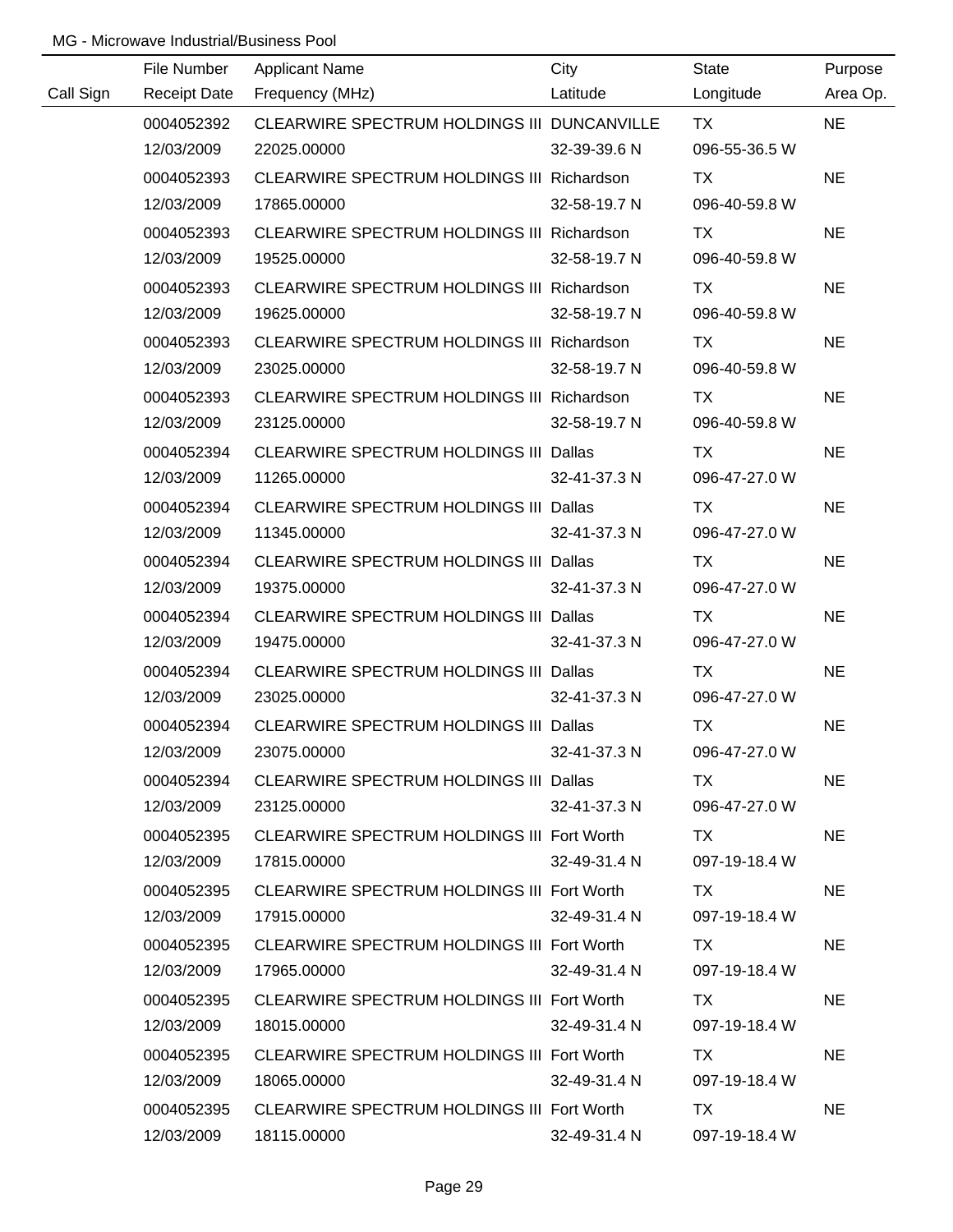|           | File Number         | <b>Applicant Name</b>                      | City          | State         | Purpose   |
|-----------|---------------------|--------------------------------------------|---------------|---------------|-----------|
| Call Sign | <b>Receipt Date</b> | Frequency (MHz)                            | Latitude      | Longitude     | Area Op.  |
|           | 0004052438          | Phelps Dodge Chino, Inc.                   | Hurley        | <b>NM</b>     | <b>NE</b> |
|           | 12/03/2009          | 10735.00000                                | 32-42-00.8 N  | 108-07-41.2 W |           |
|           | 0004052438          | Phelps Dodge Chino, Inc.                   | Hurley        | <b>NM</b>     | <b>NE</b> |
|           | 12/03/2009          | 10815.00000                                | 32-42-00.8 N  | 108-07-41.2 W |           |
|           | 0004052439          | Phelps Dodge Chino, Inc.                   | Tyrone        | <b>NM</b>     | <b>NE</b> |
|           | 12/03/2009          | 11225.00000                                | 32-38-13.0 N  | 108-23-05.0 W |           |
|           | 0004052439          | Phelps Dodge Chino, Inc.                   | <b>Tyrone</b> | <b>NM</b>     | <b>NE</b> |
|           | 12/03/2009          | 11305.00000                                | 32-38-13.0 N  | 108-23-05.0 W |           |
|           | 0004052440          | CLEARWIRE SPECTRUM HOLDINGS III Plano      |               | <b>TX</b>     | <b>NE</b> |
|           | 12/03/2009          | 18015.00000                                | 33-00-31.6 N  | 096-41-29.4 W |           |
|           | 0004052440          | CLEARWIRE SPECTRUM HOLDINGS III Plano      |               | TX            | <b>NE</b> |
|           | 12/03/2009          | 18115.00000                                | 33-00-31.6 N  | 096-41-29.4 W |           |
|           | 0004052440          | CLEARWIRE SPECTRUM HOLDINGS III Plano      |               | TX            | <b>NE</b> |
|           | 12/03/2009          | 22175.00000                                | 33-00-31.6 N  | 096-41-29.4 W |           |
|           | 0004052440          | CLEARWIRE SPECTRUM HOLDINGS III Plano      |               | TX            | <b>NE</b> |
|           | 12/03/2009          | 22275.00000                                | 33-00-31.6 N  | 096-41-29.4 W |           |
|           | 0004052441          | CLEARWIRE SPECTRUM HOLDINGS III Dallas     |               | TX            | <b>NE</b> |
|           | 12/03/2009          | 23225.00000                                | 32-54-38.5 N  | 096-44-38.4 W |           |
|           | 0004052442          | CLEARWIRE SPECTRUM HOLDINGS III Richardson |               | TX            | <b>NE</b> |
|           | 12/03/2009          | 21825.00000                                | 32-56-09.2 N  | 096-43-16.5 W |           |
|           | 0004052442          | CLEARWIRE SPECTRUM HOLDINGS III Richardson |               | <b>TX</b>     | <b>NE</b> |
|           | 12/03/2009          | 21925.00000                                | 32-56-09.2 N  | 096-43-16.5 W |           |
|           | 0004052442          | CLEARWIRE SPECTRUM HOLDINGS III Richardson |               | <b>TX</b>     | <b>NE</b> |
|           | 12/03/2009          | 22025.00000                                | 32-56-09.2 N  | 096-43-16.5 W |           |
|           | 0004052442          | CLEARWIRE SPECTRUM HOLDINGS III Richardson |               | TX.           | <b>NE</b> |
|           | 12/03/2009          | 22225.00000                                | 32-56-09.2 N  | 096-43-16.5 W |           |
|           | 0004052442          | CLEARWIRE SPECTRUM HOLDINGS III Richardson |               | TX.           | <b>NE</b> |
|           | 12/03/2009          | 22325.00000                                | 32-56-09.2 N  | 096-43-16.5 W |           |
|           | 0004052443          | CLEARWIRE SPECTRUM HOLDINGS III Plano      |               | TX.           | <b>NE</b> |
|           | 12/03/2009          | 21825.00000                                | 33-02-24.8 N  | 096-46-36.8 W |           |
|           | 0004052444          | CLEARWIRE SPECTRUM HOLDINGS III PLANO      |               | TX.           | <b>NE</b> |
|           | 12/03/2009          | 23025.00000                                | 33-00-48.0 N  | 096-46-52.0 W |           |
|           | 0004052444          | CLEARWIRE SPECTRUM HOLDINGS III PLANO      |               | TX.           | <b>NE</b> |
|           | 12/03/2009          | 23075.00000                                | 33-00-48.0 N  | 096-46-52.0 W |           |
|           | 0004052444          | CLEARWIRE SPECTRUM HOLDINGS III PLANO      |               | TX            | <b>NE</b> |
|           | 12/03/2009          | 23175.00000                                | 33-00-48.0 N  | 096-46-52.0 W |           |
|           | 0004052683          | CLEARWIRE SPECTRUM HOLDINGS III Cedar Hill |               | TX.           | <b>NE</b> |
|           | 12/03/2009          | 11345.00000                                | 32-37-10.3 N  | 096-57-07.5 W |           |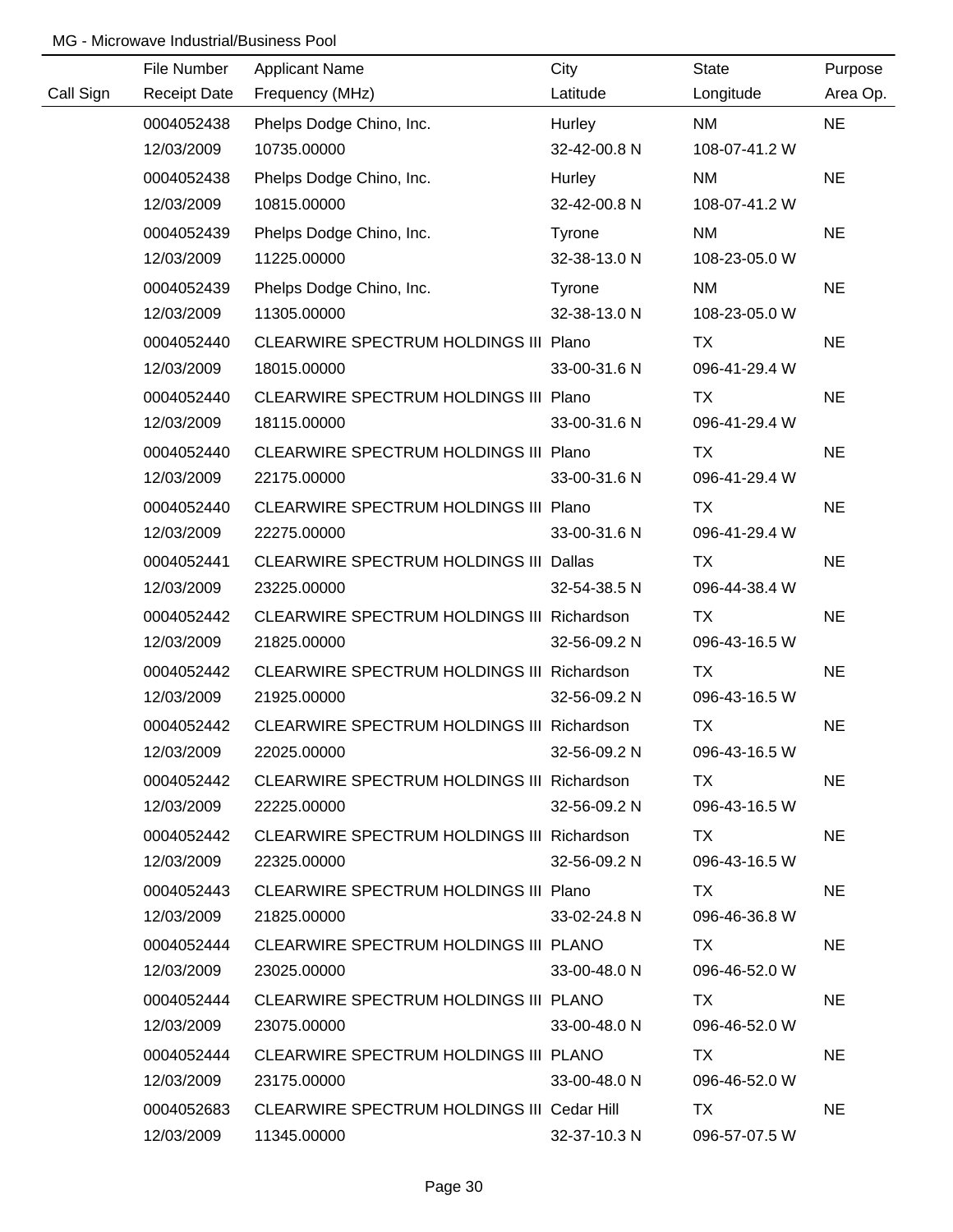|           | File Number         | <b>Applicant Name</b>                            | City              | State         | Purpose   |
|-----------|---------------------|--------------------------------------------------|-------------------|---------------|-----------|
| Call Sign | <b>Receipt Date</b> | Frequency (MHz)                                  | Latitude          | Longitude     | Area Op.  |
|           | 0004052683          | CLEARWIRE SPECTRUM HOLDINGS III Cedar Hill       |                   | <b>TX</b>     | <b>NE</b> |
|           | 12/03/2009          | 11545.00000                                      | 32-37-10.3 N      | 096-57-07.5 W |           |
|           | 0004052683          | CLEARWIRE SPECTRUM HOLDINGS III Cedar Hill       |                   | <b>TX</b>     | <b>NE</b> |
|           | 12/03/2009          | 11625.00000                                      | 32-37-10.3 N      | 096-57-07.5 W |           |
|           | 0004052750          | DAYTON POWER AND LIGHT                           | <b>WILMINGTON</b> | OH            | <b>NE</b> |
|           | 12/03/2009          | 11405.00000                                      | 39-28-09.9 N      | 083-59-00.9 W |           |
|           | 0004052936          | CLEARWIRE SPECTRUM HOLDINGS III Houston          |                   | TX            | <b>NE</b> |
|           | 12/03/2009          | 17865.00000                                      | 29-33-13.5 N      | 095-15-24.7 W |           |
|           | 0004052937          | CLEARWIRE SPECTRUM HOLDINGS III Deer Park        |                   | <b>TX</b>     | <b>NE</b> |
|           | 12/03/2009          | 22025.00000                                      | 29-41-33.0 N      | 095-06-08.0 W |           |
|           | 0004052938          | CLEARWIRE SPECTRUM HOLDINGS III Deer Park        |                   | TX            | <b>NE</b> |
|           | 12/03/2009          | 11305.00000                                      | 29-42-32.0 N      | 095-05-53.0 W |           |
|           | 0004052938          | CLEARWIRE SPECTRUM HOLDINGS III Deer Park        |                   | TX            | <b>NE</b> |
|           | 12/03/2009          | 11385.00000                                      | 29-42-32.0 N      | 095-05-53.0 W |           |
|           | 0004052938          | <b>CLEARWIRE SPECTRUM HOLDINGS III Deer Park</b> |                   | TX            | <b>NE</b> |
|           | 12/03/2009          | 11505.00000                                      | 29-42-32.0 N      | 095-05-53.0 W |           |
|           | 0004052938          | <b>CLEARWIRE SPECTRUM HOLDINGS III Deer Park</b> |                   | TX            | <b>NE</b> |
|           | 12/03/2009          | 11585.00000                                      | 29-42-32.0 N      | 095-05-53.0 W |           |
|           | 0004052938          | <b>CLEARWIRE SPECTRUM HOLDINGS III Deer Park</b> |                   | <b>TX</b>     | <b>NE</b> |
|           | 12/03/2009          | 23225.00000                                      | 29-42-32.0 N      | 095-05-53.0 W |           |
|           | 0004052940          | CLEARWIRE SPECTRUM HOLDINGS III FRIENDSWOOD      |                   | TX            | <b>NE</b> |
|           | 12/03/2009          | 19425.00000                                      | 29-32-43.8 N      | 095-13-36.2 W |           |
|           | 0004052940          | CLEARWIRE SPECTRUM HOLDINGS III FRIENDSWOOD      |                   | <b>TX</b>     | <b>NE</b> |
|           | 12/03/2009          | 19575.00000                                      | 29-32-43.8 N      | 095-13-36.2 W |           |
|           | 0004052940          | CLEARWIRE SPECTRUM HOLDINGS III FRIENDSWOOD      |                   | TX.           | <b>NE</b> |
|           | 12/03/2009          | 19675.00000                                      | 29-32-43.8 N      | 095-13-36.2 W |           |
|           | 0004052941          | CLEARWIRE SPECTRUM HOLDINGS III DALLAS           |                   | TX.           | <b>NE</b> |
|           | 12/03/2009          | 17815.00000                                      | 32-41-25.4 N      | 096-53-21.7 W |           |
|           | 0004052941          | CLEARWIRE SPECTRUM HOLDINGS III DALLAS           |                   | TX.           | <b>NE</b> |
|           | 12/03/2009          | 17915.00000                                      | 32-41-25.4 N      | 096-53-21.7 W |           |
|           | 0004052941          | CLEARWIRE SPECTRUM HOLDINGS III DALLAS           |                   | TX.           | <b>NE</b> |
|           | 12/03/2009          | 17965.00000                                      | 32-41-25.4 N      | 096-53-21.7 W |           |
|           | 0004052941          | CLEARWIRE SPECTRUM HOLDINGS III DALLAS           |                   | TX.           | <b>NE</b> |
|           | 12/03/2009          | 18065.00000                                      | 32-41-25.4 N      | 096-53-21.7 W |           |
|           | 0004052941          | CLEARWIRE SPECTRUM HOLDINGS III DALLAS           |                   | TX            | <b>NE</b> |
|           | 12/03/2009          | 21875.00000                                      | 32-41-25.4 N      | 096-53-21.7 W |           |
|           | 0004052941          | CLEARWIRE SPECTRUM HOLDINGS III DALLAS           |                   | <b>TX</b>     | <b>NE</b> |
|           | 12/03/2009          | 22025.00000                                      | 32-41-25.4 N      | 096-53-21.7 W |           |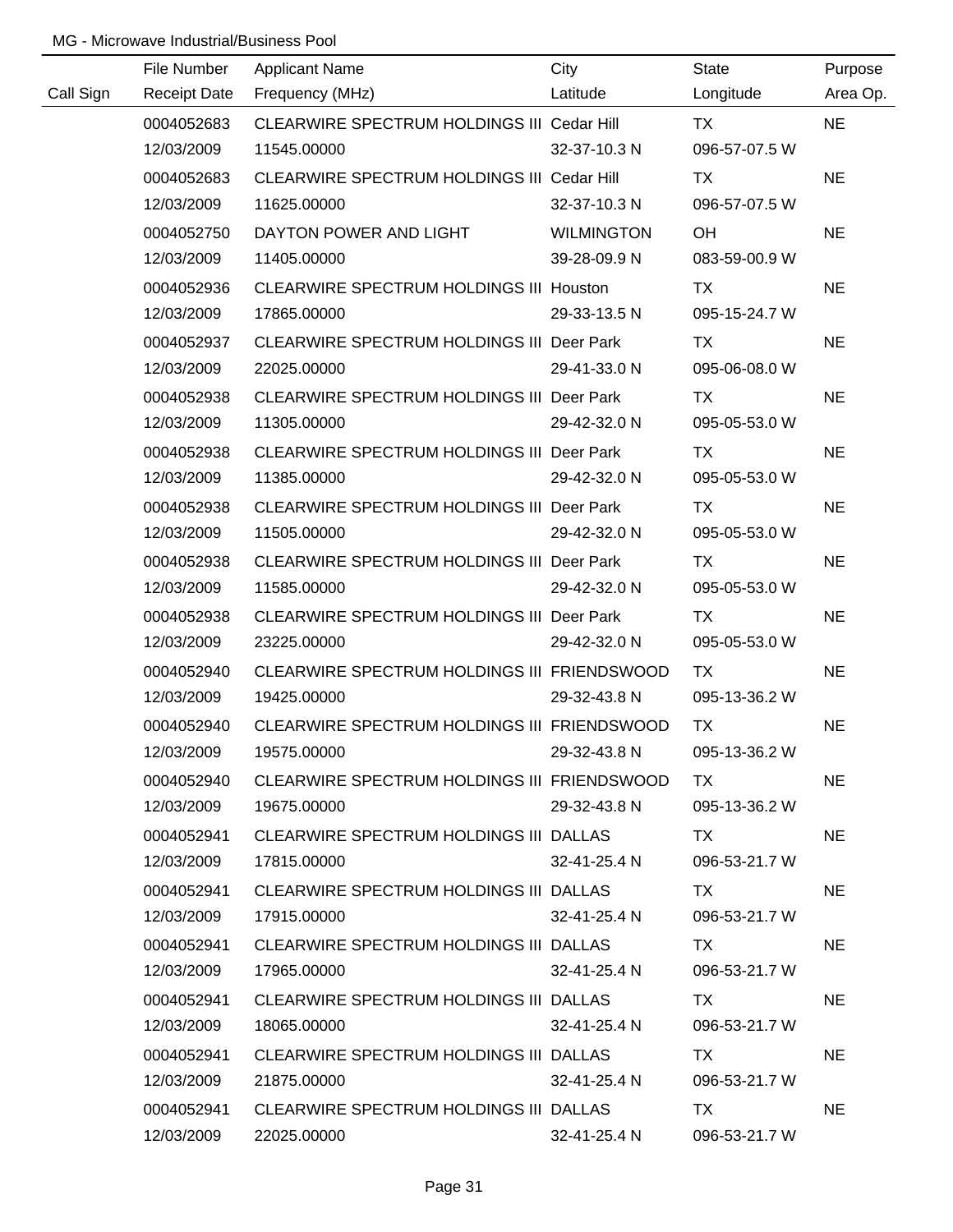|           | File Number         | <b>Applicant Name</b>                         | City         | <b>State</b>  | Purpose   |
|-----------|---------------------|-----------------------------------------------|--------------|---------------|-----------|
| Call Sign | <b>Receipt Date</b> | Frequency (MHz)                               | Latitude     | Longitude     | Area Op.  |
|           | 0004052942          | CLEARWIRE SPECTRUM HOLDINGS III DALLAS        |              | <b>TX</b>     | <b>NE</b> |
|           | 12/03/2009          | 23075.00000                                   | 32-42-20.1 N | 096-53-40.9 W |           |
|           | 0004052943          | CLEARWIRE SPECTRUM HOLDINGS III Dallas        |              | <b>TX</b>     | <b>NE</b> |
|           | 12/03/2009          | 23225.00000                                   | 32-41-57.3 N | 096-52-15.5 W |           |
|           | 0004052944          | CLEARWIRE SPECTRUM HOLDINGS III Fort Worth    |              | TX            | <b>NE</b> |
|           | 12/03/2009          | 21925.00000                                   | 32-43-49.8 N | 097-23-07.5 W |           |
|           | 0004052945          | CLEARWIRE SPECTRUM HOLDINGS III Fort Worth    |              | TX            | <b>NE</b> |
|           | 12/03/2009          | 10775.00000                                   | 32-43-27.1 N | 097-25-00.1 W |           |
|           | 0004052945          | CLEARWIRE SPECTRUM HOLDINGS III Fort Worth    |              | <b>TX</b>     | <b>NE</b> |
|           | 12/03/2009          | 19525.00000                                   | 32-43-27.1 N | 097-25-00.1 W |           |
|           | 0004052945          | CLEARWIRE SPECTRUM HOLDINGS III Fort Worth    |              | TX            | <b>NE</b> |
|           | 12/03/2009          | 19625.00000                                   | 32-43-27.1 N | 097-25-00.1 W |           |
|           | 0004052945          | CLEARWIRE SPECTRUM HOLDINGS III Fort Worth    |              | TX            | <b>NE</b> |
|           | 12/03/2009          | 19675.00000                                   | 32-43-27.1 N | 097-25-00.1 W |           |
|           | 0004052945          | CLEARWIRE SPECTRUM HOLDINGS III Fort Worth    |              | TX            | <b>NE</b> |
|           | 12/03/2009          | 23075.00000                                   | 32-43-27.1 N | 097-25-00.1 W |           |
|           | 0004052945          | CLEARWIRE SPECTRUM HOLDINGS III Fort Worth    |              | <b>TX</b>     | <b>NE</b> |
|           | 12/03/2009          | 23125.00000                                   | 32-43-27.1 N | 097-25-00.1 W |           |
|           | 0004052946          | CLEARWIRE SPECTRUM HOLDINGS III Fort Worth    |              | <b>TX</b>     | <b>NE</b> |
|           | 12/03/2009          | 21925.00000                                   | 32-42-48.9 N | 097-26-42.3 W |           |
|           | 0004052947          | CLEARWIRE SPECTRUM HOLDINGS III Fort Worth    |              | <b>TX</b>     | <b>NE</b> |
|           | 12/03/2009          | 21875.00000                                   | 32-43-12.3 N | 097-27-15.7 W |           |
|           | 0004052948          | CLEARWIRE SPECTRUM HOLDINGS III Arlington     |              | <b>TX</b>     | <b>NE</b> |
|           | 12/03/2009          | 23075.00000                                   | 32-44-57.3 N | 097-08-10.5 W |           |
|           | 0004052949          | CLEARWIRE SPECTRUM HOLDINGS III Dallas        |              | TX.           | <b>NE</b> |
|           | 12/03/2009          | 21925.00000                                   | 32-53-47.1 N | 096-51-47.2 W |           |
|           | 0004052950          | CLEARWIRE SPECTRUM HOLDINGS III Dallas        |              | TX TX         | <b>NE</b> |
|           | 12/03/2009          | 10775.00000                                   | 32-53-35.9 N | 096-53-24.2 W |           |
|           | 0004052950          | CLEARWIRE SPECTRUM HOLDINGS III Dallas        |              | TX TX         | <b>NE</b> |
|           | 12/03/2009          | 10855.00000                                   | 32-53-35.9 N | 096-53-24.2 W |           |
|           | 0004052950          | CLEARWIRE SPECTRUM HOLDINGS III Dallas        |              | TX.           | <b>NE</b> |
|           | 12/03/2009          | 17965.00000                                   | 32-53-35.9 N | 096-53-24.2 W |           |
|           | 0004052950          | CLEARWIRE SPECTRUM HOLDINGS III Dallas        |              | TX.           | <b>NE</b> |
|           | 12/03/2009          | 18065.00000                                   | 32-53-35.9 N | 096-53-24.2 W |           |
|           | 0004052950          | <b>CLEARWIRE SPECTRUM HOLDINGS III Dallas</b> |              | TX.           | <b>NE</b> |
|           | 12/03/2009          | 23075.00000                                   | 32-53-35.9 N | 096-53-24.2 W |           |
|           | 0004052950          | CLEARWIRE SPECTRUM HOLDINGS III Dallas        |              | TX.           | <b>NE</b> |
|           | 12/03/2009          | 23125.00000                                   | 32-53-35.9 N | 096-53-24.2 W |           |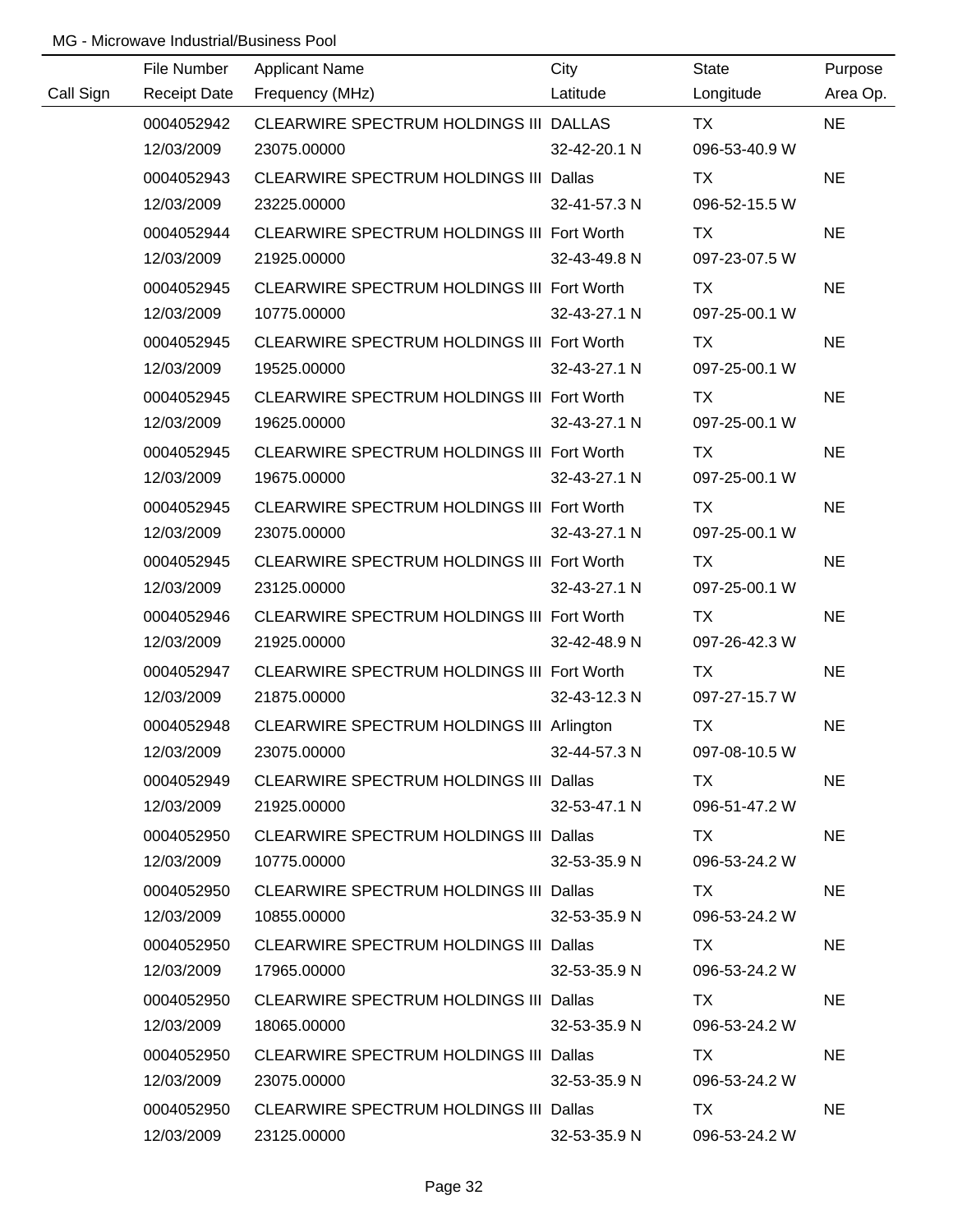|           | File Number         | <b>Applicant Name</b>                       | City                 | State         | Purpose   |
|-----------|---------------------|---------------------------------------------|----------------------|---------------|-----------|
| Call Sign | <b>Receipt Date</b> | Frequency (MHz)                             | Latitude             | Longitude     | Area Op.  |
|           | 0004052950          | CLEARWIRE SPECTRUM HOLDINGS III Dallas      |                      | <b>TX</b>     | <b>NE</b> |
|           | 12/03/2009          | 23175.00000                                 | 32-53-35.9 N         | 096-53-24.2 W |           |
|           | 0004052953          | THE EVERETT CLINIC                          | Snohomish            | <b>WA</b>     | <b>NE</b> |
|           | 12/03/2009          | 19380.00000                                 | 48-12-08.4 N         | 122-19-16.9 W |           |
|           | 0004052953          | THE EVERETT CLINIC                          | Snohomish            | <b>WA</b>     | <b>NE</b> |
|           | 12/03/2009          | 19540.00000                                 | 48-12-08.4 N         | 122-19-16.9 W |           |
|           | 0004052954          | THE EVERETT CLINIC                          | Snohomish            | WA            | <b>NE</b> |
|           | 12/03/2009          | 11225.00000                                 | 48-11-22.2 N         | 122-29-38.9 W |           |
|           | 0004052954          | THE EVERETT CLINIC                          | Snohomish            | WA            | <b>NE</b> |
|           | 12/03/2009          | 17820.00000                                 | 48-11-22.2 N         | 122-29-38.9 W |           |
|           | 0004052955          | THE EVERETT CLINIC                          | Snohomish            | <b>WA</b>     | <b>NE</b> |
|           | 12/03/2009          | 17980.00000                                 | 48-14-14.7 N         | 122-19-50.0 W |           |
|           | 0004053095          | CLEARWIRE SPECTRUM HOLDINGS III Dallas      |                      | TX            | <b>NE</b> |
|           | 12/03/2009          | 21825.00000                                 | 32-42-33.8 N         | 096-48-05.5 W |           |
|           | 0004053095          | CLEARWIRE SPECTRUM HOLDINGS III Dallas      |                      | TX            | <b>NE</b> |
|           | 12/03/2009          | 21925.00000                                 | 32-42-33.8 N         | 096-48-05.5 W |           |
|           | 0004053095          | CLEARWIRE SPECTRUM HOLDINGS III Dallas      |                      | TX            | <b>NE</b> |
|           | 12/03/2009          | 21975.00000                                 | 32-42-33.8 N         | 096-48-05.5 W |           |
|           | 0004053095          | CLEARWIRE SPECTRUM HOLDINGS III Dallas      |                      | <b>TX</b>     | <b>NE</b> |
|           | 12/03/2009          | 22075.00000                                 | 32-42-33.8 N         | 096-48-05.5 W |           |
|           | 0004053097          | CLEARWIRE SPECTRUM HOLDINGS III DALLAS      |                      | <b>TX</b>     | <b>NE</b> |
|           | 12/03/2009          | 11055.00000                                 | 32-40-18.2 N         | 096-45-47.1 W |           |
|           | 0004053097          | CLEARWIRE SPECTRUM HOLDINGS III DALLAS      |                      | <b>TX</b>     | <b>NE</b> |
|           | 12/03/2009          | 11175.00000                                 | 32-40-18.2 N         | 096-45-47.1 W |           |
|           | 0004053097          | CLEARWIRE SPECTRUM HOLDINGS III DALLAS      |                      | TX.           | <b>NE</b> |
|           | 12/03/2009          | 17815.00000                                 | 32-40-18.2 N         | 096-45-47.1 W |           |
|           | 0004053097          | CLEARWIRE SPECTRUM HOLDINGS III DALLAS      |                      | TX.           | <b>NE</b> |
|           | 12/03/2009          | 17915.00000                                 | 32-40-18.2 N         | 096-45-47.1 W |           |
|           | 0004053100          | CLEARWIRE SPECTRUM HOLDINGS III Plano       |                      | TX            | <b>NE</b> |
|           | 12/03/2009          | 21875.00000                                 | 33-02-40.1 N         | 096-48-52.4 W |           |
|           | 0004053100          | CLEARWIRE SPECTRUM HOLDINGS III Plano       |                      | TX.           | <b>NE</b> |
|           | 12/03/2009          | 21975.00000                                 | 33-02-40.1 N         | 096-48-52.4 W |           |
|           | 0004053147          | <b>MMM License LLC</b>                      | Missoula MT 59802 MT |               | <b>NE</b> |
|           | 12/03/2009          | 19460.00000                                 | 46-52-09.5 N         | 113-59-42.8 W |           |
|           | 0004053148          | MMM License LLC                             | Missoula MT 59802 MT |               | <b>NE</b> |
|           | 12/03/2009          | 17900.00000                                 | 46-51-01.7 N         | 114-00-43.4 W |           |
|           | 0004053192          | CLEARWIRE SPECTRUM HOLDINGS III DUNCANVILLE |                      | TX.           | <b>NE</b> |
|           | 12/03/2009          | 19525.00000                                 | 32-39-45.1 N         | 096-53-56.8 W |           |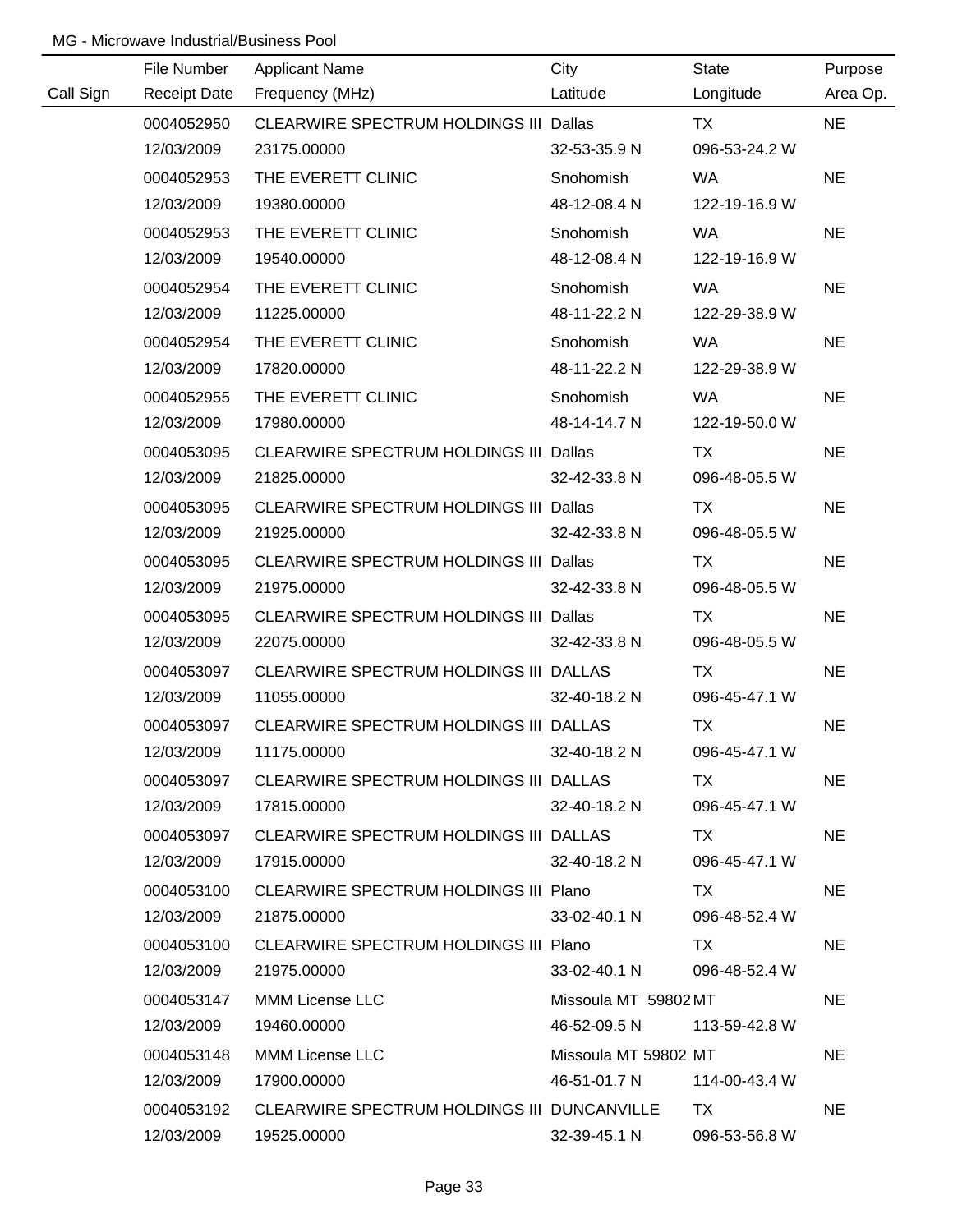|           | File Number         | <b>Applicant Name</b>                         | City         | <b>State</b>  | Purpose   |
|-----------|---------------------|-----------------------------------------------|--------------|---------------|-----------|
| Call Sign | <b>Receipt Date</b> | Frequency (MHz)                               | Latitude     | Longitude     | Area Op.  |
|           | 0004053192          | CLEARWIRE SPECTRUM HOLDINGS III DUNCANVILLE   |              | <b>TX</b>     | <b>NE</b> |
|           | 12/03/2009          | 19625.00000                                   | 32-39-45.1 N | 096-53-56.8 W |           |
|           | 0004053192          | CLEARWIRE SPECTRUM HOLDINGS III DUNCANVILLE   |              | TX            | <b>NE</b> |
|           | 12/03/2009          | 23025.00000                                   | 32-39-45.1 N | 096-53-56.8 W |           |
|           | 0004053192          | CLEARWIRE SPECTRUM HOLDINGS III DUNCANVILLE   |              | TX            | <b>NE</b> |
|           | 12/03/2009          | 23125.00000                                   | 32-39-45.1 N | 096-53-56.8 W |           |
|           | 0004053195          | CLEARWIRE SPECTRUM HOLDINGS III Dallas        |              | TX            | <b>NE</b> |
|           | 12/03/2009          | 19375.00000                                   | 32-43-10.0 N | 096-53-00.0 W |           |
|           | 0004053195          | CLEARWIRE SPECTRUM HOLDINGS III Dallas        |              | <b>TX</b>     | <b>NE</b> |
|           | 12/03/2009          | 19475.00000                                   | 32-43-10.0 N | 096-53-00.0 W |           |
|           | 0004053195          | CLEARWIRE SPECTRUM HOLDINGS III Dallas        |              | TX            | <b>NE</b> |
|           | 12/03/2009          | 23025.00000                                   | 32-43-10.0 N | 096-53-00.0 W |           |
|           | 0004053195          | CLEARWIRE SPECTRUM HOLDINGS III Dallas        |              | <b>TX</b>     | <b>NE</b> |
|           | 12/03/2009          | 23175.00000                                   | 32-43-10.0 N | 096-53-00.0 W |           |
|           | 0004053202          | CLEARWIRE SPECTRUM HOLDINGS III DALLAS        |              | TX            | <b>NE</b> |
|           | 12/03/2009          | 18015.00000                                   | 32-58-17.2 N | 096-42-10.7 W |           |
|           | 0004053202          | CLEARWIRE SPECTRUM HOLDINGS III DALLAS        |              | <b>TX</b>     | <b>NE</b> |
|           | 12/03/2009          | 18115.00000                                   | 32-58-17.2 N | 096-42-10.7 W |           |
|           | 0004053202          | CLEARWIRE SPECTRUM HOLDINGS III DALLAS        |              | <b>TX</b>     | <b>NE</b> |
|           | 12/03/2009          | 21825.00000                                   | 32-58-17.2 N | 096-42-10.7 W |           |
|           | 0004053202          | CLEARWIRE SPECTRUM HOLDINGS III DALLAS        |              | <b>TX</b>     | <b>NE</b> |
|           | 12/03/2009          | 21875.00000                                   | 32-58-17.2 N | 096-42-10.7 W |           |
|           | 0004053202          | CLEARWIRE SPECTRUM HOLDINGS III DALLAS        |              | <b>TX</b>     | <b>NE</b> |
|           | 12/03/2009          | 21925.00000                                   | 32-58-17.2 N | 096-42-10.7 W |           |
|           | 0004053202          | CLEARWIRE SPECTRUM HOLDINGS III DALLAS        |              | TX.           | <b>NE</b> |
|           | 12/03/2009          | 22025.00000                                   | 32-58-17.2 N | 096-42-10.7 W |           |
|           | 0004053206          | CLEARWIRE SPECTRUM HOLDINGS III DALLAS        |              | TX TX         | <b>NE</b> |
|           | 12/03/2009          | 21875.00000                                   | 32-42-37.9 N | 096-46-29.6 W |           |
|           | 0004053209          | CLEARWIRE SPECTRUM HOLDINGS III Dallas        |              | TX T          | <b>NE</b> |
|           | 12/03/2009          | 10735.00000                                   | 32-48-43.0 N | 096-45-16.2 W |           |
|           | 0004053209          | CLEARWIRE SPECTRUM HOLDINGS III Dallas        |              | TX.           | <b>NE</b> |
|           | 12/03/2009          | 10775.00000                                   | 32-48-43.0 N | 096-45-16.2 W |           |
|           | 0004053209          | CLEARWIRE SPECTRUM HOLDINGS III Dallas        |              | TX.           | <b>NE</b> |
|           | 12/03/2009          | 10815.00000                                   | 32-48-43.0 N | 096-45-16.2 W |           |
|           | 0004053209          | <b>CLEARWIRE SPECTRUM HOLDINGS III Dallas</b> |              | TX            | <b>NE</b> |
|           | 12/03/2009          | 10855.00000                                   | 32-48-43.0 N | 096-45-16.2 W |           |
|           | 0004053209          | <b>CLEARWIRE SPECTRUM HOLDINGS III Dallas</b> |              | TX.           | <b>NE</b> |
|           | 12/03/2009          | 10975.00000                                   | 32-48-43.0 N | 096-45-16.2 W |           |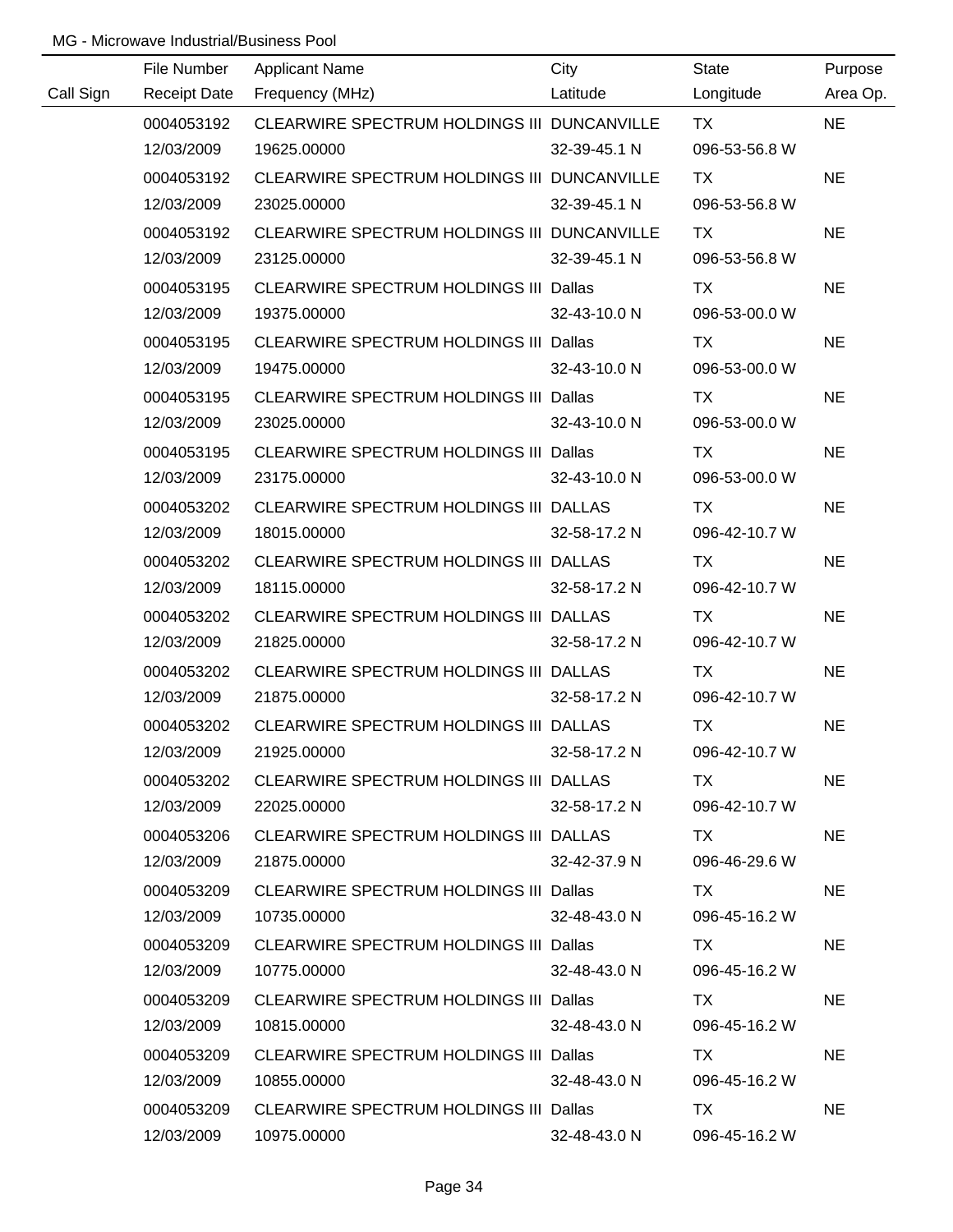|           | File Number         | <b>Applicant Name</b>                         | City               | <b>State</b>  | Purpose   |
|-----------|---------------------|-----------------------------------------------|--------------------|---------------|-----------|
| Call Sign | <b>Receipt Date</b> | Frequency (MHz)                               | Latitude           | Longitude     | Area Op.  |
|           | 0004053209          | CLEARWIRE SPECTRUM HOLDINGS III Dallas        |                    | <b>TX</b>     | <b>NE</b> |
|           | 12/03/2009          | 11055.00000                                   | 32-48-43.0 N       | 096-45-16.2 W |           |
|           | 0004053209          | CLEARWIRE SPECTRUM HOLDINGS III Dallas        |                    | TX            | <b>NE</b> |
|           | 12/03/2009          | 11135.00000                                   | 32-48-43.0 N       | 096-45-16.2 W |           |
|           | 0004053241          | Jo Carroll Energy, Inc.                       | Elizabeth II 61028 | IL            | <b>NE</b> |
|           | 12/03/2009          | 11325.00000                                   | 42-25-04.6 N       | 090-10-54.0 W |           |
|           | 0004053243          | Jo Carroll Energy, Inc.                       | Elizabeth          | IL.           | <b>NE</b> |
|           | 12/03/2009          | 10795.00000                                   | 42-24-00.9 N       | 090-16-30.0 W |           |
|           | 0004053243          | Jo Carroll Energy, Inc.                       | Elizabeth          | IL.           | <b>NE</b> |
|           | 12/03/2009          | 11365.00000                                   | 42-24-00.9 N       | 090-16-30.0 W |           |
|           | 0004053267          | CLEARWIRE SPECTRUM HOLDINGS III RICHARDSON    |                    | TX            | <b>NE</b> |
|           | 12/03/2009          | 19575.00000                                   | 32-59-03.0 N       | 096-42-51.0 W |           |
|           | 0004053267          | CLEARWIRE SPECTRUM HOLDINGS III RICHARDSON    |                    | TX            | <b>NE</b> |
|           | 12/03/2009          | 19675.00000                                   | 32-59-03.0 N       | 096-42-51.0 W |           |
|           | 0004053267          | CLEARWIRE SPECTRUM HOLDINGS III RICHARDSON    |                    | TX            | <b>NE</b> |
|           | 12/03/2009          | 23075.00000                                   | 32-59-03.0 N       | 096-42-51.0 W |           |
|           | 0004053268          | CLEARWIRE SPECTRUM HOLDINGS III Richardson    |                    | TX            | <b>NE</b> |
|           | 12/03/2009          | 21875.00000                                   | 33-00-01.5 N       | 096-43-51.5 W |           |
|           | 0004053270          | <b>CLEARWIRE SPECTRUM HOLDINGS III Dallas</b> |                    | TX            | <b>NE</b> |
|           | 12/03/2009          | 22125.00000                                   | 32-48-14.2 N       | 096-47-48.7 W |           |
|           | 0004053270          | <b>CLEARWIRE SPECTRUM HOLDINGS III Dallas</b> |                    | <b>TX</b>     | <b>NE</b> |
|           | 12/03/2009          | 22225.00000                                   | 32-48-14.2 N       | 096-47-48.7 W |           |
|           | 0004053270          | CLEARWIRE SPECTRUM HOLDINGS III Dallas        |                    | <b>TX</b>     | <b>NE</b> |
|           | 12/03/2009          | 22325.00000                                   | 32-48-14.2 N       | 096-47-48.7 W |           |
|           | 0004053271          | CLEARWIRE SPECTRUM HOLDINGS III FORT WORTH    |                    | TX.           | <b>NE</b> |
|           | 12/03/2009          | 21875.00000                                   | 32-44-44.9 N       | 097-13-25.7 W |           |
|           | 0004053273          | CLEARWIRE SPECTRUM HOLDINGS III CHAPEL HILL   |                    | <b>NC</b>     | <b>NE</b> |
|           | 12/03/2009          | 19325.00000                                   | 35-56-54.7 N       | 079-05-29.3 W |           |
|           | 0004053275          | <b>CLEARWIRE SPECTRUM HOLDINGS III Dallas</b> |                    | TX            | <b>NE</b> |
|           | 12/03/2009          | 21875.00000                                   | 32-40-54.8 N       | 096-48-12.4 W |           |
|           | 0004053291          | Jo Carroll Energy, Inc.                       | <b>GALENA</b>      | IL.           | <b>NE</b> |
|           | 12/03/2009          | 11215.00000                                   | 42-26-16.1 N       | 090-27-26.5 W |           |
|           | 0004053291          | Jo Carroll Energy, Inc.                       | <b>GALENA</b>      | IL.           | <b>NE</b> |
|           | 12/03/2009          | 11285.00000                                   | 42-26-16.1 N       | 090-27-26.5 W |           |
|           | 0004053357          | CLEARWIRE SPECTRUM HOLDINGS III Arlington     |                    | TX            | <b>NE</b> |
|           | 12/04/2009          | 23025.00000                                   | 32-46-08.9 N       | 097-07-38.6 W |           |
|           | 0004053358          | <b>CLEARWIRE SPECTRUM HOLDINGS III Dallas</b> |                    | TX            | <b>NE</b> |
|           | 12/04/2009          | 23225.00000                                   | 32-40-07.6 N       | 096-56-45.3 W |           |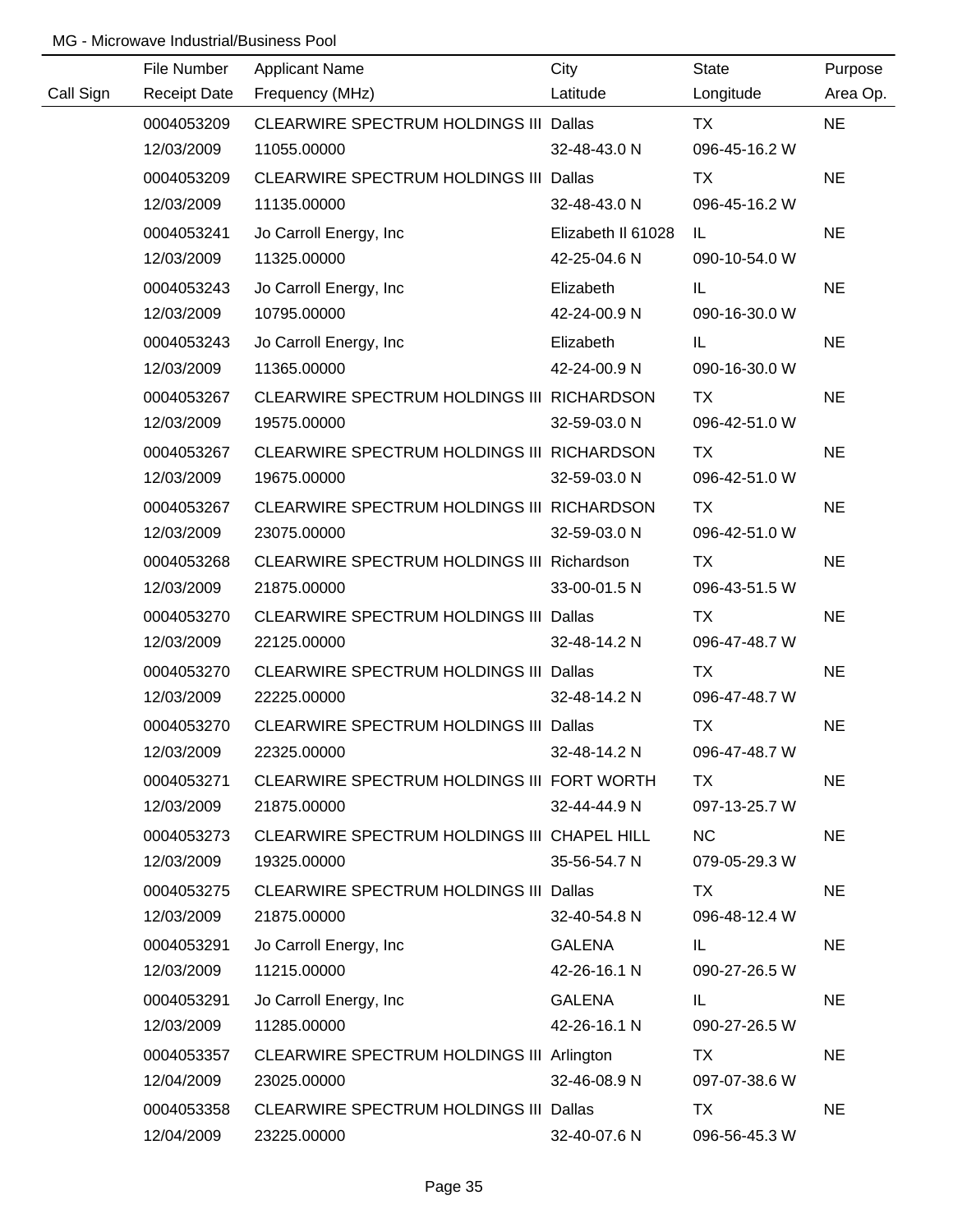|           | File Number         | <b>Applicant Name</b>                         | City                   | State         | Purpose   |
|-----------|---------------------|-----------------------------------------------|------------------------|---------------|-----------|
| Call Sign | <b>Receipt Date</b> | Frequency (MHz)                               | Latitude               | Longitude     | Area Op.  |
|           | 0004053367          | Mesa Networks, Inc.                           | Colorado Springs       | CO            | <b>NE</b> |
|           | 12/03/2009          | 17765.00000                                   | 38-49-27.4 N           | 104-47-33.0 W |           |
|           | 0004053427          | CLEARWIRE SPECTRUM HOLDINGS III Hummelstown   |                        | PA            | <b>NE</b> |
|           | 12/04/2009          | 23075.00000                                   | 40-15-39.3 N           | 076-43-15.6 W |           |
|           | 0004053429          | CLEARWIRE HAWAII PARTNERS SPEC PEARL HARBOR   |                        | HI            | <b>NE</b> |
|           | 12/04/2009          | 23175.00000                                   | 21-20-58.9 N           | 157-56-20.4 W |           |
|           | 0004053464          | LP Broadband, Inc.                            | <b>Manitou Springs</b> | CO            | <b>NE</b> |
|           | 12/03/2009          | 11385.00000                                   | 38-50-30.1 N           | 104-54-58.7 W |           |
|           | 0004053717          | <b>Open Range Communications</b>              | Greeley                | CO            | <b>NE</b> |
|           | 12/04/2009          | 11285.00000                                   | 40-25-36.8 N           | 104-41-28.9 W |           |
|           | 0004053717          | <b>Open Range Communications</b>              | Greeley                | CO            | <b>NE</b> |
|           | 12/04/2009          | 21825.00000                                   | 40-25-36.8 N           | 104-41-28.9 W |           |
|           | 0004053825          | CLEARWIRE HAWAII PARTNERS SPEC KAILUA         |                        | HI            | <b>NE</b> |
|           | 12/04/2009          | 23125.00000                                   | 21-22-07.7 N           | 157-43-48.0 W |           |
|           | 0004053828          | <b>Open Range Communications</b>              | Greeley                | CO            | <b>NE</b> |
|           | 12/04/2009          | 10795.00000                                   | 40-23-06.9 N           | 104-44-13.8 W |           |
|           | 0004053828          | <b>Open Range Communications</b>              | Greeley                | CO            | <b>NE</b> |
|           | 12/04/2009          | 11095.00000                                   | 40-23-06.9 N           | 104-44-13.8 W |           |
|           | 0004053828          | <b>Open Range Communications</b>              | Greeley                | CO            | <b>NE</b> |
|           | 12/04/2009          | 11175.00000                                   | 40-23-06.9 N           | 104-44-13.8 W |           |
|           | 0004053828          | <b>Open Range Communications</b>              | Greeley                | CO            | <b>NE</b> |
|           | 12/04/2009          | 21835.00000                                   | 40-23-06.9 N           | 104-44-13.8 W |           |
|           | 0004053828          | <b>Open Range Communications</b>              | Greeley                | CO            | <b>NE</b> |
|           | 12/04/2009          | 21875.00000                                   | 40-23-06.9 N           | 104-44-13.8 W |           |
|           | 0004053828          | <b>Open Range Communications</b>              | Greeley                | CO.           | <b>NE</b> |
|           | 12/04/2009          | 21975.00000                                   | 40-23-06.9 N           | 104-44-13.8 W |           |
|           | 0004053832          | CLEARWIRE SPECTRUM HOLDINGS III Dallas        |                        | TX.           | <b>NE</b> |
|           | 12/04/2009          | 21975.00000                                   | 32-53-06.6 N           | 096-52-09.3 W |           |
|           | 0004053834          | CLEARWIRE SPECTRUM HOLDINGS III Dallas        |                        | TX            | <b>NE</b> |
|           | 12/04/2009          | 11305.00000                                   | 32-53-03.8 N           | 096-45-36.0 W |           |
|           | 0004053834          | CLEARWIRE SPECTRUM HOLDINGS III Dallas        |                        | TX            | <b>NE</b> |
|           | 12/04/2009          | 11385.00000                                   | 32-53-03.8 N           | 096-45-36.0 W |           |
|           | 0004053834          | CLEARWIRE SPECTRUM HOLDINGS III Dallas        |                        | TX.           | <b>NE</b> |
|           | 12/04/2009          | 11465.00000                                   | 32-53-03.8 N           | 096-45-36.0 W |           |
|           | 0004053834          | <b>CLEARWIRE SPECTRUM HOLDINGS III Dallas</b> |                        | TX            | <b>NE</b> |
|           | 12/04/2009          | 11545.00000                                   | 32-53-03.8 N           | 096-45-36.0 W |           |
|           | 0004053834          | <b>CLEARWIRE SPECTRUM HOLDINGS III Dallas</b> |                        | TX            | <b>NE</b> |
|           | 12/04/2009          | 21825.00000                                   | 32-53-03.8 N           | 096-45-36.0 W |           |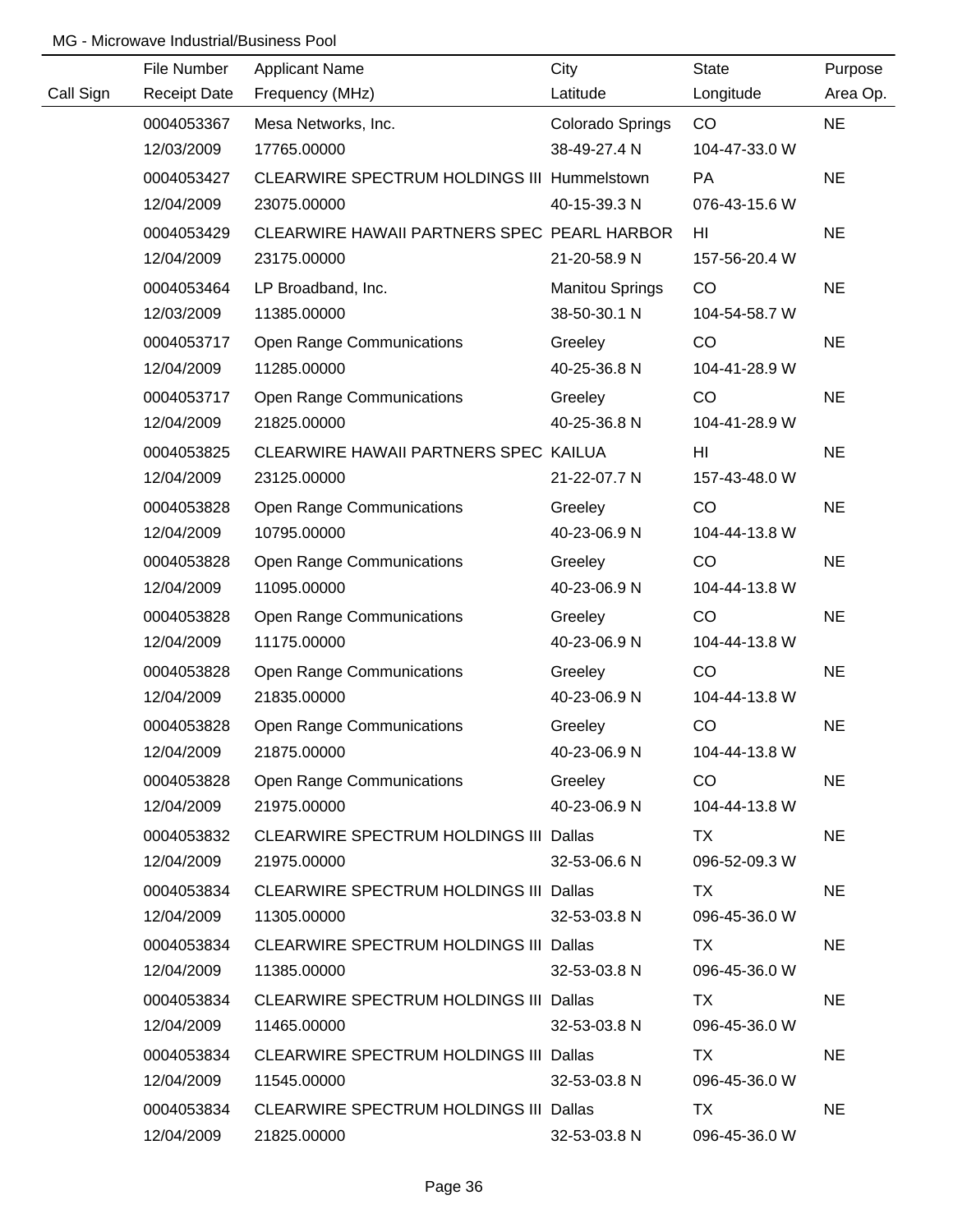|                | File Number         | <b>Applicant Name</b>                         | City         | State         | Purpose   |
|----------------|---------------------|-----------------------------------------------|--------------|---------------|-----------|
| Call Sign      | <b>Receipt Date</b> | Frequency (MHz)                               | Latitude     | Longitude     | Area Op.  |
|                | 0004053834          | <b>CLEARWIRE SPECTRUM HOLDINGS III Dallas</b> |              | <b>TX</b>     | <b>NE</b> |
|                | 12/04/2009          | 21975.00000                                   | 32-53-03.8 N | 096-45-36.0 W |           |
|                | 0004053879          | CLEARWIRE SPECTRUM HOLDINGS III Dallas        |              | TX            | <b>NE</b> |
|                | 12/04/2009          | 10975.00000                                   | 32-55-19.0 N | 096-45-59.5 W |           |
|                | 0004053879          | CLEARWIRE SPECTRUM HOLDINGS III Dallas        |              | TX            | <b>NE</b> |
|                | 12/04/2009          | 11135.00000                                   | 32-55-19.0 N | 096-45-59.5 W |           |
|                | 0004053879          | CLEARWIRE SPECTRUM HOLDINGS III Dallas        |              | TX            | <b>NE</b> |
|                | 12/04/2009          | 17965.00000                                   | 32-55-19.0 N | 096-45-59.5 W |           |
|                | 0004053879          | CLEARWIRE SPECTRUM HOLDINGS III Dallas        |              | TX            | <b>NE</b> |
|                | 12/04/2009          | 18065.00000                                   | 32-55-19.0 N | 096-45-59.5 W |           |
|                | 0004053879          | CLEARWIRE SPECTRUM HOLDINGS III Dallas        |              | <b>TX</b>     | <b>NE</b> |
|                | 12/04/2009          | 19375.00000                                   | 32-55-19.0 N | 096-45-59.5 W |           |
|                | 0004052451          | CITY OF LOS ANGELES-DEPT OF WATI              |              |               | <b>RO</b> |
| <b>WNES260</b> | 12/02/2009          |                                               |              |               |           |
|                | 0004052452          | CITY OF LOS ANGELES-DEPT OF WAT               |              |               | <b>RO</b> |
| WQU96          | 12/02/2009          |                                               |              |               |           |
|                | 0004052453          | CITY OF LOS ANGELES, DEPARTMENT               |              |               | <b>RO</b> |
| WQU97          | 12/02/2009          |                                               |              |               |           |
|                | 0004052454          | CITY OF LOS ANGELES, DEPARTMENT               |              |               | <b>RO</b> |
| WQU98          | 12/02/2009          |                                               |              |               |           |
|                | 0004052455          | CITY OF LOS ANGELES-DEPARTMENT                |              |               | <b>RO</b> |
| WQU99          | 12/02/2009          |                                               |              |               |           |
|                | 0004052456          | CITY OF LOS ANGELES, DEPARTMENT               |              |               | <b>RO</b> |
| KYL25          | 12/02/2009          |                                               |              |               |           |
|                | 0004052457          | CITY OF LOS ANGELES, DEPARTMENT               |              |               | <b>RO</b> |
| WBO32          | 12/02/2009          |                                               |              |               |           |
|                | 0004052458          | CITY OF LOS ANGELES, DEPARTMENT               |              |               | <b>RO</b> |
| <b>WED524</b>  | 12/02/2009          |                                               |              |               |           |
|                | 0004052467          | CITY OF LOS ANGELES, DEPARTMENT               |              |               | <b>RO</b> |
| WQV20          | 12/02/2009          |                                               |              |               |           |
|                | 0004052468          | CITY OF LOS ANGELES, DEPARTMENT               |              |               | <b>RO</b> |
| <b>WED525</b>  | 12/02/2009          |                                               |              |               |           |
|                | 0004053054          | ARCHDIOCESE OF DETROIT                        |              |               | <b>RO</b> |
| WNEH436        | 12/03/2009          |                                               |              |               |           |
|                | 0004053231          | EXXON COMMUNICATIONS COMPANY                  |              |               | <b>RO</b> |
| WCV40          | 12/03/2009          |                                               |              |               |           |
|                | 0004053731          | <b>Gulf South Pipeline Company</b>            |              |               | <b>RO</b> |
| WNES866        | 12/04/2009          |                                               |              |               |           |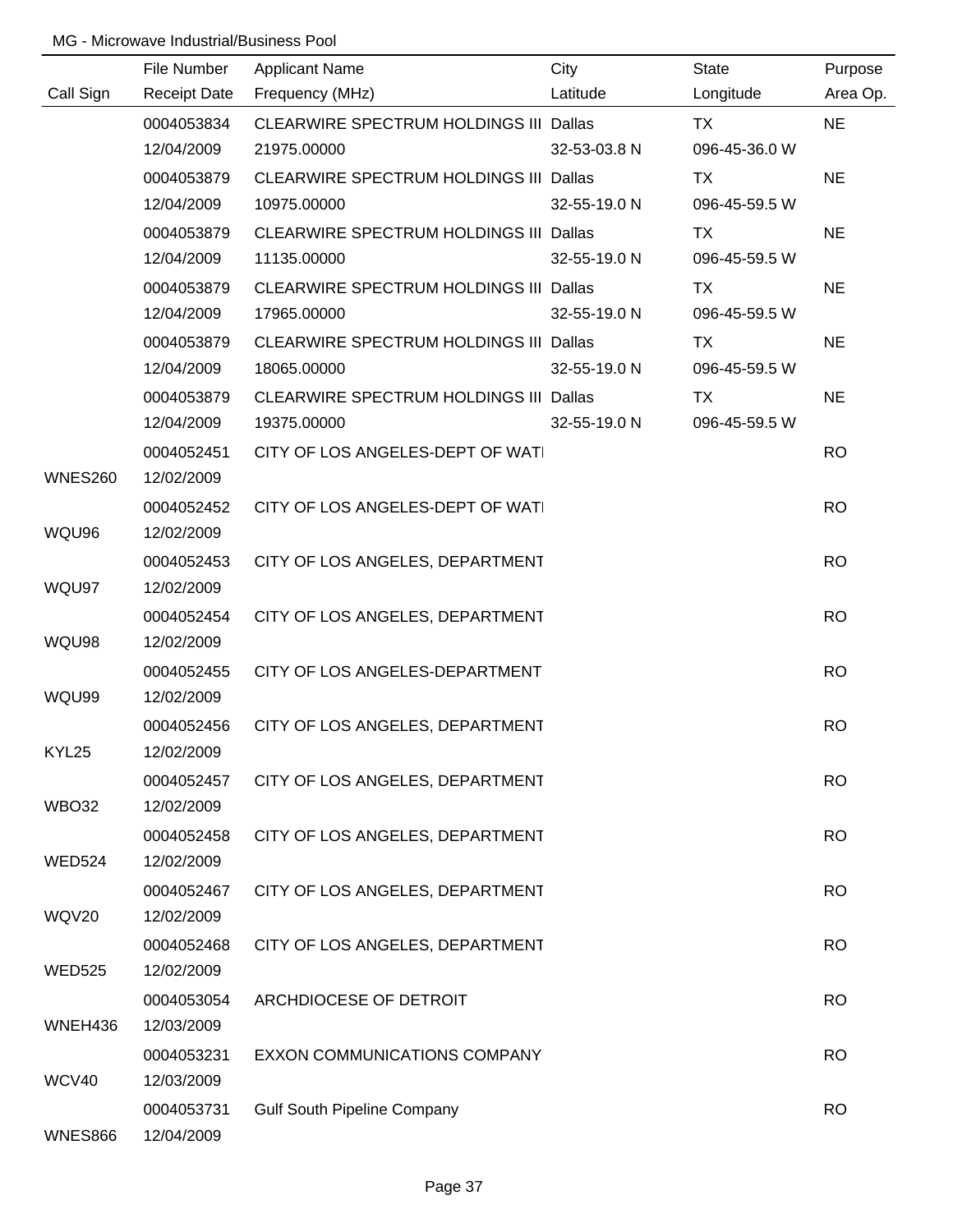|           | File Number              | <b>Applicant Name</b>           | City     | <b>State</b> | Purpose   |
|-----------|--------------------------|---------------------------------|----------|--------------|-----------|
| Call Sign | <b>Receipt Date</b>      | Frequency (MHz)                 | Latitude | Longitude    | Area Op.  |
| WNTA336   | 0004053750<br>12/04/2009 | CBS Broadcasting Inc.           |          |              | <b>RO</b> |
| WNTA657   | 0004054216<br>12/04/2009 | NORTHERN INDIANA PUBLIC SERVICE |          |              | RO.       |

### NN - 3650-3700 MHz

|           | File Number         | <b>Applicant Name</b>                           | City     | State     | Purpose  |
|-----------|---------------------|-------------------------------------------------|----------|-----------|----------|
| Call Sign | <b>Receipt Date</b> | Frequency (MHz)                                 | Latitude | Longitude | Area Op. |
|           | 0004052849          | <b>TVC Albany, Inc. dba Tech Valley Commund</b> |          |           | NE.      |
|           | 12/03/2009          | 03650.00000 - 03700.00000                       |          |           |          |
|           | 0004053293          | Loretto Communications Services                 |          |           | NE.      |
|           | 12/03/2009          | 03650.00000 - 03700.00000                       |          |           |          |
|           | 0004054185          | WebAirlink.com LLC                              |          |           | NE.      |
| WQLC674   | 12/04/2009          | 03650.00000 - 03700.00000                       |          |           |          |

# YM - 800 MHz Trunked SMR (SMR, Site-specific)

|           | File Number         | <b>Applicant Name</b>     | City           | <b>State</b>  | Purpose  |
|-----------|---------------------|---------------------------|----------------|---------------|----------|
| Call Sign | <b>Receipt Date</b> | Frequency (MHz)           | Latitude       | Longitude     | Area Op. |
|           | 0004053987          | PETES COMMUNICATIONS INC  |                | MN            | MD       |
| WNBG547   | 12/04/2009          | 00806.00000 - 00821.00000 |                |               | X        |
|           | 0004053987          | PETES COMMUNICATIONS INC  |                | MN            | MD       |
| WNBG547   | 12/04/2009          | 00806.00000 - 00821.00000 | 45-11-39.9 N   | 095-05-02.0 W | P        |
|           | 0004053987          | PETES COMMUNICATIONS INC. | <b>WILLMAR</b> | MN            | MD       |
| WNBG547   | 12/04/2009          | 00862.88750               | 45-11-39.9 N   | 095-05-02.0 W |          |
|           | 0004053987          | PETES COMMUNICATIONS INC  | <b>WILLMAR</b> | MN            | MD.      |
| WNBG547   | 12/04/2009          | 00863.88750               | 45-11-39.9 N   | 095-05-02.0 W |          |
|           | 0004053987          | PETES COMMUNICATIONS INC  | <b>WILLMAR</b> | MN            | MD       |
| WNBG547   | 12/04/2009          | 00864.88750               | 45-11-39.9 N   | 095-05-02.0 W |          |
|           | 0004053987          | PETES COMMUNICATIONS INC  | <b>WILLMAR</b> | MN            | MD       |
| WNBG547   | 12/04/2009          | 00865.88750               | 45-11-39.9 N   | 095-05-02.0 W |          |